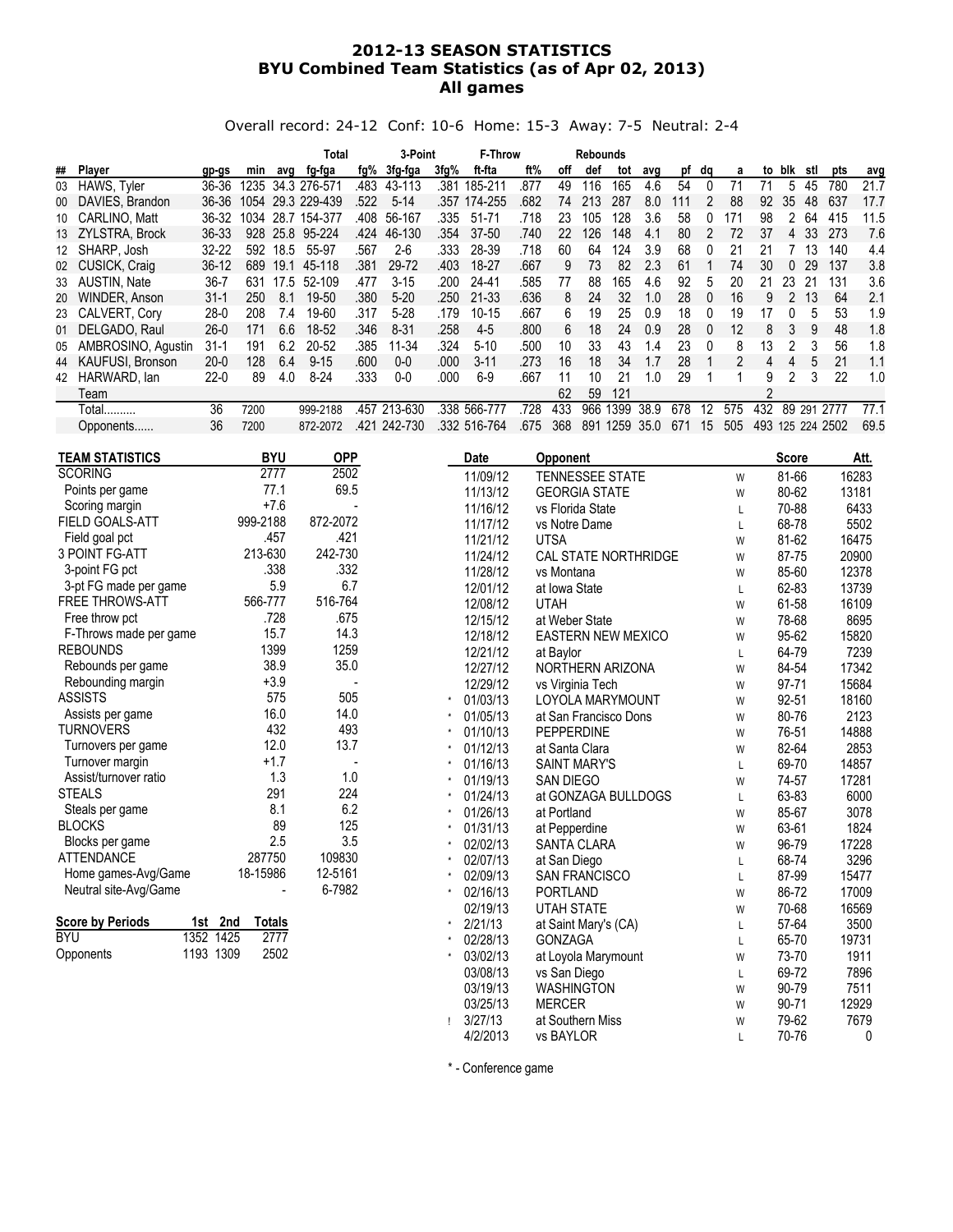### 2012-13 SEASON STATISTICS BYU Combined Team Statistics (as of Mar 02, 2013) Conference games

| <b>RECORD:</b>    | <b>OVERALL</b> | <b>HOME</b> | <b>AWAY</b> | <b>NEUTRAL</b> |
|-------------------|----------------|-------------|-------------|----------------|
| ALL GAMES         | 10-6           | $5 - 3$     | $5-3$       | 0-0            |
| <b>CONFERENCE</b> | 10-6           | $5 - 3$     | $5-3$       | $0 - 0$        |
| NON-CONFERENCE    | 0-0            | 0-0         | 0-0         | 0-0            |

|    |                     |           |      |          | Total            |      | 3-Point      |      | F-Throw      |       |     | <b>Rebounds</b> |     |      |     |                |     |     |     |     |          |      |
|----|---------------------|-----------|------|----------|------------------|------|--------------|------|--------------|-------|-----|-----------------|-----|------|-----|----------------|-----|-----|-----|-----|----------|------|
| ## | Player              | gp-gs     | min  | ava      | fg-fga           | fg%  | 3fg-fga      | 3fg% | ft-fta       | ft%   | off | def             | tot | avg  | рf  | dq             | a   | to  | blk | stl | pts      | avg  |
| 03 | HAWS, Tyler         | $16 - 16$ |      |          | 562 35.1 117-247 | .474 | 15-41        | .366 | 80-98        | .816  | 18  | 55              | 73  | 4.6  | 24  | 0              | 24  | 26  | 0   | 18  | 329      | 20.6 |
| 00 | DAVIES, Brandon     | $16-16$   | 470  |          | 29.4 94-186      | .505 | $0 - 4$      | .000 | 65-102       | .637  | 31  | 95              | 126 | 7.9  | 52  | $\mathcal{P}$  | 35  | 41  | 10  | 21  | 253      | 15.8 |
| 10 | CARLINO, Matt       | 16-16     |      | 505 31.6 | 82-188           | .436 | $26 - 71$    | .366 | 30-43        | .698  | 8   | 44              | 52  | 3.3  | 27  |                | 77  | 48  |     | 37  | 220      | 13.8 |
|    | 13 ZYLSTRA, Brock   | $16 - 16$ | 430  | 26.9     | 44-100           | .440 | 20-56        | .357 | 18-25        | .720  | 9   | 56              | 65  | 4.1  | 33  |                | 32  | 21  |     | 15  | 126      | 7.9  |
|    | 02 CUSICK, Craig    | $16 - 4$  | 280  | 17.5     | $22 - 43$        | .512 | 16-24        | .667 | $9 - 14$     | .643  | 3   | 28              | 31  | 1.9  | 26  |                | 30  | 6   |     | 8   | 69       | 4.3  |
|    | 12 SHARP, Josh      | $16 - 11$ | 286  | 17.9     | 26-43            | .605 | $2 - 3$      | .667 | $14 - 19$    | .737  | 33  | 27              | 60  | 3.8  | 32  | $\overline{0}$ | 15  | 9   |     | 8   | 68       | 4.3  |
| 20 | WINDER, Anson       | $16-1$    | 160  | 10.0     | 17-35            | .486 | $5-14$       | .357 | $12 - 17$    | .706  | 6   | 12              | 18  | 1.1  | 21  | 0              | 10  |     |     |     | 51       | 3.2  |
|    | 33 AUSTIN, Nate     | $16-0$    | 281  | 17.6     | 20-39            | .513 | $1 - 8$      | .125 | $7 - 15$     | .467  | 29  | 39              | 68  | 4.3  | 41  | 2              | 8   | 9   | 10  | 9   | 48       | 3.0  |
|    | 44 KAUFUSI, Bronson | $14-0$    | 81   | 5.8      | $7 - 11$         | .636 | $0-0$        | .000 | $3 - 11$     | .273  | 12  | 12              | 24  | 1.7  | 13  |                | 2   | 2   |     | 5   | 17       | 1.2  |
| 05 | AMBROSINO, Agustin  | 14-0      | 51   | 3.6      | $5 - 13$         | .385 | $3 - 7$      | .429 | $3-4$        | .750  | 3   | 11              | 14  | 1.0  | 9   | $\theta$       |     | 4   | 0   |     | 16       | 1.1  |
| 01 | DELGADO, Raul       | $11-0$    | 39   | 3.5      | $3 - 14$         | .214 | $2 - 12$     | .167 | $2 - 2$      | 1.000 |     | 3               | 4   | 0.4  | 9   | $\mathbf{0}$   |     | 3   |     |     | 10       | 0.9  |
| 23 | CALVERT, Cory       | $10 - 0$  | 44   | 4.4      | $3 - 13$         | .231 | $0-5$        | .000 | $3 - 3$      | 1.000 | 2   | $\mathcal{P}$   | 4   | 0.4  | 3   | $\mathbf{0}$   | 3   | 4   |     |     | 9        | 0.9  |
| 42 | HARWARD, lan        | $7-0$     | 11   | 1.6      | $0 - 2$          | .000 | $0-0$        | .000 | $0-0$        | .000  |     | 0               |     | 0.1  | 6.  | 0              | 0   |     |     |     | $\Omega$ | 0.0  |
|    | Team                |           |      |          |                  |      |              |      |              |       | 23  | 22              | 45  |      |     |                |     |     |     |     |          |      |
|    | Total               | 16        | 3200 |          | 440-934          | .471 | 90-245       | .367 | 246-353      | .697  | 179 | 406             | 585 | 36.6 | 296 |                | 238 | 178 | 27  | 136 | 1216     | 76.0 |
|    | Opponents           | 16        | 3200 |          | 385-895          |      | .430 122-345 |      | .354 216-327 | .661  | 157 | 386             | 543 | 33.9 | 293 | 8              | 230 | 215 | 54  | 97  | 1108     | 69.2 |

| TEAM STATISTICS        | <b>BYU</b> | <b>OPP</b> |         | Date                | <b>Opponent</b>       |   | Score | Att.  |
|------------------------|------------|------------|---------|---------------------|-----------------------|---|-------|-------|
| <b>SCORING</b>         | 1216       | 1108       |         | 01/03/13            | LOYOLA MARYMOUNT      | W | 92-51 | 18160 |
| Points per game        | 76.0       | 69.2       |         | 01/05/13            | at San Francisco Dons | W | 80-76 | 2123  |
| Scoring margin         | $+6.8$     |            | $\star$ | 01/10/13            | <b>PEPPERDINE</b>     | W | 76-51 | 14888 |
| FIELD GOALS-ATT        | 440-934    | 385-895    | $\star$ | 01/12/13            | at Santa Clara        | W | 82-64 | 2853  |
| Field goal pct         | .471       | .430       |         | 01/16/13            | <b>SAINT MARY'S</b>   | L | 69-70 | 14857 |
| 3 POINT FG-ATT         | 90-245     | 122-345    | $\star$ | 01/19/13            | SAN DIEGO             | W | 74-57 | 17281 |
| 3-point FG pct         | .367       | .354       | $\star$ | 01/24/13            | at GONZAGA BULLDOGS   |   | 63-83 | 6000  |
| 3-pt FG made per game  | 5.6        | 7.6        |         | 01/26/13            | at Portland           | W | 85-67 | 3078  |
| <b>FREE THROWS-ATT</b> | 246-353    | 216-327    | $\star$ | 01/31/13            | at Pepperdine         | W | 63-61 | 1824  |
| Free throw pct         | .697       | .661       | $\star$ | 02/02/13            | <b>SANTA CLARA</b>    | W | 96-79 | 17228 |
| F-Throws made per game | 15.4       | 13.5       |         | 02/07/13            | at San Diego          |   | 68-74 | 3296  |
| <b>REBOUNDS</b>        | 585        | 543        |         | 02/09/13            | <b>SAN FRANCISCO</b>  | L | 87-99 | 15477 |
| Rebounds per game      | 36.6       | 33.9       |         | 02/16/13            | <b>PORTLAND</b>       | W | 86-72 | 17009 |
| Rebounding margin      | $+2.6$     |            | $\star$ | 2/21/13             | at Saint Mary's (CA)  |   | 57-64 | 3500  |
| ASSISTS                | 238        | 230        |         | 02/28/13            | <b>GONZAGA</b>        | L | 65-70 | 19731 |
| Assists per game       | 14.9       | 14.4       |         | 03/02/13            | at Loyola Marymount   | W | 73-70 | 1911  |
| TURNOVERS              | 178        | 215        |         |                     |                       |   |       |       |
| Turnovers per game     | 11.1       | 13.4       |         | * - Conference game |                       |   |       |       |
| Turnover margin        | $+2.3$     |            |         |                     |                       |   |       |       |
| Assist/turnover ratio  | 1.3        | 1.1        |         |                     |                       |   |       |       |
| STEALS                 | 136        | 97         |         |                     |                       |   |       |       |

STEALS 97<br>Steals per game 6.1 between 136 97<br>8.5 6.1 Steals per game  $8.5$  6.1<br>BLOCKS 31 BLOCKS 54<br>Blocks per game 54<br>1.7 3.4 Blocks per game 1.7 3.4<br>
ATTENDANCE 134631 24585 ATTENDANCE 134631 24585<br>Home games-Avg/Game 8-16829 8-3073 Home games-Avg/Game 8-16829 8-3073<br>Neutral site-Avg/Game 6-00-0

Neutral site-Avg/Game

Score by Periods 1st 2nd Totals BYU 574 642 1216 Opponents 532 576 1108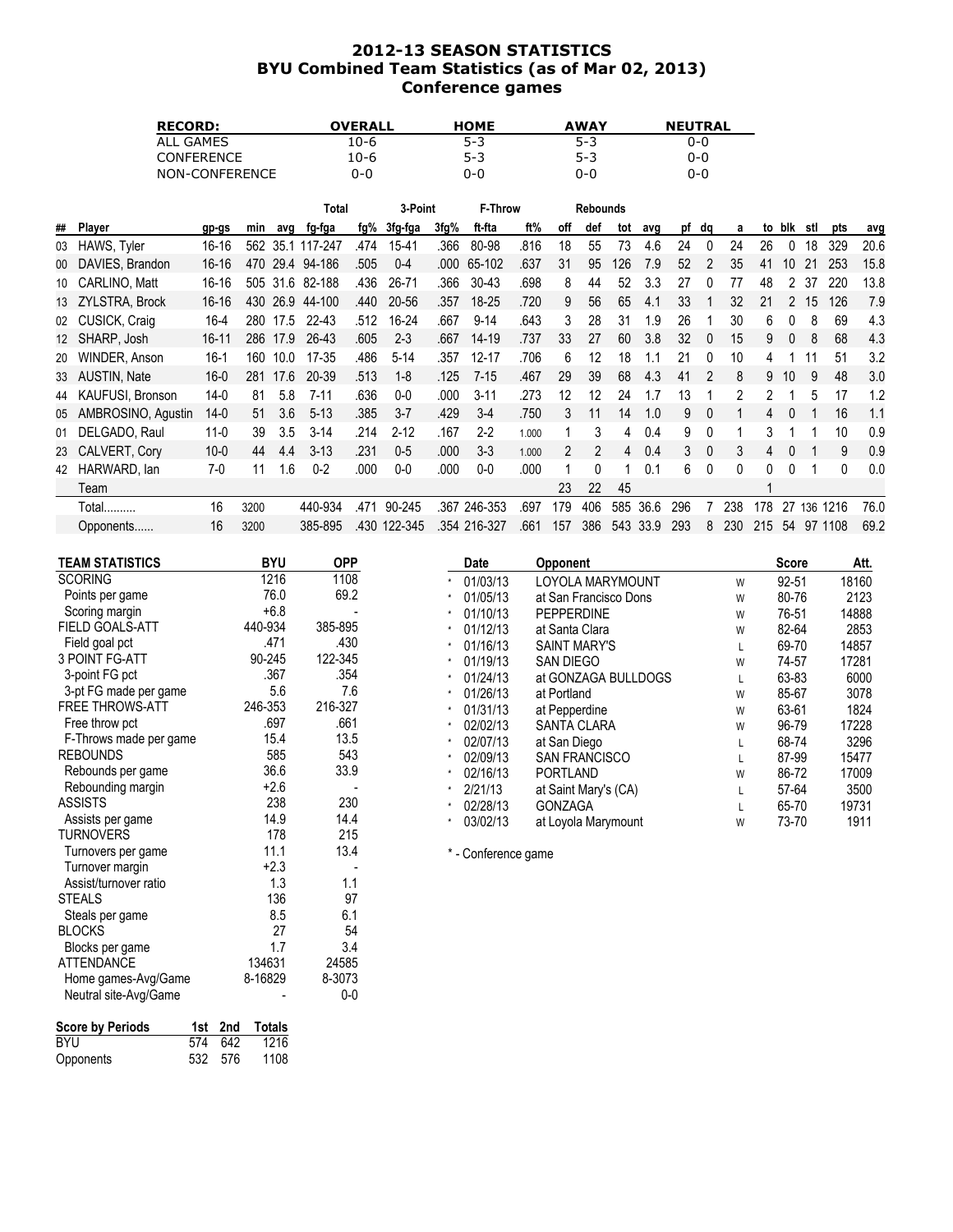# 2012-13 SEASON STATISTICS BYU Combined Team Statistics (as of Apr 02, 2013) NIT

| <b>RECORD:</b>    | <b>OVERALL</b> | <b>HOME</b> | <b>AWAY</b> | <b>NEUTRAL</b> |
|-------------------|----------------|-------------|-------------|----------------|
| ALL GAMES         | $3 - 1$        | 2-0         | 1-0         | 0-1            |
| <b>CONFERENCE</b> | 0-0            | 0-0         | 0-0         | 0-0            |
| NON-CONFERENCE    | $3 - 1$        | $2 - 0$     | 1-0         | 0-1            |

|    |                    |         |     |          | Total     |      | 3-Point  |       | F-Throw   |      |              | <b>Rebounds</b> |     |      |    |          |    |          |          |              |               |      |
|----|--------------------|---------|-----|----------|-----------|------|----------|-------|-----------|------|--------------|-----------------|-----|------|----|----------|----|----------|----------|--------------|---------------|------|
| ## | <b>Player</b>      | gp-gs   | min | avg      | fg-fga    | fg%  | 3fg-fga  | 3fg%  | ft fta    | ft%  | off          | def             | tot | avg  | рf | dq       | a  | to       | blk      | stl          | pts           | avg  |
| 03 | HAWS, Tyler        | $4 - 4$ | 152 | 38.0     | 43-78     | .551 | $4 - 12$ | .333  | $21 - 22$ | .955 | 6            |                 | 17  | 4.3  | 6  |          | 9  | 9        |          |              |               | 27.8 |
| 00 | DAVIES, Brandon    | $4 - 4$ | 128 | 32.0     | 25-56     | .446 | $1 - 1$  | 1.000 | 22-30     | .733 | 13           | 24              | 37  | 9.3  | 15 | $\Omega$ |    | 6        |          |              | 73            | 18.3 |
| 10 | CARLINO, Matt      | $4 - 4$ | 136 | 34.0     | 22-58     | .379 | 18-43    | .419  | $10 - 12$ | .833 | 3            | 22              | 25  | 6.3  |    |          | 32 | 13       |          | 5            | 72            | 18.0 |
|    | 13 ZYLSTRA, Brock  | $4 - 4$ |     | 132 33.0 | $13 - 31$ | .419 | $9 - 23$ | .391  | $8-9$     | .889 | 4            | 22              | 26  | 6.5  |    |          | 10 |          |          | 3            | 43            | 10.8 |
|    | 33 AUSTIN, Nate    | $4 - 4$ | 121 | 30.3     | $8 - 11$  | .727 | $0 - 0$  | .000  | $3-4$     | .750 | 14           | 17              | 31  | 7.8  | 13 |          | 5  | 2        | 6        | 4            | 19            | 4.8  |
|    | 23 CALVERT, Cory   | $4-0$   | 41  | 10.3     | $2 - 12$  | .167 | $1 - 10$ | .100  | $2 - 5$   | .400 | 2            | 6               | 8   | 2.0  | 3  | $\Omega$ |    | 4        |          |              |               | 1.8  |
| 05 | AMBROSINO, Agustin | $2 - 0$ | 11  | 5.5      | $0 - 2$   | .000 | $0 - 2$  | .000  | $1-2$     | .500 |              | 2               | 3   | 1.5  |    |          | 0  |          |          |              |               | 0.5  |
| 44 | KAUFUSI, Bronson   | $4-0$   | 25  | 6.3      | $1 - 2$   | .500 | $0-0$    | .000  | $0-0$     | .000 | 3            | 3               | 6   | 1.5  | 10 | $\Omega$ | 0  |          |          | $\Omega$     | $\mathcal{P}$ | 0.5  |
| 20 | WINDER, Anson      | $3-0$   | 8   | 2.7      | $0-0$     | .000 | $0-0$    | .000  | $1-2$     | .500 | 0            |                 |     | 0.3  |    |          | 0  |          |          | 0            |               | 0.3  |
|    | 02 CUSICK, Craig   | $4-0$   | 44  | 11.0     | $0 - 4$   | .000 | $0 - 2$  | .000  | $0 - 0$   | .000 | $\mathbf{0}$ | 4               | 4   | 1.0  | 8  | $\Omega$ | 5  |          |          |              | 0             | 0.0  |
| 42 | HARWARD, lan       | $1 - 0$ |     | 1.0      | $0 - 0$   | .000 | $0 - 0$  | .000  | $0 - 0$   | .000 | 0            | 0               | 0   | 0.0  | 0  | $\Omega$ | 0  | 0        |          | $\Omega$     | 0             | 0.0  |
| 01 | DELGADO, Raul      | $1 - 0$ |     | 1.0      | $0-0$     | .000 | $0 - 0$  | .000  | $0-0$     | .000 | 0            | 0               | 0   | 0.0  | 0  | $\bf{0}$ | 0  | $\Omega$ | $\Omega$ | $\mathbf{0}$ | 0             | 0.0  |
|    | ⊺eam               |         |     |          |           |      |          |       |           |      | 9            | 6               | 15  |      |    |          |    |          |          |              |               |      |
|    | Total              | 4       | 800 |          | 114-254   | .449 | 33-93    | .355  | 68-86     | .791 | 55           | 118             | 173 | 43.2 | 75 | $\Omega$ | 75 | 41       | 12       | 19           | 329           | 82.2 |
|    | Opponents          | 4       | 800 |          | 102-252   | .405 | 26-76    | .342  | 58-82     | .707 | 45           | 94              | 139 | 34.8 | 77 | $\Omega$ | 62 | 37       | 15       | 20           | 288           | 72.0 |

| <b>TEAM STATISTICS</b>         | <b>BYU</b>           | <b>OPP</b> | Date                    | <b>Opponent</b>   |   | <b>Score</b> | Att.  |
|--------------------------------|----------------------|------------|-------------------------|-------------------|---|--------------|-------|
| <b>SCORING</b>                 | 329                  | 288        | 03/19/13                | <b>WASHINGTON</b> | W | 90-79        | 7511  |
| Points per game                | 82.2                 | 72.0       | 03/25/13                | <b>MERCER</b>     | W | 90-71        | 12929 |
| Scoring margin                 | $+10.3$              |            | 3/27/13<br>$\mathbf{I}$ | at Southern Miss  | W | 79-62        | 7679  |
| FIELD GOALS-ATT                | 114-254              | 102-252    | 4/2/2013                | vs BAYLOR         | L | 70-76        | 0     |
| Field goal pct                 | .449                 | .405       |                         |                   |   |              |       |
| 3 POINT FG-ATT                 | 33-93                | 26-76      | * - Conference game     |                   |   |              |       |
| 3-point FG pct                 | .355                 | .342       |                         |                   |   |              |       |
| 3-pt FG made per game          | 8.3                  | 6.5        |                         |                   |   |              |       |
| <b>FREE THROWS-ATT</b>         | 68-86                | 58-82      |                         |                   |   |              |       |
| Free throw pct                 | .791                 | .707       |                         |                   |   |              |       |
| F-Throws made per game         | 17.0                 | 14.5       |                         |                   |   |              |       |
| <b>REBOUNDS</b>                | 173                  | 139        |                         |                   |   |              |       |
| Rebounds per game              | 43.2                 | 34.8       |                         |                   |   |              |       |
| Rebounding margin              | $+8.5$               |            |                         |                   |   |              |       |
| <b>ASSISTS</b>                 | 75                   | 62         |                         |                   |   |              |       |
| Assists per game               | 18.8                 | 15.5       |                         |                   |   |              |       |
| <b>TURNOVERS</b>               | 41                   | 37         |                         |                   |   |              |       |
| Turnovers per game             | 10.3                 | 9.3        |                         |                   |   |              |       |
| Turnover margin                | $-1.0$               |            |                         |                   |   |              |       |
| Assist/turnover ratio          | 1.8                  | 1.7        |                         |                   |   |              |       |
| <b>STEALS</b>                  | 19                   | 20         |                         |                   |   |              |       |
| Steals per game                | 4.8                  | 5.0        |                         |                   |   |              |       |
| <b>BLOCKS</b>                  | 12                   | 15         |                         |                   |   |              |       |
| Blocks per game                | 3.0                  | 3.8        |                         |                   |   |              |       |
| <b>ATTENDANCE</b>              | 20440                | 7679       |                         |                   |   |              |       |
| Home games-Avg/Game            | 2-10220              | 1-7679     |                         |                   |   |              |       |
| Neutral site-Avg/Game          |                      | $1 - 0$    |                         |                   |   |              |       |
| <b>Score by Periods</b><br>1st | <b>Totals</b><br>2nd |            |                         |                   |   |              |       |
| <b>BYU</b><br>150              | 329<br>179           |            |                         |                   |   |              |       |
| 134<br>Opponents               | 288<br>154           |            |                         |                   |   |              |       |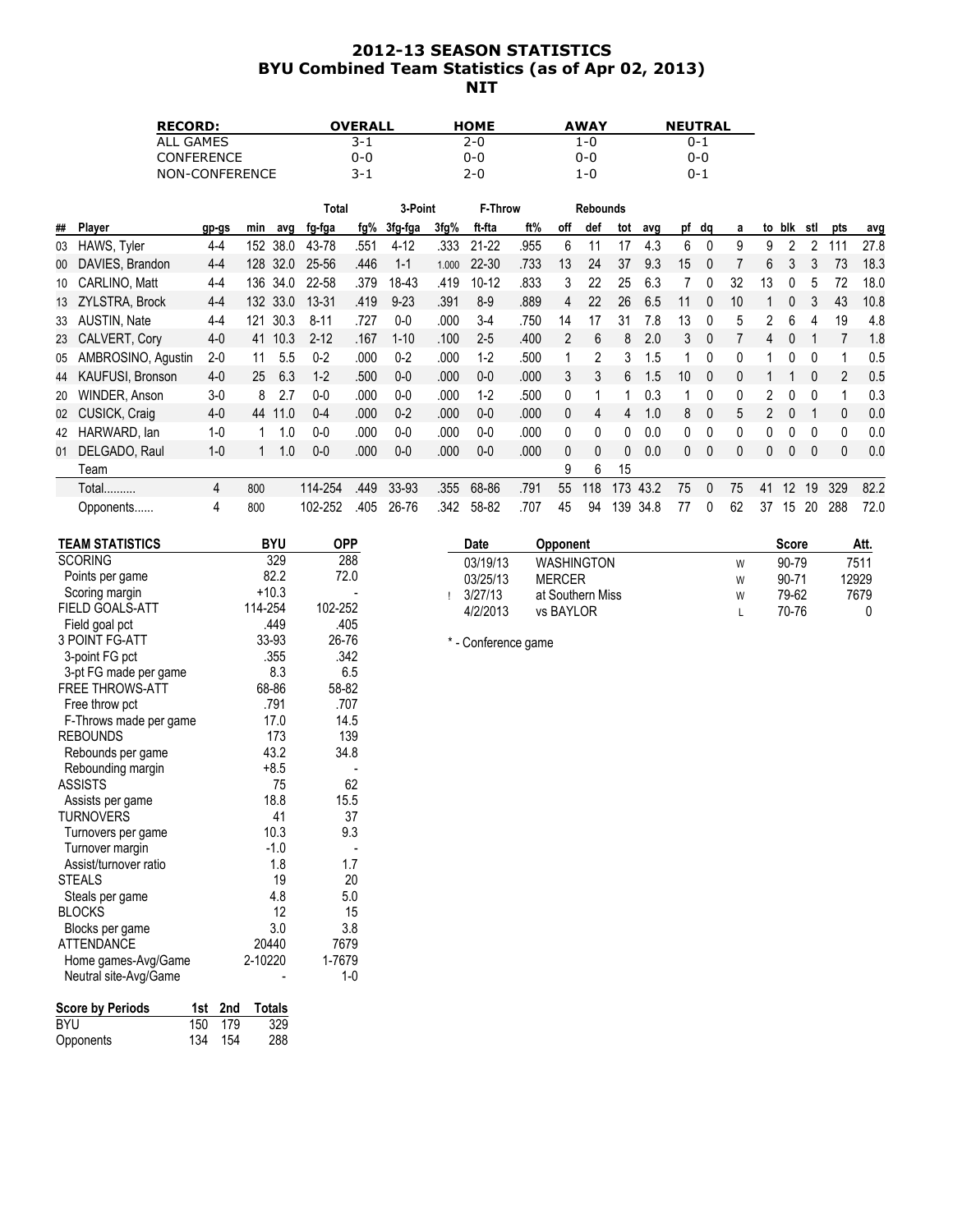## 2012-13 SEASON STATISTICS BYU Combined Team Statistics (as of Apr 02, 2013) Home games

| <b>RECORD:</b>    | <b>OVERALL</b> | <b>HOME</b> | <b>AWAY</b> | <b>NEUTRAL</b> |
|-------------------|----------------|-------------|-------------|----------------|
| ALL GAMES         | 15-3           | 15-3        | 0-0         | 0-0            |
| <b>CONFERENCE</b> | $5-3$          | $5 - 3$     | 0-0         | $0 - 0$        |
| NON-CONFERENCE    | 10-0           | 10-0        | 0-0         | 0-0            |

|    |                    |           |      |      | Total            |      | 3-Point      |      | F-Throw      |      |     | <b>Rebounds</b> |     |      |     |          |     |     |        |     |          |      |
|----|--------------------|-----------|------|------|------------------|------|--------------|------|--------------|------|-----|-----------------|-----|------|-----|----------|-----|-----|--------|-----|----------|------|
| ## | Player             | gp-gs     | min  | ava  | fg-fga           | fg%  | 3fg-fga      | 3fg% | ft-fta       | ft%  | off | def             | tot | avg  | pf  | dq       | a   |     | to blk | stl | pts      | avg  |
| 03 | HAWS, Tyler        | 18-18     | 604  |      | 33.6 144-288     | .500 | 19-58        | .328 | 104-113      | .920 | 27  | 61              | 88  | 4.9  | 20  | $\Omega$ | 37  | 28  |        | 18  | 411      | 22.8 |
| 00 | DAVIES, Brandon    | $18-18$   |      |      | 517 28.7 114-209 | .545 | $2 - 4$      |      | .500 85-111  | .766 | 31  | 108             | 139 | 7.7  | 54  |          | 40  | 42  | 24     | 23  | 315      | 17.5 |
| 10 | CARLINO, Matt      | 18-16     | 482  |      | 26.8 81-187      | .433 | 33-83        | .398 | 26-34        | .765 | 9   | 52              | 61  | 3.4  | 24  |          | 101 | 46  |        | 33  | 221      | 12.3 |
|    | 13 ZYLSTRA, Brock  | 18-17     | 463  | 25.7 | 50-113           | .442 | 24-65        | .369 | 24-32        | .750 | 9   | 73              | 82  | 4.6  | 31  |          | 38  | 20  | 3      | 20  | 148      | 8.2  |
|    | 02 CUSICK, Craig   | $18-6$    | 388  | 21.6 | $31 - 72$        | .431 | 19-44        | .432 | $11 - 19$    | .579 | 5   | 43              | 48  | 2.7  | 26  | $\Omega$ | 51  | 20  | 0      | 19  | 92       | 5.1  |
|    | 12 SHARP, Josh     | $16 - 10$ | 308  | 19.3 | 29-55            | .527 | $1-2$        | .500 | $14 - 20$    | .700 | 34  | 35              | 69  | 4.3  | 32  | $\Omega$ | 11  | 12  | 5      | 10  | 73       | 4.6  |
|    | 33 AUSTIN, Nate    | 18-3      | 289  | 16.1 | 19-43            | .442 | $1 - 5$      | .200 | $9 - 18$     | .500 | 31  | 49              | 80  | 4.4  | 43  |          | 14  | 8   | 13     | 6   | 48       | 2.7  |
| 05 | AMBROSINO, Agustin | 17-1      | 118  | 6.9  | 16-39            | .410 | $8-24$       | .333 | $4 - 8$      | .500 |     | 23              | 30  | 1.8  | 18  | - 0      |     |     |        |     | 44       | 2.6  |
| 20 | WINDER, Anson      | $16-1$    | 133  | 8.3  | $10 - 22$        | .455 | $2 - 10$     | .200 | $12 - 20$    | .600 | 3   | 14              | 17  | 1.1  | 9   |          |     | 4   |        | 6   | 34       | 2.1  |
|    | 23 CALVERT, Cory   | $15 - 0$  | 108  | 7.2  | $11 - 35$        | .314 | $4 - 20$     | .200 | $4-9$        | .444 |     | 10              | 11  | 0.7  | 6   | $\Omega$ | 10  | 6   | 0      | 4   | 30       | 2.0  |
| 01 | DELGADO, Raul      | $14-0$    | 81   | 5.8  | $9 - 29$         | .310 | $4 - 18$     | .222 | $2 - 3$      | .667 | 4   | 10              | 14  | 1.0  | 15  | $\cup$   |     | 6   | 3      | 5   | 24       | 1.7  |
| 44 | KAUFUSI, Bronson   | $10 - 0$  | 65   | 6.5  | $7-8$            | .875 | $0-0$        | .000 | $2 - 5$      | .400 |     | 9               | 16  | 1.6  | 16  |          |     |     | 2      | 4   | 16       | 1.6  |
| 42 | HARWARD, lan       | $12 - 0$  | 44   | 3.7  | $3-9$            | .333 | $0 - 0$      | .000 | $2 - 3$      | .667 | 6   | 3               | 9   | 0.8  | 14  | $\Omega$ | 0   | 4   | 0      |     | 8        | 0.7  |
|    | Team               |           |      |      |                  |      |              |      |              |      | 30  | 34              | 64  |      |     |          |     |     |        |     |          |      |
|    | Total              | 18        | 3600 |      | 524-1109         |      | .472 117-333 | .351 | 299-395      | .757 | 204 | 524             | 728 | 40.4 | 308 | 3        | 328 | 204 | 55     | 151 | 1464     | 81.3 |
|    | Opponents          | 18        | 3600 |      | 428-1071         |      | .400 125-387 |      | .323 225-337 | .668 | 177 | 440             | 617 | 34.3 | 340 |          | 253 | 246 | 51     |     | 106 1206 | 67.0 |

| <b>TEAM STATISTICS</b> | <b>BYU</b> | <b>OPP</b> | Date                | <b>Opponent</b>           |   | <b>Score</b> | Att.  |
|------------------------|------------|------------|---------------------|---------------------------|---|--------------|-------|
| <b>SCORING</b>         | 1464       | 1206       | 11/09/12            | TENNESSEE STATE           | W | 81-66        | 16283 |
| Points per game        | 81.3       | 67.0       | 11/13/12            | <b>GEORGIA STATE</b>      | W | 80-62        | 13181 |
| Scoring margin         | $+14.3$    |            | 11/21/12            | <b>UTSA</b>               | W | 81-62        | 16475 |
| <b>FIELD GOALS-ATT</b> | 524-1109   | 428-1071   | 11/24/12            | CAL STATE NORTHRIDGE      | W | 87-75        | 20900 |
| Field goal pct         | .472       | .400       | 12/08/12            | <b>UTAH</b>               | W | 61-58        | 16109 |
| <b>3 POINT FG-ATT</b>  | 117-333    | 125-387    | 12/18/12            | <b>EASTERN NEW MEXICO</b> | W | 95-62        | 15820 |
| 3-point FG pct         | .351       | .323       | 12/27/12            | NORTHERN ARIZONA          | W | 84-54        | 17342 |
| 3-pt FG made per game  | 6.5        | 6.9        | 01/03/13            | LOYOLA MARYMOUNT          | W | 92-51        | 18160 |
| <b>FREE THROWS-ATT</b> | 299-395    | 225-337    | 01/10/13            | <b>PEPPERDINE</b>         | W | 76-51        | 14888 |
| Free throw pct         | .757       | .668       | 01/16/13            | <b>SAINT MARY'S</b>       | L | 69-70        | 14857 |
| F-Throws made per game | 16.6       | 12.5       | 01/19/13            | <b>SAN DIEGO</b>          | W | 74-57        | 17281 |
| <b>REBOUNDS</b>        | 728        | 617        | 02/02/13            | <b>SANTA CLARA</b>        | W | 96-79        | 17228 |
| Rebounds per game      | 40.4       | 34.3       | 02/09/13            | <b>SAN FRANCISCO</b>      | L | 87-99        | 15477 |
| Rebounding margin      | $+6.2$     |            | 02/16/13            | <b>PORTLAND</b>           | W | 86-72        | 17009 |
| <b>ASSISTS</b>         | 328        | 253        | 02/19/13            | <b>UTAH STATE</b>         | W | 70-68        | 16569 |
| Assists per game       | 18.2       | 14.1       | 02/28/13            | <b>GONZAGA</b>            | L | 65-70        | 19731 |
| TURNOVERS              | 204        | 246        | 03/19/13            | <b>WASHINGTON</b>         | W | 90-79        | 7511  |
| Turnovers per game     | 11.3       | 13.7       | 03/25/13            | <b>MERCER</b>             | W | 90-71        | 12929 |
| Turnover margin        | $+2.3$     |            |                     |                           |   |              |       |
| Assist/turnover ratio  | 1.6        | 1.0        | * - Conference game |                           |   |              |       |
| <b>STEALS</b>          | 151        | 106        |                     |                           |   |              |       |
| Steals per game        | 8.4        | 5.9        |                     |                           |   |              |       |
| <b>BLOCKS</b>          | 55         | 51         |                     |                           |   |              |       |
| Blocks per game        | 3.1        | 2.8        |                     |                           |   |              |       |

| Neutral site-Avg/Game   |     |         |        | 0-0 |
|-------------------------|-----|---------|--------|-----|
| <b>Score by Periods</b> |     | 1st 2nd | Totals |     |
| <b>BYU</b>              |     | 722 742 | 1464   |     |
| Opponents               | 569 | 637     | 1206   |     |

BLOCKS 55 51 Blocks per game 3.1 3.1 2.8 ATTENDANCE 287750 0 Home games-Avg/Game 18-15986 0-0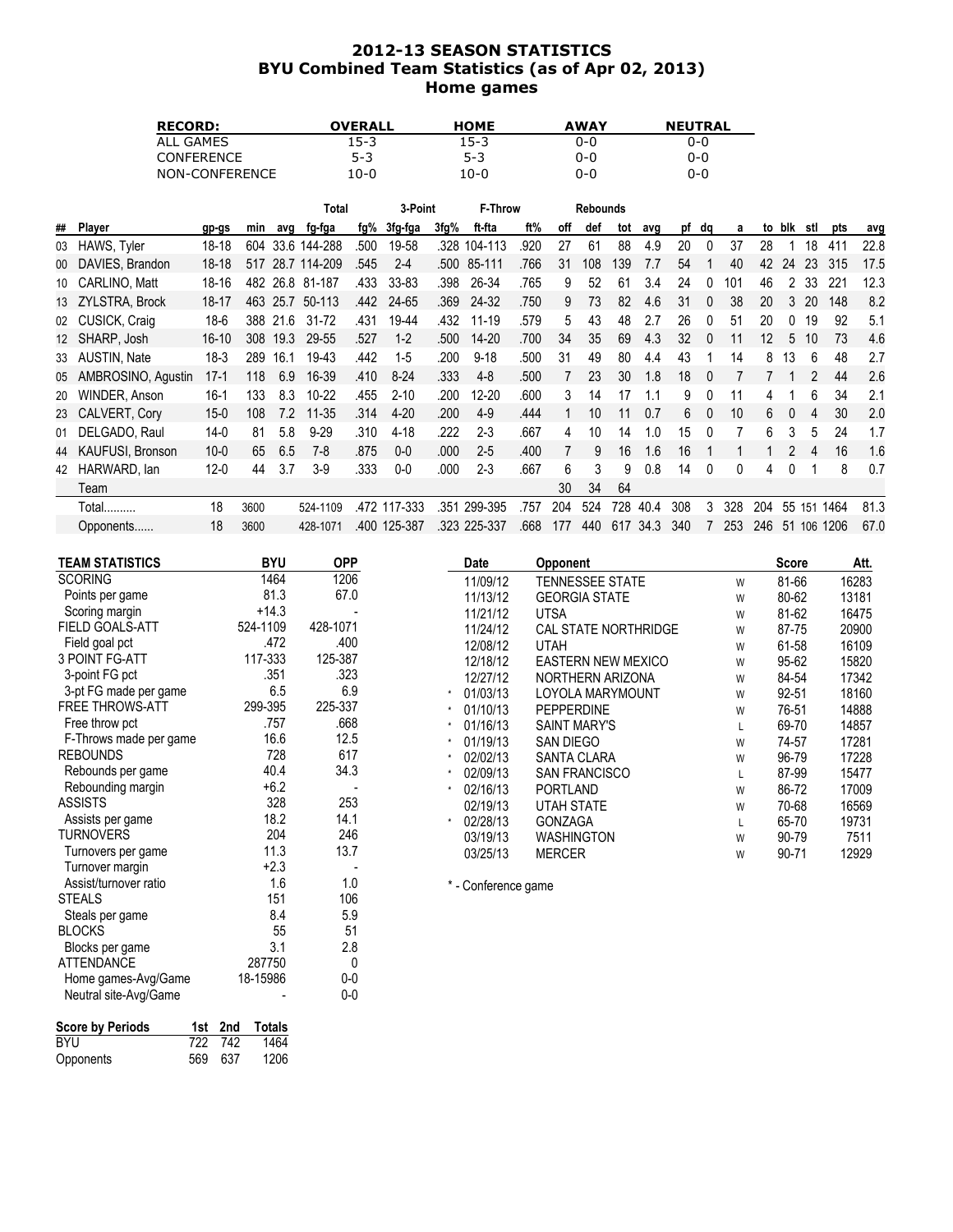# 2012-13 SEASON STATISTICS BYU Combined Team Statistics (as of Apr 02, 2013) Away games

| <b>RECORD:</b>    | <b>OVERALL</b> | <b>HOME</b> | <b>AWAY</b> | <b>NEUTRAL</b> |
|-------------------|----------------|-------------|-------------|----------------|
| ALL GAMES         | 7-5            | 0-0         | 7-5         | 0-0            |
| <b>CONFERENCE</b> | $5-3$          | 0-0         | $5-3$       | 0-0            |
| NON-CONFERENCE    | $2 - 2$        | 0-0         | 2-2         | 0-0            |

|    |                         |           |      |      | Total           |      | 3-Point  |      | <b>F-Throw</b> |       |     | <b>Rebounds</b> |     |      |                |          |     |     |          |     |     |      |
|----|-------------------------|-----------|------|------|-----------------|------|----------|------|----------------|-------|-----|-----------------|-----|------|----------------|----------|-----|-----|----------|-----|-----|------|
| ## | Player                  | gp-gs     | min  | avg  | fg-fga          | fg%  | 3fg-fga  | 3fg% | ft-fta         | ft%   | off | def             | tot | avg  |                | pf dq    | a   |     | to blk   | stl | pts | avg  |
| 00 | DAVIES, Brandon         | $12 - 12$ |      |      | 374 31.2 83-162 | .512 | $1 - 7$  | .143 | 53-85          | .624  | 33  | 77              | 10  | 9.2  | 41             |          | 25  | 35  | 6        | 19  | 220 | 18.3 |
| 03 | HAWS, Tyler             | $12 - 12$ | 422  |      | 35.2 78-178     | .438 | 15-34    | .441 | 49-62          | .790  | 14  | 36              | 50  | 4.2  | 23             | $\Omega$ | 21  | 27  |          | 17  | 220 | 18.3 |
| 10 | CARLINO, Matt           | $12 - 11$ | 393  | 32.8 | 55-134          | .410 | 15-55    | .273 | 20-28          | .714  |     | 36              | 43  | 3.6  | 25             | 0        | 54  | 43  |          | 26  | 145 | 12.1 |
|    | 13 ZYLSTRA, Brock       | $12 - 10$ | 293  | 24.4 | $31 - 71$       | .437 | 16-43    | .372 | $11 - 16$      | .688  | 9   | 31              | 40  | 3.3  | 31             |          | 19  | 12  |          | 8   | 89  | 7.4  |
|    | 33 AUSTIN, Nate         | $12 - 2$  | 230  | 19.2 | 22-36           | .611 | $2 - 7$  | .286 | $8 - 13$       | .615  | 25  | 27              | 52  | 4.3  | 32             |          | 5   | 10  | 8        | 12  | 54  | 4.5  |
|    | 12 SHARP, Josh          | $11 - 8$  | 182  | 16.5 | 14-22           | .636 | $1 - 2$  | .500 | $6-9$          | .667  | 12  | 21              | 33  | 3.0  | 23             | $\Omega$ | 8   |     |          | 3   | 35  | 3.2  |
| 20 | WINDER, Anson           | $11 - 0$  | 104  | 9.5  | $9 - 24$        | .375 | $3-9$    | .333 | $9 - 13$       | .692  | 5   | 8               | 13  | 1.2  | 16             | $\Omega$ | 4   |     |          |     | 30  | 2.7  |
| 23 | CALVERT, Cory           | $7-0$     | 55   | 7.9  | $4 - 15$        | .267 | $1 - 6$  | .167 | $4 - 4$        | 1.000 | 3   | 5               | 8   |      | $\overline{4}$ | $\Omega$ | 3   | 5   | $\Omega$ | 0   | 13  | 1.9  |
| 01 | DELGADO, Raul           | $8-0$     | 55   | 6.9  | $5 - 14$        | .357 | $2 - 7$  | .286 | $2 - 2$        | 1.000 |     | 6               |     | 0.9  |                | 0        | 3   |     |          | 2   | 14  | 1.8  |
|    | 02 CUSICK, Craig        | $12 - 5$  | 191  | 15.9 | $6 - 21$        | .286 | $5 - 12$ | .417 | $3-4$          | .750  | 3   | 21              | 24  | 2.0  | 20             |          | 12  | 8   |          | 5   | 20  | 1.7  |
| 05 | AMBROSINO, Agustin      | $9-0$     | 37   | 4.1  | $2 - 7$         | .286 | $1 - 5$  | .200 | $1 - 2$        | .500  |     | 5               | 6   | 0.7  | 3              | 0        |     |     |          |     | 6   | 0.7  |
| 44 | <b>KAUFUSI, Bronson</b> | $8-0$     | 47   | 5.9  | $2 - 5$         | .400 | $0-0$    | .000 | $1-6$          | .167  | 8   | 8               | 16  | 2.0  |                | $\Omega$ |     | 2   |          |     | 5   | 0.6  |
| 42 | HARWARD, lan            | $6-0$     | 17   | 2.8  | $1 - 5$         | .200 | $0 - 0$  | .000 | $1-2$          | .500  |     |                 | 2   | 0.3  | 5              | $\Omega$ | 0   |     |          |     | 3   | 0.5  |
|    | Team                    |           |      |      |                 |      |          |      |                |       | 15  | 14              | 29  |      |                |          |     | 2   |          |     |     |      |
|    | Total                   | 12        | 2400 |      | 312-694         | .450 | 62-187   | .332 | 168-246        | .683  | 137 | 296             | 433 | 36.1 | 237            | 5        | 156 | 159 | 21       | 101 | 854 | 71.2 |
|    | Opponents               | 12        | 2400 |      | 298-678         | .440 | 79-238   |      | .332 176-261   | .674  | 132 | 298             | 430 | 35.8 | 214            | 5.       | 169 | 163 | 49       | 90  | 851 | 70.9 |

| <b>BYU</b> | <b>OPP</b> |         | Date     | Opponent                                            |                                             | <b>Score</b> | Att.  |
|------------|------------|---------|----------|-----------------------------------------------------|---------------------------------------------|--------------|-------|
| 854        | 851        |         | 12/01/12 | at Iowa State                                       |                                             | 62-83        | 13739 |
| 71.2       | 70.9       |         | 12/15/12 | at Weber State                                      | W                                           | 78-68        | 8695  |
| $+0.3$     |            |         | 12/21/12 | at Baylor                                           |                                             | 64-79        | 7239  |
| 312-694    | 298-678    |         | 01/05/13 | at San Francisco Dons                               | W                                           | 80-76        | 2123  |
| .450       | .440       |         | 01/12/13 | at Santa Clara                                      | W                                           | 82-64        | 2853  |
| 62-187     | 79-238     |         | 01/24/13 | at GONZAGA BULLDOGS                                 |                                             | 63-83        | 6000  |
| .332       | .332       |         | 01/26/13 | at Portland                                         | W                                           | 85-67        | 3078  |
| 5.2        | 6.6        |         | 01/31/13 | at Pepperdine                                       | W                                           | 63-61        | 1824  |
|            |            |         | 02/07/13 | at San Diego                                        |                                             | 68-74        | 3296  |
| .683       | .674       |         | 2/21/13  |                                                     |                                             | 57-64        | 3500  |
| 14.0       | 14.7       |         | 03/02/13 | at Loyola Marymount                                 | W                                           | 73-70        | 1911  |
| 433        | 430        |         | 3/27/13  | at Southern Miss                                    | W                                           | 79-62        | 7679  |
| 36.1       | 35.8       |         |          |                                                     |                                             |              |       |
| $+0.3$     |            |         |          |                                                     |                                             |              |       |
| 156        | 169        |         |          |                                                     |                                             |              |       |
| 13.0       | 14.1       |         |          |                                                     |                                             |              |       |
| 159        | 163        |         |          |                                                     |                                             |              |       |
| 13.3       | 13.6       |         |          |                                                     |                                             |              |       |
| $+0.3$     |            |         |          |                                                     |                                             |              |       |
| 1.0        | 1.0        |         |          |                                                     |                                             |              |       |
|            | 168-246    | 176-261 |          | $\star$<br>$\star$<br>$\star$<br>$\star$<br>$\star$ | at Saint Mary's (CA)<br>* - Conference game |              |       |

| <b>STEALS</b>           |     |     | 101    | 90      |
|-------------------------|-----|-----|--------|---------|
| Steals per game         |     |     | 8.4    | 7.5     |
| <b>BLOCKS</b>           |     |     | 21     | 49      |
| Blocks per game         |     |     | 1.8    | 4.1     |
| <b>ATTENDANCE</b>       |     |     | 0      | 61937   |
| Home games-Avg/Game     |     |     | 0-0    | 12-5161 |
| Neutral site-Avg/Game   |     |     |        | 0-0     |
| <b>Score by Periods</b> | 1st | 2nd | Totals |         |
| <b>BYU</b>              | 404 | 450 | 854    |         |
| Opponents               | 417 | 434 | 851    |         |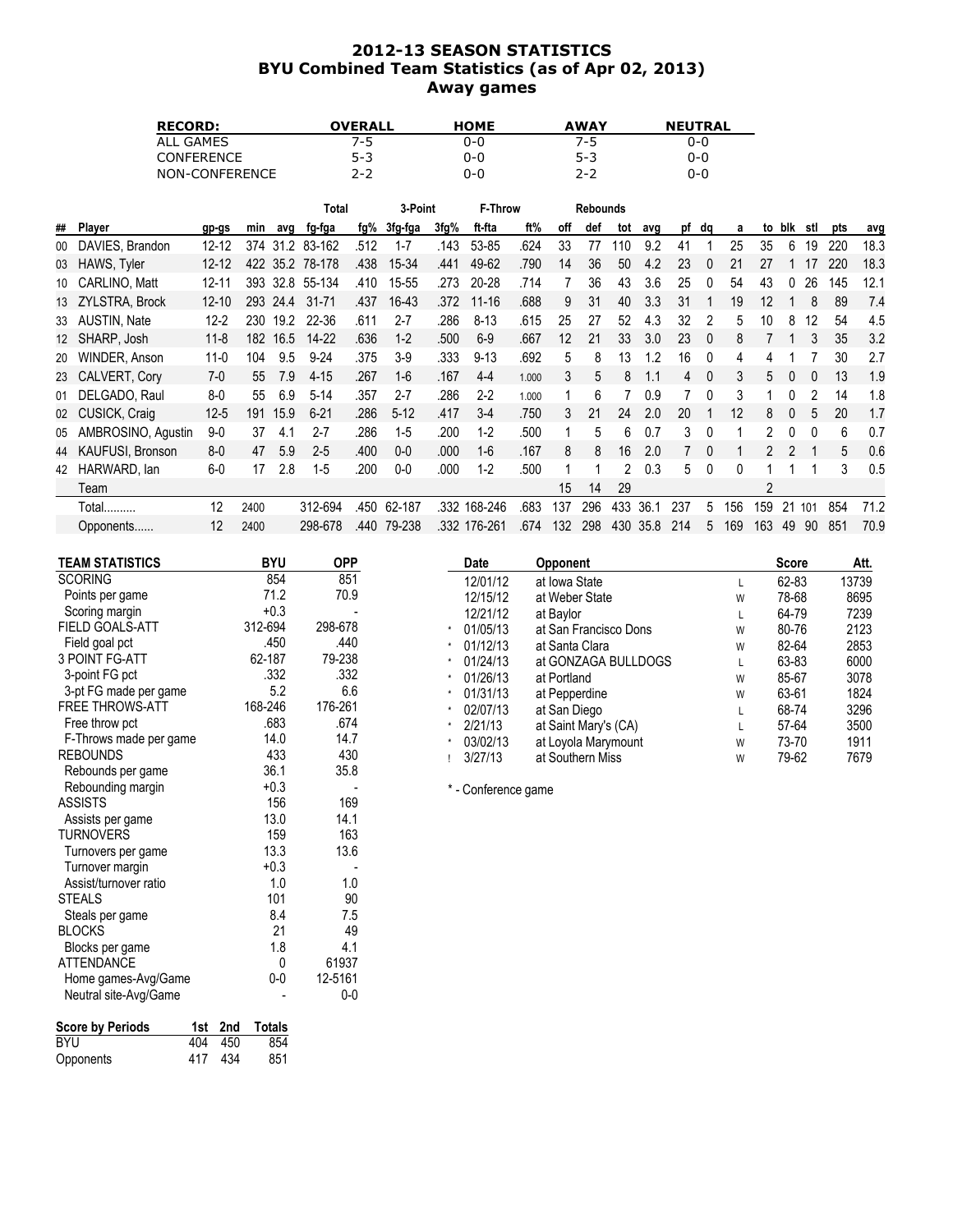# 2012-13 SEASON STATISTICS BYU Combined Team Statistics (as of Apr 02, 2013) Neutral site games

| <b>RECORD:</b>    | <b>OVERALL</b> | <b>HOME</b> | <b>AWAY</b> | <b>NEUTRAL</b> |
|-------------------|----------------|-------------|-------------|----------------|
| ALL GAMES         | 2-4            | 0-0         | 0-0         | $2 - 4$        |
| <b>CONFERENCE</b> | 0-0            | 0-0         | 0-0         | 0-0            |
| NON-CONFERENCE    | $2 - 4$        | 0-0         | 0-0         | $7 - 4$        |

|    |                         |         |      |      | Total     |      | 3-Point  |      | <b>F-Throw</b> |       |     | <b>Rebounds</b> |     |      |     |              |    |               |     |     |                |      |
|----|-------------------------|---------|------|------|-----------|------|----------|------|----------------|-------|-----|-----------------|-----|------|-----|--------------|----|---------------|-----|-----|----------------|------|
| ## | Player                  | gp-gs   | min  | ava  | fg-fga    | fg%  | 3fg-fga  | 3fg% | ft-fta         | ft%   | off | def             | tot | avg  | рf  | da           | a  | to            | blk | stl | pts            | avg  |
| 03 | HAWS, Tyler             | $6-6$   | 209  | 34.8 | 54-105    | .514 | $9 - 21$ | .429 | 32-36          | .889  | 8   | 19              | 27  | 4.5  | 11  | $\Omega$     | 13 | 16            | 3   | 10  | 149            | 24.8 |
| 00 | DAVIES, Brandon         | $6-6$   | 163  | 27.2 | 32-68     | .471 | $2 - 3$  | .667 | 36-59          | .610  | 10  | 28              | 38  | 6.3  | 16  |              | 23 | 15            | 5   | 6   | 102            | 17.0 |
| 10 | CARLINO, Matt           | $6-5$   | 159  | 26.5 | 18-56     | .321 | $8 - 29$ | .276 | $5-9$          | .556  |     | 17              | 24  | 4.0  | 9   |              | 16 | 9             |     | 5   | 49             | 8.2  |
|    | 12 SHARP, Josh          | $5-4$   | 102  | 20.4 | $12 - 20$ | .600 | $0 - 2$  | .000 | $8 - 10$       | .800  | 14  |                 | 22  | 4.4  | 13  |              | 2  | $\mathcal{P}$ |     |     | 32             | 6.4  |
| 13 | ZYLSTRA, Brock          | $6-6$   | 172  | 28.7 | 14-40     | .350 | $6 - 22$ | .273 | $2 - 2$        | 1.000 | 4   | 22              | 26  | 4.3  | 18  |              | 15 | 5             |     | 5   | 36             | 6.0  |
|    | 33 AUSTIN, Nate         | $6-2$   | 112  | 18.7 | $11 - 30$ | .367 | $0 - 3$  | .000 | $7-10$         | .700  | 21  | 12              | 33  | 5.5  | 17  |              |    | 3             |     |     | 29             | 4.8  |
| 02 | <b>CUSICK, Craig</b>    | $6 - 1$ | 110  | 18.3 | $8 - 25$  | .320 | $5 - 16$ | .313 | $4 - 4$        | 1.000 |     | 9               | 10  |      | 15  |              |    |               |     | 5   | 25             | 4.2  |
| 42 | HARWARD, lan            | $4-0$   | 28   | 7.0  | $4 - 10$  | .400 | $0 - 0$  | .000 | $3-4$          | .750  | 4   | 6               | 10  | 2.5  | 10  |              |    |               |     |     |                | 2.8  |
| 01 | DELGADO, Raul           | $4-0$   | 35   | 8.8  | $4-9$     | .444 | $2-6$    | .333 | $0-0$          | .000  |     | 2               | 3   | 0.8  | 6   | 0            | 2  |               | 0   |     | 10             | 2.5  |
|    | 23 CALVERT, Cory        | $6-0$   | 45   | 7.5  | $4 - 10$  | .400 | $0 - 2$  | .000 | $2 - 2$        | 1.000 | 2   | 4               | 6   | 1.0  | 8   | $\mathbf{0}$ | 6  | 6             |     |     | 10             | 1.7  |
| 05 | AMBROSINO, Agustin      | $5-0$   | 36   | 7.2  | $2-6$     | .333 | $2 - 5$  | .400 | $0-0$          | .000  | 2   | 5               |     | 1.4  |     | 0            | 0  |               |     |     | 6              | 1.2  |
| 44 | <b>KAUFUSI, Bronson</b> | $2 - 0$ | 16   | 8.0  | $0 - 2$   | .000 | $0-0$    | .000 | $0-0$          | .000  |     |                 | 2   | 1.0  | 5.  | $\mathbf{0}$ | 0  |               | 0   | 0   | $\overline{0}$ | 0.0  |
| 20 | WINDER, Anson           | $4-0$   | 13   | 3.3  | $0 - 4$   | .000 | $0 - 1$  | .000 | $0-0$          | .000  | 0   |                 | 2   | 0.5  | 3   | $\Omega$     |    |               | 0   | 0   | $\Box$         | 0.0  |
|    | Team                    |         |      |      |           |      |          |      |                |       | 17  | 11              | 28  |      |     |              |    |               |     |     |                |      |
|    | Total                   | 6       | 1200 |      | 163-385   | .423 | 34-110   | .309 | 99-136         | .728  | 92  | 146             | 238 | 39.7 | 133 | 4            | 91 | 69            | 13  | 39  | 459            | 76.5 |
|    | Opponents               | 6       | 1200 |      | 146-323   | .452 | 38-105   |      | .362 115-166   | .693  | 59  | 153             | 212 | 35.3 | 117 | 3            | 83 | 84            | 25  | 28  | 445            | 74.2 |

| <b>TEAM STATISTICS</b>         |     | <b>BYU</b> | <b>OPP</b> |
|--------------------------------|-----|------------|------------|
| <b>SCORING</b>                 |     | 459        | 445        |
| Points per game                |     | 76.5       | 74.2       |
| Scoring margin                 |     | $+2.3$     |            |
| FIELD GOALS-ATT                |     | 163-385    | 146-323    |
| Field goal pct                 |     | .423       | .452       |
| <b>3 POINT FG-ATT</b>          |     | 34-110     | 38-105     |
| 3-point FG pct                 |     | .309       | .362       |
| 3-pt FG made per game          |     | 5.7        | 6.3        |
| FREE THROWS-ATT                |     | 99-136     | 115-166    |
| Free throw pct                 |     | .728       | .693       |
| F-Throws made per game         |     | 16.5       | 19.2       |
| <b>REBOUNDS</b>                |     | 238        | 212        |
| Rebounds per game              |     | 39.7       | 35.3       |
| Rebounding margin              |     | $+4.3$     |            |
| <b>ASSISTS</b>                 |     | 91         | 83         |
| Assists per game               |     | 15.2       | 13.8       |
| <b>TURNOVERS</b>               |     | 69         | 84         |
| Turnovers per game             |     | 11.5       | 14.0       |
| Turnover margin                |     | $+2.5$     |            |
| Assist/turnover ratio          |     | 1.3        | 1.0        |
| <b>STEALS</b>                  |     | 39         | 28         |
| Steals per game                |     | 6.5        | 4.7        |
| <b>BLOCKS</b>                  |     | 13         | 25         |
| Blocks per game                |     | 2.2        | 4.2        |
| <b>ATTENDANCE</b>              |     | 0          | 47893      |
| Home games-Avg/Game            |     | $0 - 0$    | $0 - 0$    |
| Neutral site-Avg/Game          |     |            | 6-7982     |
| <b>Score by Periods</b><br>1st | 2nd | Totals     |            |
| 226<br>BYU                     | 233 | 459        |            |

Opponents 207 238 445

|   | <b>Score</b> | Att.  |
|---|--------------|-------|
|   | 70-88        | 6433  |
|   | 68-78        | 5502  |
| W | 85-60        | 12378 |
| W | 97-71        | 15684 |
|   | 69-72        | 7896  |
|   | 70-76        | 0     |
|   |              |       |

\* - Conference game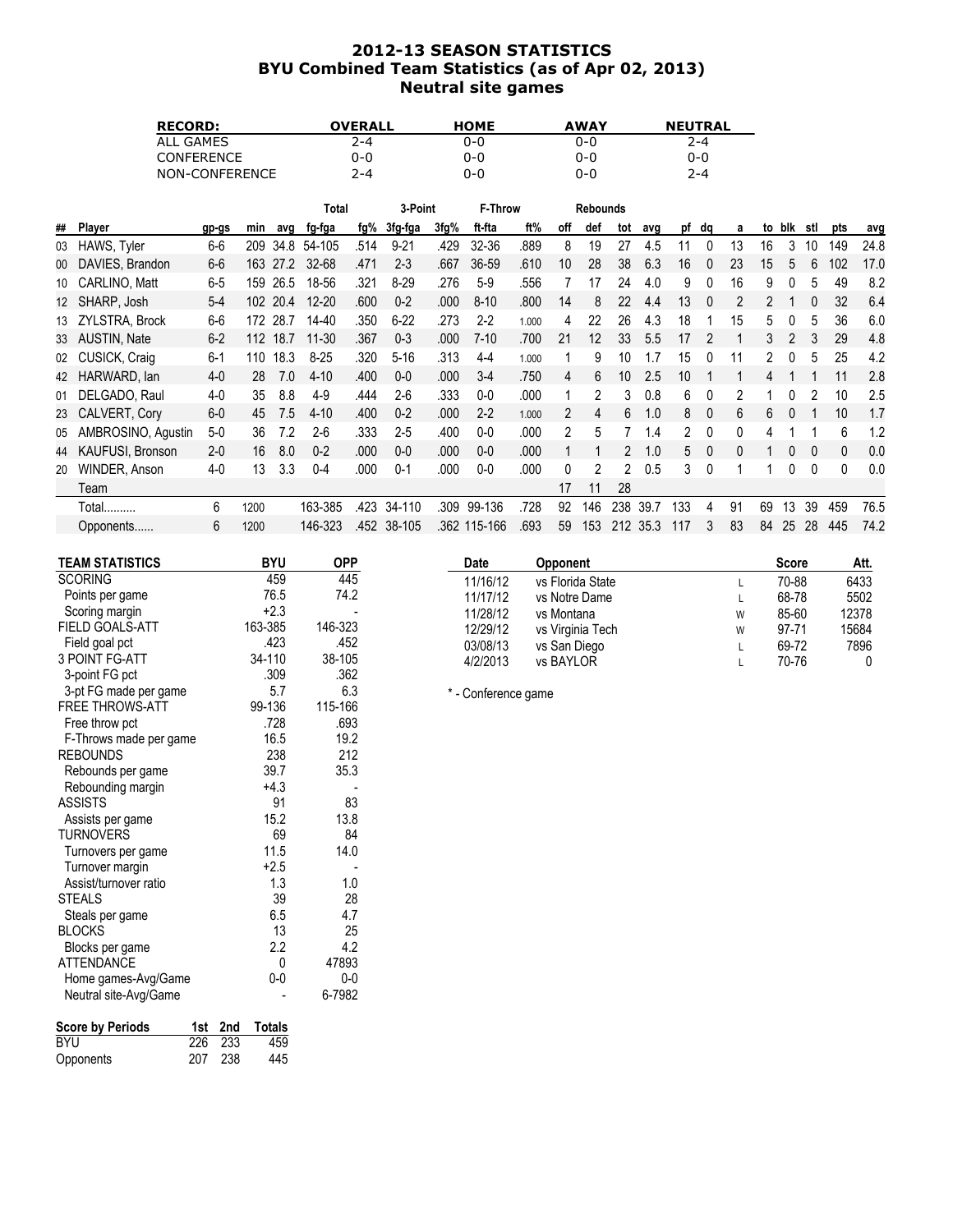# 2012-13 SEASON STATISTICS BYU Combined Team Statistics (as of Apr 02, 2013) Games won

| <b>RECORD:</b>    | <b>OVERALL</b> | <b>HOME</b> | <b>AWAY</b> | <b>NEUTRAL</b> |
|-------------------|----------------|-------------|-------------|----------------|
| ALL GAMES         | 24-0           | 15-0        | 7-0.        | 2-0            |
| <b>CONFERENCE</b> | 10-0           | 5-0         | $5-0$       | 0-0            |
| NON-CONFERENCE    | 14-0           | 10-0        | 2-0         | $2 - 0$        |

|    |                         |           |      |      | Total        |      | 3-Point      |      | <b>F-Throw</b> |      |     | <b>Rebounds</b> |     |      |                 |          |     |     |          |        |          |      |
|----|-------------------------|-----------|------|------|--------------|------|--------------|------|----------------|------|-----|-----------------|-----|------|-----------------|----------|-----|-----|----------|--------|----------|------|
| ## | Player                  | gp-gs     | min  | ava  | fg-fga       | fg%  | 3fg-fga      | 3fg% | ft-fta         | ft%  | off | def             | tot | avg  |                 | pf dq    | a   | to  | blk      | stl    | pts      | avg  |
| 03 | HAWS, Tyler             | 24-24     | 808  |      | 33.7 198-390 | .508 | 38-89        | .427 | 137-155        | .884 | 33  | 74              | 107 | 4.5  | 26              | $\Omega$ | 50  | 43  | 3        | 29     | 57'      | 23.8 |
| 00 | DAVIES, Brandon         | 24-24     | 698  | 29.1 | 157-275      | .571 | $2 - 6$      |      | .333 115-164   | .701 | 47  | 148             | 195 | 8.1  | 66              |          | 55  | 59  | 29       | 34     | 431      | 18.0 |
|    | 10 CARLINO, Matt        | 24-21     | 684  |      | 28.5 110-247 | .445 | 42-106       | .396 | 44-58          | .759 | 17  | 74              | 91  | 3.8  | 37              |          | 135 | 64  |          | 51     | 306      | 12.8 |
|    | 13 ZYLSTRA, Brock       | 24-22     | 591  |      | 24.6 67-148  | .453 | 32-89        | .360 | 25-35          | .714 | 15  | 91              | 106 | 4.4  | 51              |          | 51  | 26  | 3        | 24     | 191      | 8.0  |
|    | 12 SHARP, Josh          | $21 - 15$ | 447  | 21.3 | 44-80        | .550 | $1-3$        | .333 | 19-28          | .679 | 48  | 52              | 100 | 4.8  | 47              | $\Omega$ | 15  | 17  | 5        |        | 108      | 5.1  |
|    | 02 CUSICK, Craig        | $24 - 8$  | 463  | 19.3 | 31-80        | .388 | 19-50        | .380 | $7-13$         | .538 |     | 54              | 61  | 2.5  | 36              | $\Omega$ | 52  | 21  | 0        | 19     | 88       | 3.7  |
|    | 33 AUSTIN, Nate         | $24 - 4$  | 369  | 15.4 | 25-57        | .439 | 1-6          | .167 | $13 - 22$      | .591 | 40  | 70              | 110 | 4.6  | 60              |          | 16  | 10  | 14       | 8      | 64       | 2.7  |
| 05 | AMBROSINO, Agustin      | $21 - 1$  | 150  | 7.1  | 19-44        | .432 | 10-27        | .370 | $5-10$         | .500 | 9   | 26              | 35  | 1.7  | 20              | $\Omega$ |     | 10  |          | 2      | 53       | 2.5  |
| 20 | WINDER, Anson           | $21 - 1$  | 173  | 8.2  | 14-32        | .438 | $3 - 12$     | .250 | 18-29          | .621 | 5   | 17              | 22  | 1.0  | 17              | $\cup$   |     | 9   | 2        | 11     | 49       | 2.3  |
|    | 23 CALVERT, Cory        | $19-0$    | 151  | 7.9  | 15-44        | .341 | $5-22$       | .227 | $9 - 14$       | .643 | 5   | 14              | 19  | 1.0  | 10 <sup>°</sup> | $\Omega$ | 14  | 9   | $\Omega$ | 4      | 44       | 2.3  |
|    | 01 DELGADO, Raul        | $19-0$    | 125  | 6.6  | 14-39        | .359 | $6 - 25$     | .240 | $2 - 3$        | .667 | 5   | 12              | 17  | 0.9  | 22              | $\Omega$ | 11  |     | 3        | 9      | 36       | 1.9  |
| 44 | <b>KAUFUSI, Bronson</b> | $13 - 0$  | 79   | 6.1  | $6 - 10$     | .600 | $0 - 0$      | .000 | $0 - 2$        | .000 | 11  | 14              | 25  | 1.9  | 15              | $\Omega$ |     | 3   | 3        | 3      | 12       | 0.9  |
| 42 | HARWARD, lan            | 16-0      | 62   | 3.9  | $5-17$       | .294 | $0-0$        | .000 | $2 - 3$        | .667 | 9   | 9               | 18  | 1.1  | 19              | $\Omega$ |     | 8   |          | 2      | 12       | 0.8  |
|    | Team                    |           |      |      |              |      |              |      |                |      | 33  | 37              | 70  |      |                 |          |     |     |          |        |          |      |
|    | Total                   | 24        | 4800 |      | 705-1463     | .482 | 159-435      | .366 | 396-536        | .739 | 284 | 692             | 976 | 40.7 | 426             | 4        | 419 | 286 | 66       |        | 207 1965 | 81.9 |
|    | Opponents               | 24        | 4800 |      | 560-1417     |      | .395 148-484 |      | .306 298-459   | .649 | 248 | 562             | 810 | 33.8 | 460             | $12 \,$  | 313 | 337 |          | 78 149 | 1566     | 65.2 |

| <b>TEAM STATISTICS</b> | <b>BYU</b> | <b>OPP</b> |          | Date                | Opponent                  |   | <b>Score</b> | Att.  |
|------------------------|------------|------------|----------|---------------------|---------------------------|---|--------------|-------|
| <b>SCORING</b>         | 1965       | 1566       |          | 11/09/12            | TENNESSEE STATE           | W | 81-66        | 16283 |
| Points per game        | 81.9       | 65.2       |          | 11/13/12            | <b>GEORGIA STATE</b>      | W | 80-62        | 13181 |
| Scoring margin         | $+16.6$    |            |          | 11/21/12            | <b>UTSA</b>               | W | 81-62        | 16475 |
| FIELD GOALS-ATT        | 705-1463   | 560-1417   |          | 11/24/12            | CAL STATE NORTHRIDGE      | W | 87-75        | 20900 |
| Field goal pct         | .482       | .395       |          | 11/28/12            | vs Montana                | W | 85-60        | 12378 |
| 3 POINT FG-ATT         | 159-435    | 148-484    |          | 12/08/12            | <b>UTAH</b>               | W | 61-58        | 16109 |
| 3-point FG pct         | .366       | .306       |          | 12/15/12            | at Weber State            | W | 78-68        | 8695  |
| 3-pt FG made per game  | 6.6        | 6.2        |          | 12/18/12            | <b>EASTERN NEW MEXICO</b> | W | 95-62        | 15820 |
| <b>FREE THROWS-ATT</b> | 396-536    | 298-459    |          | 12/27/12            | NORTHERN ARIZONA          | W | 84-54        | 17342 |
| Free throw pct         | .739       | .649       |          | 12/29/12            | vs Virginia Tech          | W | 97-71        | 15684 |
| F-Throws made per game | 16.5       | 12.4       |          | 01/03/13            | LOYOLA MARYMOUNT          | W | 92-51        | 18160 |
| <b>REBOUNDS</b>        | 976        | 810        | $\star$  | 01/05/13            | at San Francisco Dons     | W | 80-76        | 2123  |
| Rebounds per game      | 40.7       | 33.8       | $^\star$ | 01/10/13            | <b>PEPPERDINE</b>         | W | 76-51        | 14888 |
| Rebounding margin      | $+6.9$     |            |          | 01/12/13            | at Santa Clara            | W | 82-64        | 2853  |
| <b>ASSISTS</b>         | 419        | 313        | $\star$  | 01/19/13            | SAN DIEGO                 | W | 74-57        | 17281 |
| Assists per game       | 17.5       | 13.0       | $^\star$ | 01/26/13            | at Portland               | W | 85-67        | 3078  |
| TURNOVERS              | 286        | 337        |          | 01/31/13            | at Pepperdine             | W | 63-61        | 1824  |
| Turnovers per game     | 11.9       | 14.0       | $\star$  | 02/02/13            | <b>SANTA CLARA</b>        | W | 96-79        | 17228 |
| Turnover margin        | $+2.1$     |            | $\star$  | 02/16/13            | PORTLAND                  | W | 86-72        | 17009 |
| Assist/turnover ratio  | 1.5        | 0.9        |          | 02/19/13            | <b>UTAH STATE</b>         | W | 70-68        | 16569 |
| <b>STEALS</b>          | 207        | 149        | $\star$  | 03/02/13            | at Loyola Marymount       | W | 73-70        | 1911  |
| Steals per game        | 8.6        | 6.2        |          | 03/19/13            | <b>WASHINGTON</b>         | W | 90-79        | 7511  |
| <b>BLOCKS</b>          | 66         | 78         |          | 03/25/13            | <b>MERCER</b>             | W | 90-71        | 12929 |
| Blocks per game        | 2.8        | 3.3        |          | 3/27/13             | at Southern Miss          | W | 79-62        | 7679  |
| <b>ATTENDANCE</b>      | 237685     | 56225      |          |                     |                           |   |              |       |
| Home games-Avg/Game    | 15-15846   | 7-4023     |          | * - Conference game |                           |   |              |       |
| Neutral site-Avg/Game  |            | 2-14031    |          |                     |                           |   |              |       |

| Score by Periods |          | 1st 2nd Totals |
|------------------|----------|----------------|
| BYU              | 954 1011 | 1965           |
| Opponents        | 751 815  | 1566           |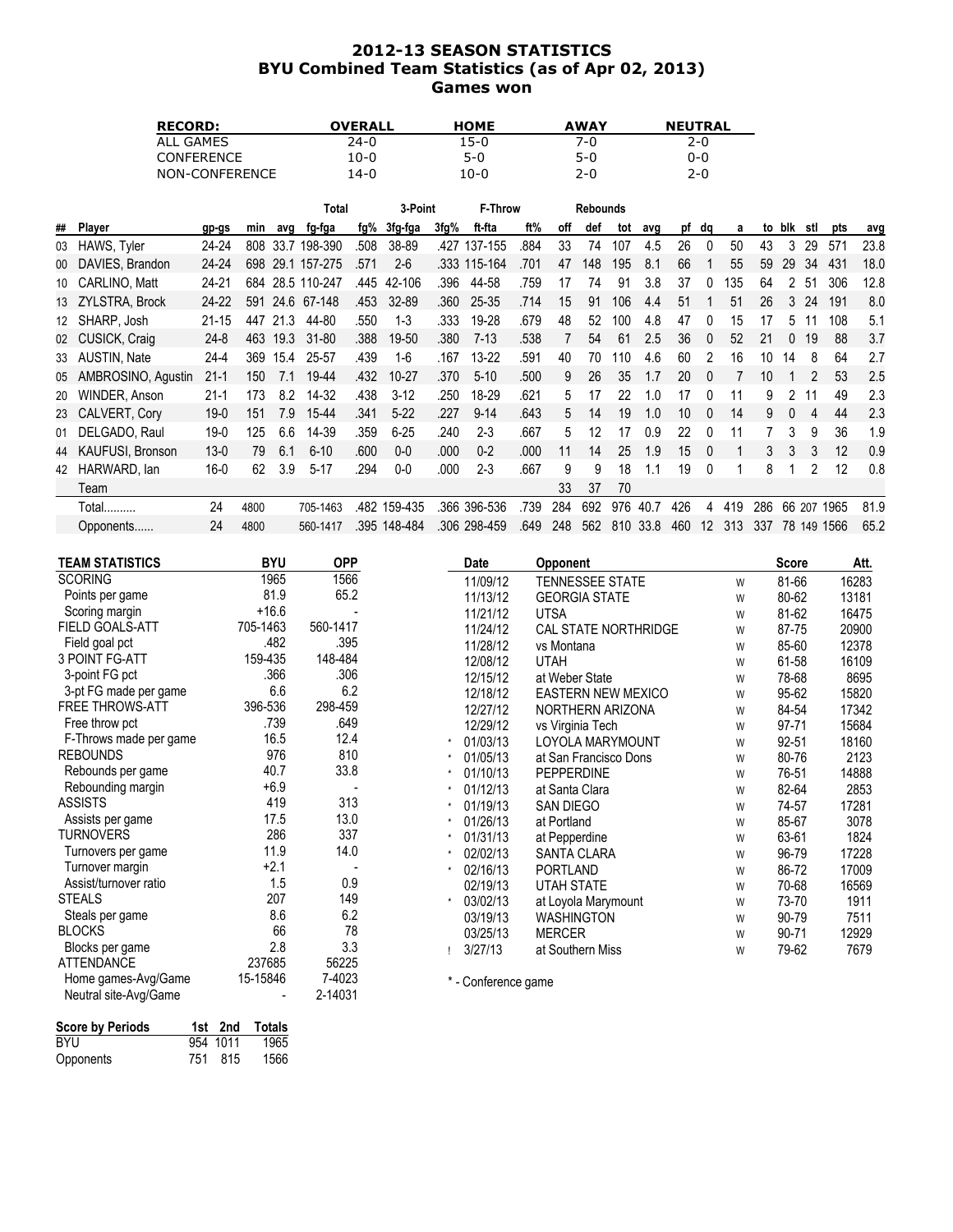# 2012-13 SEASON STATISTICS BYU Combined Team Statistics (as of Apr 02, 2013) Games lost

| <b>RECORD:</b>    | <b>OVERALL</b> | <b>HOME</b> | <b>AWAY</b> | <b>NEUTRAL</b> |
|-------------------|----------------|-------------|-------------|----------------|
| ALL GAMES         | 0-12           | 0-3         | $0 - 5$     | በ-4            |
| <b>CONFERENCE</b> | 0-6            | 0-3         | $0 - 3$     | 0-0            |
| NON-CONFERENCE    | 0-6            | 0-0         | $0 - 2$     | ገ-4            |

|    |                         |           |      |          | Total    |      | 3-Point   |      | <b>F-Throw</b> |       |               | <b>Rebounds</b> |     |      |     |                |     |     |        |     |     |      |
|----|-------------------------|-----------|------|----------|----------|------|-----------|------|----------------|-------|---------------|-----------------|-----|------|-----|----------------|-----|-----|--------|-----|-----|------|
| ## | Player                  | gp-gs     | min  | avg      | fg-fga   | fg%  | 3fg-fga   | 3fg% | ft-fta         | ft%   | off           | def             | tot | avg  |     | pf dq          | a   |     | to blk | stl | pts | avg  |
| 03 | HAWS, Tyler             | $12 - 12$ | 427  | 35.6     | 78-181   | .431 | $5 - 24$  | .208 | 48-56          | .857  | 16            | 42              | 58  | 4.8  | 28  | $\Omega$       | 21  | 28  | 2      | 16  | 209 | 17.4 |
| 00 | DAVIES, Brandon         | $12 - 12$ | 356  | 29.7     | 72-164   | .439 | $3-8$     | .375 | 59-91          | .648  | 27            | 65              | 92  | 7.7  | 45  |                | 33  | 33  | 6      | 14  | 206 | 17.2 |
| 10 | <b>CARLINO, Matt</b>    | $12 - 11$ | 350  | 29.2     | 44-130   | .338 | 14-61     | .230 | $7-13$         | .538  | 6             | 31              | 37  | 3.1  | 21  | $\Omega$       | 36  | 34  |        | 13  | 109 | 9.1  |
|    | 13 ZYLSTRA, Brock       | $12 - 11$ | 337  | 28.1     | 28-76    | .368 | $14 - 41$ | .341 | $12 - 15$      | .800  |               | 35              | 42  | 3.5  | 29  |                | 21  | 11  |        | 9   | 82  | 6.8  |
|    | 33 AUSTIN, Nate         | $12 - 3$  |      | 262 21.8 | 27-52    | .519 | $2 - 9$   | .222 | 11-19          | .579  | 37            | 18              | 55  | 4.6  | 32  |                | 4   |     | 9      | 13  | 67  | 5.6  |
|    | 02 CUSICK, Craig        | $12 - 4$  | 226  | 18.8     | 14-38    | .368 | 10-22     | .455 | $11 - 14$      | .786  |               | 19              | 21  | 1.8  | 25  |                | 22  | 9   |        | 10  | 49  | 4.1  |
|    | 12 SHARP, Josh          | $11 - 7$  | 145  | 13.2     | 11-17    | .647 | $1-3$     | .333 | $9 - 11$       | .818  | 12            | 12              | 24  | 2.2  | 21  |                | 6   | 4   |        | 2   | 32  | 2.9  |
| 01 | DELGADO, Raul           | $7-0$     | 46   | 6.6      | $4 - 13$ | .308 | $2-6$     | .333 | $2 - 2$        | 1.000 |               | 6               |     | 1.0  | 6   | $\Omega$       |     |     |        | 0   | 12  | 1.7  |
| 42 | HARWARD, lan            | $6-0$     | 27   | 4.5      | $3 - 7$  | .429 | $0-0$     | .000 | $4-6$          | .667  | $\mathcal{P}$ |                 | 3   | 0.5  | 10  |                | 0   |     |        |     | 10  | 1.7  |
| 20 | WINDER, Anson           | $10 - 0$  | 77   | 7.7      | $5 - 18$ | .278 | $2 - 8$   | .250 | $3-4$          | .750  | 3             |                 | 10  | 1.0  | 11  | - 0            | 5   | 0   | 0      |     | 15  | 1.5  |
| 44 | <b>KAUFUSI, Bronson</b> | 7-0       | 49   | 7.0      | $3-5$    | .600 | $0-0$     | .000 | $3-9$          | .333  | 5             | 4               | 9   | 1.3  | 13  |                |     |     |        |     | 9   | 1.3  |
|    | 23 CALVERT, Cory        | $9-0$     | 57   | 6.3      | $4 - 16$ | .250 | $0-6$     | .000 | $1 - 1$        | 1.000 |               | 5               | 6   | 0.7  | 8   | $\overline{0}$ | 5   | 8   |        |     | 9   | 1.0  |
| 05 | AMBROSINO, Agustin      | 10-0      | 41   | 4.1      | $1 - 8$  | .125 | $1 - 7$   | .143 | $0-0$          | .000  |               |                 | 8   | 0.8  | 3   | $\Omega$       |     | 3   |        |     | 3   | 0.3  |
|    | Team                    |           |      |          |          |      |           |      |                |       | 29            | 22              | 51  |      |     |                |     | 2   |        |     |     |      |
|    | Total                   | 12        | 2400 |          | 294-725  | .406 | 54-195    | 277  | 170-241        | .705  | 149           | 274             | 423 | 35.2 | 252 | 8              | 156 | 146 | 23     | 84  | 812 | 67.7 |
|    | Opponents               | 12        | 2400 |          | 312-655  | .476 | 94-246    |      | .382 218-305   | .715  | 120           | 329             | 449 | 37.4 | 211 | 3              | 192 | 156 | 47     | 75  | 936 | 78.0 |

| TEAM STATISTICS               | <b>BYU</b>     | OPP        | Date                | Opponent             | <b>Score</b> | Att.  |
|-------------------------------|----------------|------------|---------------------|----------------------|--------------|-------|
| <b>SCORING</b>                | 812            | 936        | 11/16/12            | vs Florida State     | 70-88        | 6433  |
| Points per game               | 67.7           | 78.0       | 11/17/12            | vs Notre Dame        | 68-78        | 5502  |
| Scoring margin                | $-10.3$        |            | 12/01/12            | at Iowa State        | 62-83        | 13739 |
| FIELD GOALS-ATT               | 294-725        | 312-655    | 12/21/12            | at Baylor            | 64-79        | 7239  |
| Field goal pct                | .406           | .476       | 01/16/13            | <b>SAINT MARY'S</b>  | 69-70        | 14857 |
| 3 POINT FG-ATT                | 54-195         | 94-246     | 01/24/13            | at GONZAGA BULLDOGS  | 63-83        | 6000  |
| 3-point FG pct                | .277           | .382       | 02/07/13            | at San Diego         | 68-74        | 3296  |
| 3-pt FG made per game         | 4.5            | 7.8        | 02/09/13            | <b>SAN FRANCISCO</b> | 87-99        | 15477 |
| <b>FREE THROWS-ATT</b>        | 170-241        | 218-305    | 2/21/13             | at Saint Mary's (CA) | 57-64        | 3500  |
| Free throw pct                | .705           | .715       | 02/28/13            | <b>GONZAGA</b>       | 65-70        | 19731 |
| F-Throws made per game        | 14.2           | 18.2       | 03/08/13            | vs San Diego         | 69-72        | 7896  |
| <b>REBOUNDS</b>               | 423            | 449        | 4/2/2013            | vs BAYLOR            | 70-76        | 0     |
| Rebounds per game             | 35.2           | 37.4       |                     |                      |              |       |
| Rebounding margin             | $-2.2$         |            | * - Conference game |                      |              |       |
| <b>ASSISTS</b>                | 156            | 192        |                     |                      |              |       |
| Assists per game              | 13.0           | 16.0       |                     |                      |              |       |
| TURNOVERS                     | 146            | 156        |                     |                      |              |       |
| Turnovers per game            | 12.2           | 13.0       |                     |                      |              |       |
| Turnover marqin               | $+0.8$         |            |                     |                      |              |       |
| حالمو ممرزم ومسالمات والمنادي | $\overline{A}$ | $\sqrt{2}$ |                     |                      |              |       |

| rumov <del>o</del> r margin |     |     | ט.ט           |        |
|-----------------------------|-----|-----|---------------|--------|
| Assist/turnover ratio       |     |     | 1.1           | 1.2    |
| <b>STEALS</b>               |     |     | 84            | 75     |
| Steals per game             |     |     | 7.0           | 6.3    |
| <b>BLOCKS</b>               |     |     | 23            | 47     |
| Blocks per game             |     |     | 1.9           | 3.9    |
| ATTENDANCE                  |     |     | 50065         | 53605  |
| Home games-Avg/Game         |     |     | 3-16688       | 5-6755 |
| Neutral site-Avg/Game       |     |     |               | 4-4958 |
|                             |     |     |               |        |
| <b>Score by Periods</b>     | 1st | 2nd | <b>Totals</b> |        |
| <b>BYU</b>                  | 398 | 414 | 812           |        |
| Opponents                   | 494 | 936 |               |        |
|                             |     |     |               |        |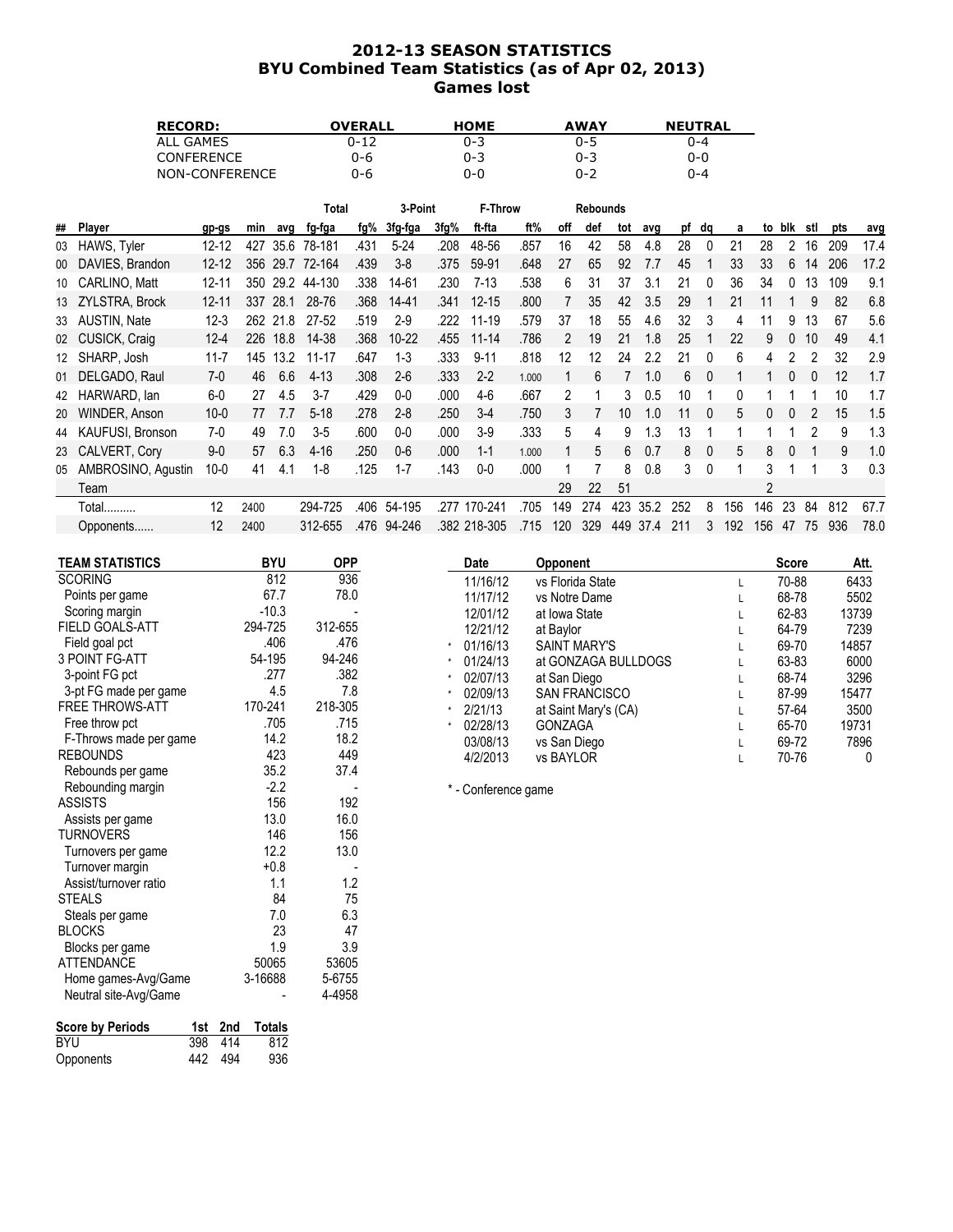## 2012-13 SEASON STATISTICS BYU Category Leaders (as of Apr 02, 2013) All games

| HAWS, Tyler<br>36<br>780<br>21.7<br>36<br>637<br>17.7<br>DAVIES, Brandon<br>36<br>CARLINO, Matt<br>415<br>11.5<br>36<br>ZYLSTRA, Brock<br>273<br>7.6<br>32<br>140<br>4.4<br>SHARP, Josh<br>36<br>CUSICK, Craig<br>137<br>3.8<br>36<br>3.6<br>AUSTIN, Nate<br>131<br>31<br>2.1<br>WINDER, Anson<br>64<br>31<br>56<br>1.8<br>AMBROSINO, Agustin<br>28<br>53<br>CALVERT, Cory<br>1.9<br>26<br>48<br>DELGADO, Raul<br>1.8<br>22<br>HARWARD, lan<br>22<br>1.0<br>FG<br>Att<br>Pct<br><b>FG Percentage</b><br>15<br>KAUFUSI, Bronson<br>9<br>.600<br>97<br>SHARP, Josh<br>55<br>.567 |
|--------------------------------------------------------------------------------------------------------------------------------------------------------------------------------------------------------------------------------------------------------------------------------------------------------------------------------------------------------------------------------------------------------------------------------------------------------------------------------------------------------------------------------------------------------------------------------|
|                                                                                                                                                                                                                                                                                                                                                                                                                                                                                                                                                                                |
|                                                                                                                                                                                                                                                                                                                                                                                                                                                                                                                                                                                |
|                                                                                                                                                                                                                                                                                                                                                                                                                                                                                                                                                                                |
|                                                                                                                                                                                                                                                                                                                                                                                                                                                                                                                                                                                |
|                                                                                                                                                                                                                                                                                                                                                                                                                                                                                                                                                                                |
|                                                                                                                                                                                                                                                                                                                                                                                                                                                                                                                                                                                |
|                                                                                                                                                                                                                                                                                                                                                                                                                                                                                                                                                                                |
|                                                                                                                                                                                                                                                                                                                                                                                                                                                                                                                                                                                |
|                                                                                                                                                                                                                                                                                                                                                                                                                                                                                                                                                                                |
|                                                                                                                                                                                                                                                                                                                                                                                                                                                                                                                                                                                |
|                                                                                                                                                                                                                                                                                                                                                                                                                                                                                                                                                                                |
|                                                                                                                                                                                                                                                                                                                                                                                                                                                                                                                                                                                |
|                                                                                                                                                                                                                                                                                                                                                                                                                                                                                                                                                                                |
|                                                                                                                                                                                                                                                                                                                                                                                                                                                                                                                                                                                |
|                                                                                                                                                                                                                                                                                                                                                                                                                                                                                                                                                                                |
|                                                                                                                                                                                                                                                                                                                                                                                                                                                                                                                                                                                |
| 229<br>.522<br>DAVIES, Brandon<br>439                                                                                                                                                                                                                                                                                                                                                                                                                                                                                                                                          |
| HAWS, Tyler<br>276<br>571<br>.483                                                                                                                                                                                                                                                                                                                                                                                                                                                                                                                                              |
| 52<br><b>AUSTIN, Nate</b><br>109<br>.477                                                                                                                                                                                                                                                                                                                                                                                                                                                                                                                                       |
| 95<br>.424<br>ZYLSTRA, Brock<br>224                                                                                                                                                                                                                                                                                                                                                                                                                                                                                                                                            |
| 154<br>.408<br>CARLINO, Matt<br>377                                                                                                                                                                                                                                                                                                                                                                                                                                                                                                                                            |
| 20<br>.385<br>AMBROSINO, Agustin<br>52                                                                                                                                                                                                                                                                                                                                                                                                                                                                                                                                         |
| 45<br>118<br>.381<br>CUSICK, Craig                                                                                                                                                                                                                                                                                                                                                                                                                                                                                                                                             |
| 19<br>.380<br>WINDER, Anson<br>50                                                                                                                                                                                                                                                                                                                                                                                                                                                                                                                                              |
| 18<br>52<br>.346<br>DELGADO, Raul                                                                                                                                                                                                                                                                                                                                                                                                                                                                                                                                              |
| 8<br>24<br>.333<br>HARWARD, lan                                                                                                                                                                                                                                                                                                                                                                                                                                                                                                                                                |
|                                                                                                                                                                                                                                                                                                                                                                                                                                                                                                                                                                                |
|                                                                                                                                                                                                                                                                                                                                                                                                                                                                                                                                                                                |
| 3FG<br>Pct<br>3-Point Percentage<br>Att                                                                                                                                                                                                                                                                                                                                                                                                                                                                                                                                        |
| CUSICK, Craig<br>29<br>72<br>.403                                                                                                                                                                                                                                                                                                                                                                                                                                                                                                                                              |
| 43<br>113<br>.381<br>HAWS, Tyler                                                                                                                                                                                                                                                                                                                                                                                                                                                                                                                                               |
| 14<br>.357<br>DAVIES, Brandon<br>5                                                                                                                                                                                                                                                                                                                                                                                                                                                                                                                                             |
| .354<br>46<br>130                                                                                                                                                                                                                                                                                                                                                                                                                                                                                                                                                              |
| .335<br>CARLINO, Matt<br>56<br>167                                                                                                                                                                                                                                                                                                                                                                                                                                                                                                                                             |
| ZYLSTRA, Brock<br>.333<br>SHARP, Josh<br>2<br>6                                                                                                                                                                                                                                                                                                                                                                                                                                                                                                                                |
| 11<br>.324<br>34                                                                                                                                                                                                                                                                                                                                                                                                                                                                                                                                                               |
| AMBROSINO, Agustin<br>8<br>31<br>DELGADO, Raul<br>.258                                                                                                                                                                                                                                                                                                                                                                                                                                                                                                                         |
|                                                                                                                                                                                                                                                                                                                                                                                                                                                                                                                                                                                |
| WINDER, Anson<br>5<br>20<br>.250                                                                                                                                                                                                                                                                                                                                                                                                                                                                                                                                               |
| 3<br>15<br>.200<br>5<br>28<br>.179                                                                                                                                                                                                                                                                                                                                                                                                                                                                                                                                             |
|                                                                                                                                                                                                                                                                                                                                                                                                                                                                                                                                                                                |
| AUSTIN, Nate<br>CALVERT, Cory                                                                                                                                                                                                                                                                                                                                                                                                                                                                                                                                                  |
| FG<br>Pct<br>Att                                                                                                                                                                                                                                                                                                                                                                                                                                                                                                                                                               |
| <b>Free Throw Percent</b><br>185<br>211<br>HAWS, Tyler<br>.877                                                                                                                                                                                                                                                                                                                                                                                                                                                                                                                 |
| DELGADO, Raul<br>4<br>5<br>.800                                                                                                                                                                                                                                                                                                                                                                                                                                                                                                                                                |
| 37<br>50<br>.740<br>ZYLSTRA, Brock                                                                                                                                                                                                                                                                                                                                                                                                                                                                                                                                             |
| 51<br>71<br>CARLINO, Matt<br>.718                                                                                                                                                                                                                                                                                                                                                                                                                                                                                                                                              |
| 28<br>39<br>.718<br>SHARP, Josh                                                                                                                                                                                                                                                                                                                                                                                                                                                                                                                                                |
| 174<br>255<br>.682<br>DAVIES, Brandon                                                                                                                                                                                                                                                                                                                                                                                                                                                                                                                                          |
| .667<br>HARWARD, lan<br>6<br>9                                                                                                                                                                                                                                                                                                                                                                                                                                                                                                                                                 |
| CUSICK, Craig<br>18<br>27<br>.667                                                                                                                                                                                                                                                                                                                                                                                                                                                                                                                                              |
| 10<br>15<br>.667<br>CALVERT, Cory                                                                                                                                                                                                                                                                                                                                                                                                                                                                                                                                              |
| 21<br>.636                                                                                                                                                                                                                                                                                                                                                                                                                                                                                                                                                                     |
| 33<br>WINDER, Anson<br>41<br>AUSTIN, Nate<br>24<br>.585                                                                                                                                                                                                                                                                                                                                                                                                                                                                                                                        |

| <b>Scoring Average</b>     | G  | Pts  | Avg/G   |
|----------------------------|----|------|---------|
| HAWS, Tyler                | 36 | 780  | 21.7    |
| DAVIES, Brandon            | 36 | 637  | 17.7    |
| CARLINO, Matt              | 36 | 415  | 11.5    |
| ZYLSTRA, Brock             | 36 | 273  | 7.6     |
| SHARP, Josh                | 32 | 140  | 4.4     |
| CUSICK, Craig              | 36 | 137  | 3.8     |
| AUSTIN, Nate               | 36 | 131  | 3.6     |
| WINDER, Anson              | 31 | 64   | 2.1     |
| CALVERT, Cory              | 28 | 53   | 1.9     |
| DELGADO, Raul              | 26 | 48   | 1.8     |
|                            | 31 | 56   | 1.8     |
| AMBROSINO, Agustin         | 20 | 21   | 1.1     |
| KAUFUSI, Bronson           |    |      |         |
| <b>Field Goal Attempts</b> | G  | Att  | Att/G   |
| HAWS, Tyler                | 36 | 571  | 15.9    |
| DAVIES, Brandon            | 36 | 439  | 12.2    |
| CARLINO, Matt              | 36 | 377  | 10.5    |
| ZYLSTRA, Brock             | 36 | 224  | 6.2     |
| CUSICK, Craig              | 36 | 118  | 3.3     |
|                            |    |      |         |
| <b>Field Goals Made</b>    | G  | Made | Made/G  |
| HAWS, Tyler                | 36 | 276  | 7.7     |
| DAVIES, Brandon            | 36 | 229  | 6.4     |
| CARLINO, Matt              | 36 | 154  | 4.3     |
| ZYLSTRA, Brock             | 36 | 95   | 2.6     |
| SHARP, Josh                | 32 | 55   | 1.7     |
|                            |    |      |         |
| <b>3-Point FG Attempts</b> | G  | Att  | Att/G   |
| CARLINO, Matt              | 36 | 167  | 4.6     |
| ZYLSTRA, Brock             | 36 | 130  | 3.6     |
| HAWS, Tyler                | 36 | 113  | 3.1     |
| CUSICK, Craig              | 36 | 72   | 2.0     |
| AMBROSINO, Agustin         | 31 | 34   | 1.1     |
|                            |    |      |         |
| <b>3-Point FG Made</b>     | G  | Made | Made/G  |
| CARLINO, Matt              | 36 | 56   | 1.6     |
| ZYLSTRA, Brock             | 36 | 46   | 1.3     |
| HAWS, Tyler                | 36 | 43   | 1.2     |
| CUSICK, Craig              | 36 | 29   | 0.8     |
| AMBROSINO, Agustin         | 31 | 11   | 0.4     |
|                            |    |      |         |
| <b>Free Throw Attempts</b> | G  | Att  | Att/G   |
| DAVIES, Brandon            | 36 | 255  | 7.1     |
| HAWS, Tyler                | 36 | 211  | 5.9     |
| CARLINO, Matt              | 36 | 71   | 2.0     |
| ZYLSTRA, Brock             | 36 | 50   | 1.4     |
| AUSTIN, Nate               | 36 | 41   | 1.1     |
|                            |    |      |         |
| <b>Free Throws Made</b>    | G  | Made | Made/G  |
| HAWS, Tyler                | 36 | 185  | 5.1     |
| DAVIES, Brandon            | 36 | 174  | 4.8     |
| CARLINO, Matt              | 36 | 51   | $1.4\,$ |
| ZYLSTRA, Brock             | 36 | 37   | 1.0     |
| SHARP, Josh                | 32 | 28   | 0.9     |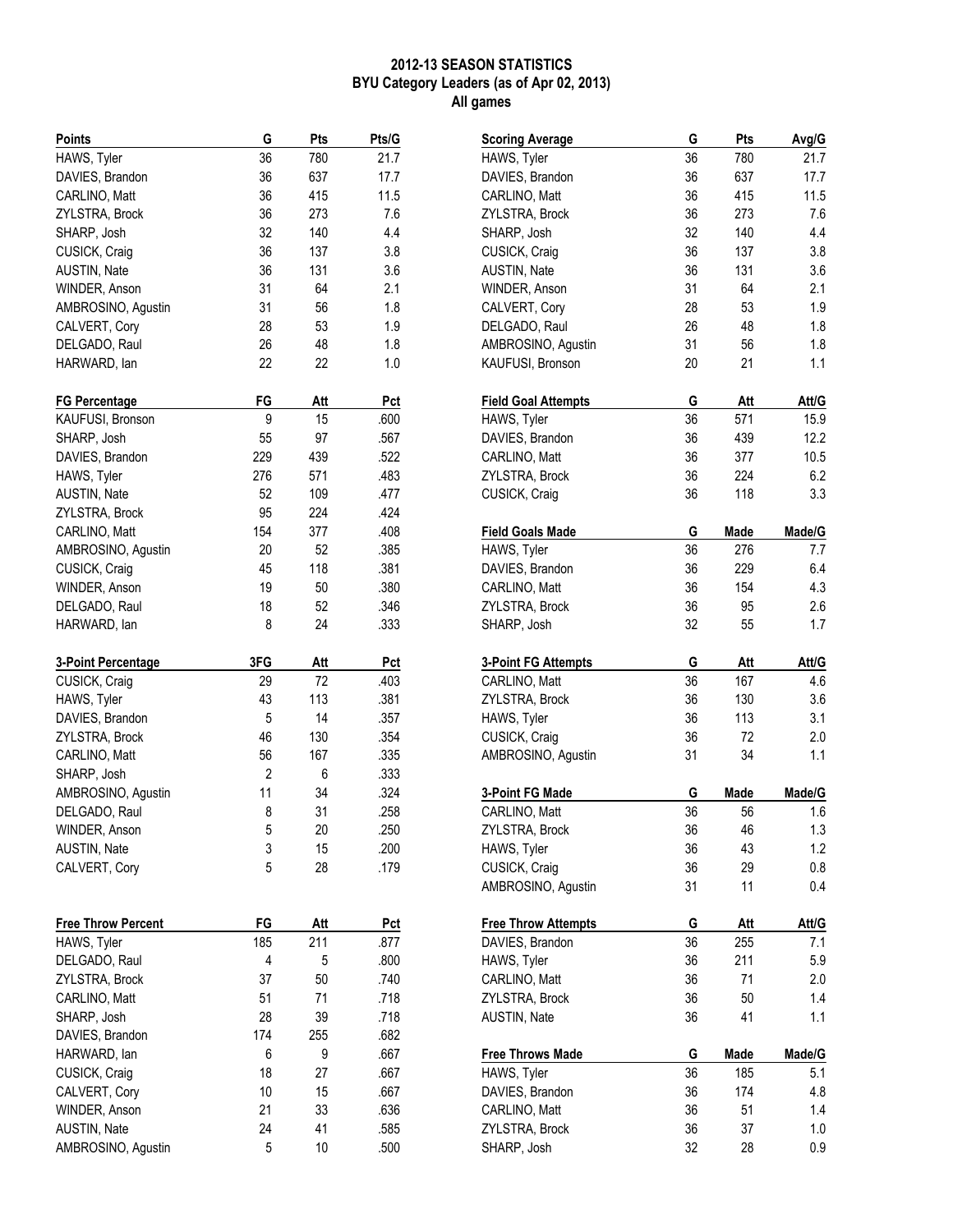# 2012-13 SEASON STATISTICS BYU Category Leaders (as of Apr 02, 2013) All games

| Rebounds                  | G        | Reb            | Reb/G      |
|---------------------------|----------|----------------|------------|
| DAVIES, Brandon           | 36       | 287            | 8.0        |
| <b>AUSTIN, Nate</b>       | 36       | 165            | 4.6        |
| HAWS, Tyler               | 36       | 165            | 4.6        |
| ZYLSTRA, Brock            | 36       | 148            | 4.1        |
| CARLINO, Matt             | 36       | 128            | 3.6        |
| Rebound Average           | G        | Reb            | Avg/G      |
| DAVIES, Brandon           | 36       | 287            | 8.0        |
| AUSTIN, Nate              | 36       | 165            | 4.6        |
| HAWS, Tyler               | 36       | 165            | 4.6        |
| ZYLSTRA, Brock            | 36       | 148            | 4.1        |
| SHARP, Josh               | 32       | 124            | 3.9        |
| <b>Offensive Rebounds</b> | G        | No.            | Avg/G      |
| AUSTIN, Nate              | 36       | 77             | 2.1        |
| DAVIES, Brandon           | 36       | 74             | 2.1        |
| SHARP, Josh               | 32       | 60             | 1.9        |
| HAWS, Tyler               | 36       | 49             | 1.4        |
| CARLINO, Matt             | 36       | 23             | 0.6        |
| <b>Defensive Rebounds</b> | G        | No.            | Avg/G      |
| DAVIES, Brandon           | 36       | 213            | 5.9        |
| ZYLSTRA, Brock            | 36       | 126            | 3.5        |
| HAWS, Tyler               | 36       | 116            | 3.2        |
| CARLINO, Matt             | 36       | 105            | 2.9        |
| <b>AUSTIN, Nate</b>       | 36       | 88             | 2.4        |
|                           |          |                |            |
| Fouls                     | G        | No.            | Per/G      |
| DAVIES, Brandon           | 36<br>36 | 111            | 3.1        |
| AUSTIN, Nate              | 36       | 92             | 2.6<br>2.2 |
| ZYLSTRA, Brock            | 32       | 80             | 2.1        |
| SHARP, Josh               | 36       | 68             | 1.7        |
| CUSICK, Craig             |          | 61             |            |
| <b>Foulouts</b>           | G        | No.            |            |
| AUSTIN, Nate              | 36       | 5              |            |
| DAVIES, Brandon           | 36       | $\overline{2}$ |            |
| ZYLSTRA, Brock            | 36       | $\overline{2}$ |            |
| CUSICK, Craig             | 36       | 1              |            |
| KAUFUSI, Bronson          | 20       | 1              |            |
| HARWARD, lan              | 22       | 1              |            |

| Assists              | G  | No.  | Ast/G        |
|----------------------|----|------|--------------|
| CARLINO, Matt        | 36 | 171  | 4.8          |
| DAVIES, Brandon      | 36 | 88   | 2.4          |
| CUSICK, Craig        | 36 | 74   | 2.1          |
| ZYLSTRA, Brock       | 36 | 72   | 2.0          |
| HAWS, Tyler          | 36 | 71   | 2.0          |
|                      |    |      |              |
| <b>Steals</b>        | G  | No.  | Stl/G        |
| CARLINO, Matt        | 36 | 64   | 1.8          |
| DAVIES, Brandon      | 36 | 48   | 1.3          |
| HAWS, Tyler          | 36 | 45   | 1.3          |
| ZYLSTRA, Brock       | 36 | 33   | 0.9          |
| CUSICK, Craig        | 36 | 29   | 0.8          |
|                      |    |      |              |
| <b>Blocked Shots</b> | G  | No.  | <b>BIk/G</b> |
| DAVIES, Brandon      | 36 | 35   | 1.0          |
| <b>AUSTIN, Nate</b>  | 36 | 23   | 0.6          |
| SHARP, Josh          | 32 | 7    | 0.2          |
| HAWS, Tyler          | 36 | 5    | 0.1          |
| ZYLSTRA, Brock       | 36 | 4    | 0.1          |
| KAUFUSI, Bronson     | 20 | 4    | 0.2          |
| Minutes              | G  | No.  | Min/G        |
| HAWS, Tyler          | 36 | 1235 | 34.3         |
| DAVIES, Brandon      | 36 | 1054 | 29.3         |
| CARLINO, Matt        | 36 | 1034 | 28.7         |
| ZYLSTRA, Brock       | 36 | 928  | 25.8         |
| CUSICK, Craig        | 36 | 689  | 19.1         |
|                      |    |      |              |
| Turnovers            | G  | No.  | TO/G         |
| CARLINO, Matt        | 36 | 98   | 2.7          |
| DAVIES, Brandon      | 36 | 92   | 2.6          |
| HAWS, Tyler          | 36 | 71   | 2.0          |
| ZYLSTRA, Brock       | 36 | 37   | 1.0          |
| CUSICK, Craig        | 36 | 30   | 0.8          |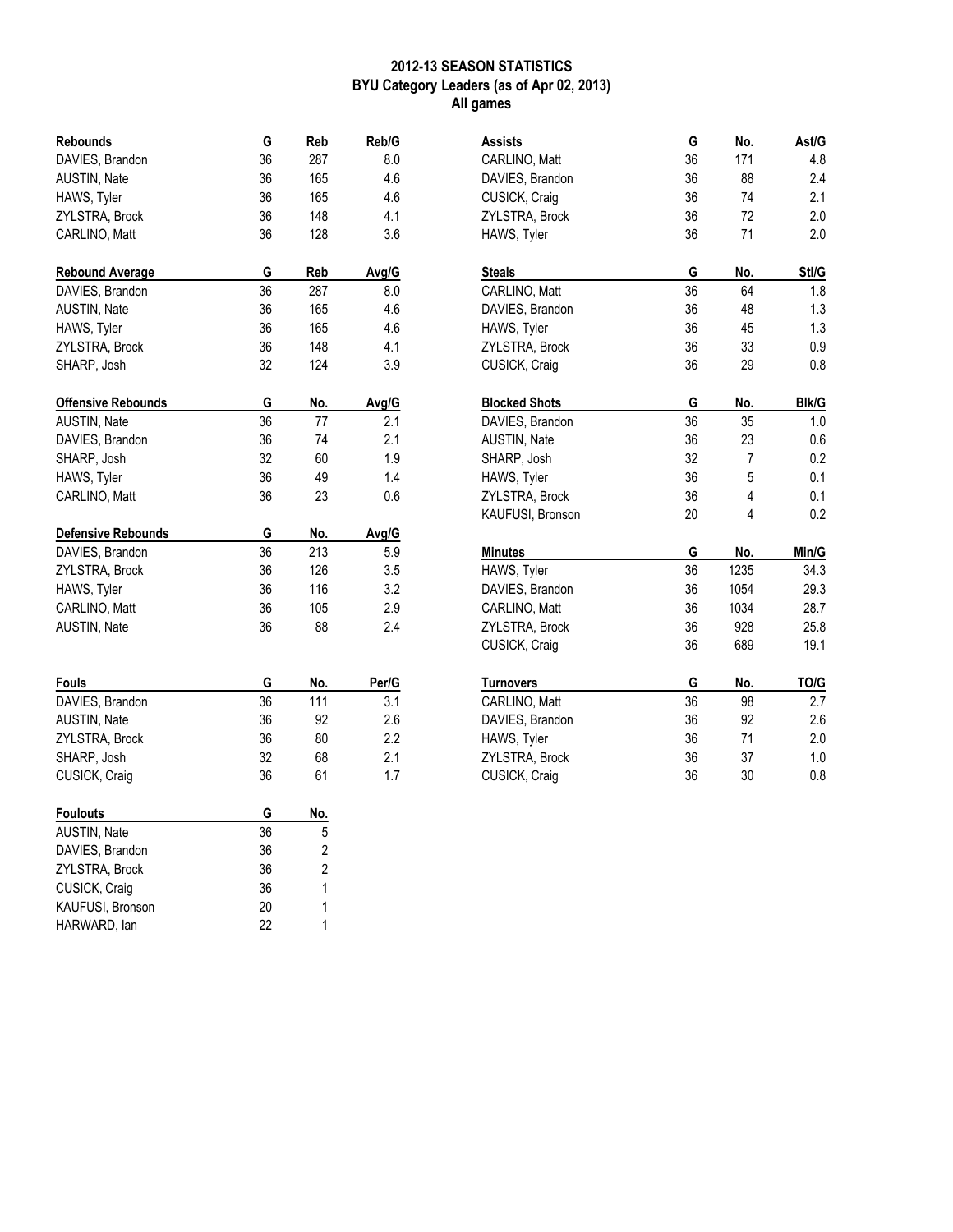#### 2012-13 SEASON STATISTICS BYU Overall/Conference Statistics (as of Apr 02, 2013) All games

|                         |           |       |      |      | <b>Overall Statistics</b> |      |      |     |                |       |           |       |      |       |      | <b>Conference Statistics</b> |      |     |     |       |
|-------------------------|-----------|-------|------|------|---------------------------|------|------|-----|----------------|-------|-----------|-------|------|-------|------|------------------------------|------|-----|-----|-------|
| <b>SUMMARY</b>          | gp-gs     | min/g | fg%  | 3fg% | ft%                       | r/g  | a/g  | stl | blk            | pts/g | gp gs     | min/g | fg%  | 3fg%  | ft%  | r/g                          | a/g  | stl | blk | pts/g |
| HAWS, Tyler             | 36-36     | 34.3  | .483 | .381 | .877                      | 4.6  | 2.0  | 45  |                |       | $16 - 16$ | 35.1  | .474 | 366   | .816 | 4.6                          | ∣.5  | 18  | 0   | 20.6  |
| DAVIES, Brandon         | $36 - 36$ | 29.3  | .522 | .357 | .682                      | 8.0  | 2.4  | 48  | 35             | 17.7  | $16 - 16$ | 29.4  | .505 | .000. | .637 | 7.9                          | 2.2  | 21  | 10  | 15.8  |
| CARLINO, Matt           | 36-32     | 28.7  | .408 | .335 | .718                      | 3.6  | 4.8  | 64  | 2              | 11.5  | 16-16     | 31.6  | .436 | 366   | .698 | 3.3                          | 4.8  | 37  |     | 13.8  |
| ZYLSTRA, Brock          | 36-33     | 25.8  | .424 | 354  | .740                      | 4.1  | 2.0  | 33  | 4              | 7.6   | $16-16$   | 26.9  | .440 | 357   | 720  | 4.1                          | 2.0  | 15  | 2   | 7.9   |
| SHARP. Josh             | 32-22     | 18.5  | 567  | .333 | 718                       | 3.9  | 0.7  | 13  |                | 4.4   | $16 - 11$ | 17.9  | .605 | .667  | .737 | 3.8                          | 0.9  | 8   | 0   | 4.3   |
| CUSICK, Craig           | $36-12$   | 19.1  | .381 | .403 | .667                      | 2.3  | 2.1  | 29  | $\mathbf{0}$   | 3.8   | $16-4$    | 17.5  | .512 | .667  | .643 | 1.9                          | 1.9  | 8   | 0   | 4.3   |
| <b>AUSTIN, Nate</b>     | $36-7$    | 17.5  | .477 | .200 | 585                       | 4.6  | 0.6  | 21  | 23             | 3.6   | $16-0$    | 17.6  | .513 | 125   | .467 | 4.3                          | 0.5  | 9   | 10  | 3.0   |
| <b>WINDER, Anson</b>    | $31 - 1$  | 8.1   | 380  | .250 | .636                      | 1.0  | 0.5  | 13  | $\mathcal{P}$  | 2.1   | $16-1$    | 10.0  | .486 | .357  | .706 | 1.1                          | 0.6  | 11  |     | 3.2   |
| CALVERT. Corv           | $28-0$    | 7.4   | .317 | 179  | .667                      | 0.9  | 0.7  | 5   | $\Omega$       | 1.9   | $10-0$    | 4.4   | .231 | .000  | .000 | 0.4                          | 0.3  |     | 0   | 0.9   |
| DELGADO, Raul           | $26-0$    | 6.6   | 346  | 258  | .800                      | 0.9  | 0.5  | 9   | 3              | 1.8   | $11-0$    | 3.5   | .214 | 167   | .000 | 0.4                          | 0.1  |     |     | 0.9   |
| AMBROSINO, Agustin      | $31 - 1$  | 6.2   | .385 | .324 | .500                      | 1.4  | 0.3  | 3   | $\mathfrak{p}$ | 1.8   | $14-0$    | 3.6   | .385 | .429  | 750  | 1.0                          | 0.1  |     | 0   | 1.1   |
| <b>KAUFUSI, Bronson</b> | $20 - 0$  | 6.4   | .600 | .000 | .273                      | 1.7  | 0.1  | 5   | 4              | 1.1   | $14 - 0$  | 5.8   | .636 | .000  | 273  | 1.7                          | 0.1  | 5   |     | 1.2   |
| HARWARD, lan            | $22-0$    | 4.0   | .333 | .000 | .667                      | 1.0  | 0.0  | 3   | 2              | 1.0   | 7-0       | 1.6   | .000 | .000  | .000 | 0.1                          | 0.0  |     | 0   | 0.0   |
| Totals                  | 36        |       | .457 | .338 | .728                      | 38.9 | 16.0 | 291 | 89             | 77.1  | 16        |       | .471 | .367  | .697 | 36.6                         | 14.9 | 136 | 27  | 76.0  |
| Opponent                | 36        |       | .421 | 332  | 675                       | 35.0 | 14.0 | 224 | 125            | 69.5  | 16        |       | .430 | 354   | .661 | 33.9                         | 14.4 | 97  | 54  | 69.2  |

|                         |           |      |           | <b>Overall Statistics</b> |           |      |      |       |           |      |           |      | <b>Conference Statistics</b> |       |                 |       |
|-------------------------|-----------|------|-----------|---------------------------|-----------|------|------|-------|-----------|------|-----------|------|------------------------------|-------|-----------------|-------|
|                         |           |      |           |                           |           |      |      |       |           |      |           |      |                              |       |                 |       |
| <b>SCORING</b>          | fg-fga    | fg%  | 3fg-fga   | 3fg%                      | ft fta    | ft%  | pts  | pts/g | fg-fga    | fg%  | 3fg fga   | 3fg% | ft fta                       | ft%   | pts             | pts/g |
| HAWS, Tyler             | 276-571   | .483 | 43-113    | .381                      | 185-211   | .877 | 780  | 21.7  | 117-247   | .474 | 15-41     | .366 | 80-98                        | .816  | 329             | 20.6  |
| DAVIES, Brandon         | 229-439   | .522 | $5 - 14$  | 357                       | 174-255   | .682 | 637  | 17.7  | 94-186    | .505 | $0 - 4$   | .000 | 65-102                       | .637  | 253             | 15.8  |
| CARLINO. Matt           | 154-377   | .408 | 56-167    | 335                       | $51 - 71$ | .718 | 415  | 11.5  | 82-188    | .436 | 26-71     | .366 | $30 - 43$                    | .698  | 220             | 13.8  |
| ZYLSTRA, Brock          | 95-224    | .424 | 46-130    | .354                      | 37-50     | .740 | 273  | 7.6   | 44-100    | .440 | $20 - 56$ | .357 | $18 - 25$                    | .720  | 126             | 7.9   |
| SHARP. Josh             | 55-97     | .567 | $2 - 6$   | .333                      | 28-39     | .718 | 140  | 4.4   | 26-43     | .605 | $2 - 3$   | .667 | 14-19                        | .737  | 68              | 4.3   |
| CUSICK, Craig           | 45-118    | .381 | 29-72     | .403                      | 18-27     | .667 | 137  | 3.8   | $22 - 43$ | .512 | 16-24     | .667 | $9 - 14$                     | .643  | 69              | 4.3   |
| <b>AUSTIN, Nate</b>     | 52-109    | .477 | $3-15$    | .200                      | 24-41     | .585 | 131  | 3.6   | 20-39     | .513 | $1 - 8$   | .125 | $7-15$                       | .467  | 48              | 3.0   |
| <b>WINDER, Anson</b>    | $19 - 50$ | .380 | $5-20$    | .250                      | $21 - 33$ | .636 | 64   | 2.1   | $17 - 35$ | .486 | $5 - 14$  | .357 | $12 - 17$                    | .706  | 51              | 3.2   |
| CALVERT. Corv           | 19-60     | .317 | $5-28$    | .179                      | $10 - 15$ | 667  | 53   | 1.9   | $3-13$    | .231 | $0 - 5$   | .000 | $3-3$                        | .000  | 9               | 0.9   |
| DELGADO, Raul           | 18-52     | .346 | $8 - 31$  | 258                       | $4 - 5$   | .800 | 48   | 1.8   | $3 - 14$  | .214 | $2 - 12$  | .167 | $2 - 2$                      | 1.000 | 10 <sup>°</sup> | 0.9   |
| AMBROSINO, Agustin      | $20 - 52$ | .385 | $11 - 34$ | .324                      | $5 - 10$  | .500 | 56   | 1.8   | $5-13$    | .385 | $3 - 7$   | .429 | $3-4$                        | .750  | 16              | 1.1   |
| <b>KAUFUSI, Bronson</b> | $9 - 15$  | .600 | $0 - 0$   | .000                      | $3 - 11$  | .273 | 21   | 1.1   | $7 - 11$  | .636 | $0 - 0$   | .000 | $3 - 11$                     | .273  | 17              | 1.2   |
| HARWARD, lan            | $8-24$    | .333 | $0 - 0$   | .000                      | $6-9$     | .667 | 22   | 1.0   | $0 - 2$   | .000 | $0 - 0$   | .000 | $0 - 0$                      | .000  | 0               | 0.0   |
| Totals                  | 999-2188  | .457 | 213-630   | .338                      | 566-777   | .728 | 2777 | 77.1  | 440-934   | .471 | 90-245    | .367 | 246-353                      | .697  | 1216            | 76.0  |
| Opponent                | 872-2072  | .421 | 242-730   | 332                       | 516-764   | 675  | 2502 | 69.5  | 385-895   | .430 | 122-345   | .354 | 216-327                      | 661   | 1108            | 69.2  |

|                      |       |       |       |     | <b>Overall Statistics</b> |                |     |      |        |                |                |       | <b>Conference Statistics</b> |                |     |                |      |        |
|----------------------|-------|-------|-------|-----|---------------------------|----------------|-----|------|--------|----------------|----------------|-------|------------------------------|----------------|-----|----------------|------|--------|
| <b>TOTALS</b>        | o-reb | d-reb | total | рf  | fo                        | a              | to  | a/to | hi pts | o-reb          | d-reb          | total | рf                           | fo             | a   | to             | a/to | hi pts |
| HAWS, Tyler          | 49    | 116   | 165   | 54  | 0                         | 71             |     | 1.0  | 42     | 18             | 55             | 73    | 24                           | $\mathbf{0}$   | 24  | 26             | 0.9  | 28     |
| DAVIES, Brandon      | 74    | 213   | 287   | 111 | $\overline{2}$            | 88             | 92  | 1.0  | 33     | 31             | 95             | 126   | 52                           | $\overline{2}$ | 35  | 41             | 0.9  | 25     |
| CARLINO. Matt        | 23    | 105   | 128   | 58  | $\mathbf{0}$              | 171            | 98  | 1.7  | 28     | 8              | 44             | 52    | 27                           | $\mathbf{0}$   | 77  | 48             | 1.6  | 28     |
| ZYLSTRA, Brock       | 22    | 126   | 148   | 80  | 2                         | 72             | 37  | 1.9  | 23     | 9              | 56             | 65    | 33                           |                | 32  | 21             | 1.5  | 18     |
| SHARP. Josh          | 60    | 64    | 124   | 68  | 0                         | 21             | 21  | 1.0  | 14     | 33             | 27             | 60    | 32                           | $\mathbf{0}$   | 15  | 9              | 1.7  | 14     |
| CUSICK, Craig        | 9     | 73    | 82    | 61  |                           | 74             | 30  | 2.5  | 12     | 3              | 28             | 31    | 26                           |                | 30  | 6              | 5.0  | 12     |
| AUSTIN, Nate         | 77    | 88    | 165   | 92  | 5                         | 20             | 21  | 1.0  | 9      | 29             | 39             | 68    | 41                           | 2              | 8   | 9              | 0.9  | 9      |
| <b>WINDER, Anson</b> | 8     | 24    | 32    | 28  | $\mathbf{0}$              | 16             | 9   | 1.8  | 10     | 6              | 12             | 18    | 21                           | $\mathbf{0}$   | 10  | 4              | 2.5  | 10     |
| CALVERT, Corv        | 6     | 19    | 25    | 18  | 0                         | 19             | 17  | 1.1  | 10     | $\overline{2}$ | $\mathfrak{D}$ |       | 3                            | $\Omega$       | 3   | 4              | 0.8  | 4      |
| DELGADO, Raul        | 6     | 18    | 24    | 28  | 0                         | 12             | 8   | 1.5  | 11     | 1              | 3              | 4     | 9                            | $\mathbf{0}$   |     | 3              | 0.3  | 7      |
| AMBROSINO, Agustin   | 10    | 33    | 43    | 23  | 0                         | 8              | 13  | 0.6  | 14     | 3              | 11             | 14    | 9                            | $\Omega$       |     | 4              | 0.3  | 5      |
| KAUFUSI, Bronson     | 16    | 18    | 34    | 28  |                           | $\overline{2}$ | 4   | 0.5  | 5      | 12             | 12             | 24    | 13                           |                | 2   | $\overline{2}$ | 1.0  | 5      |
| HARWARD, Ian         | 11    | 10    | 21    | 29  |                           |                | 9   | 0.1  |        |                | 0              |       | 6                            | $\mathbf{0}$   | 0   | 0              | 0.0  | 0      |
| Totals               | 433   | 966   | 1399  | 678 | 12                        | 575            | 432 | 1.3  | 97     | 179            | 406            | 585   | 296                          |                | 238 | 178            | 1.3  | 96     |
| Opponent             | 368   | 891   | 1259  | 671 | 15                        | 505            | 493 | 1.0  | 99     | 157            | 386            | 543   | 293                          | 8              | 230 | 215            | 1.1  | 99     |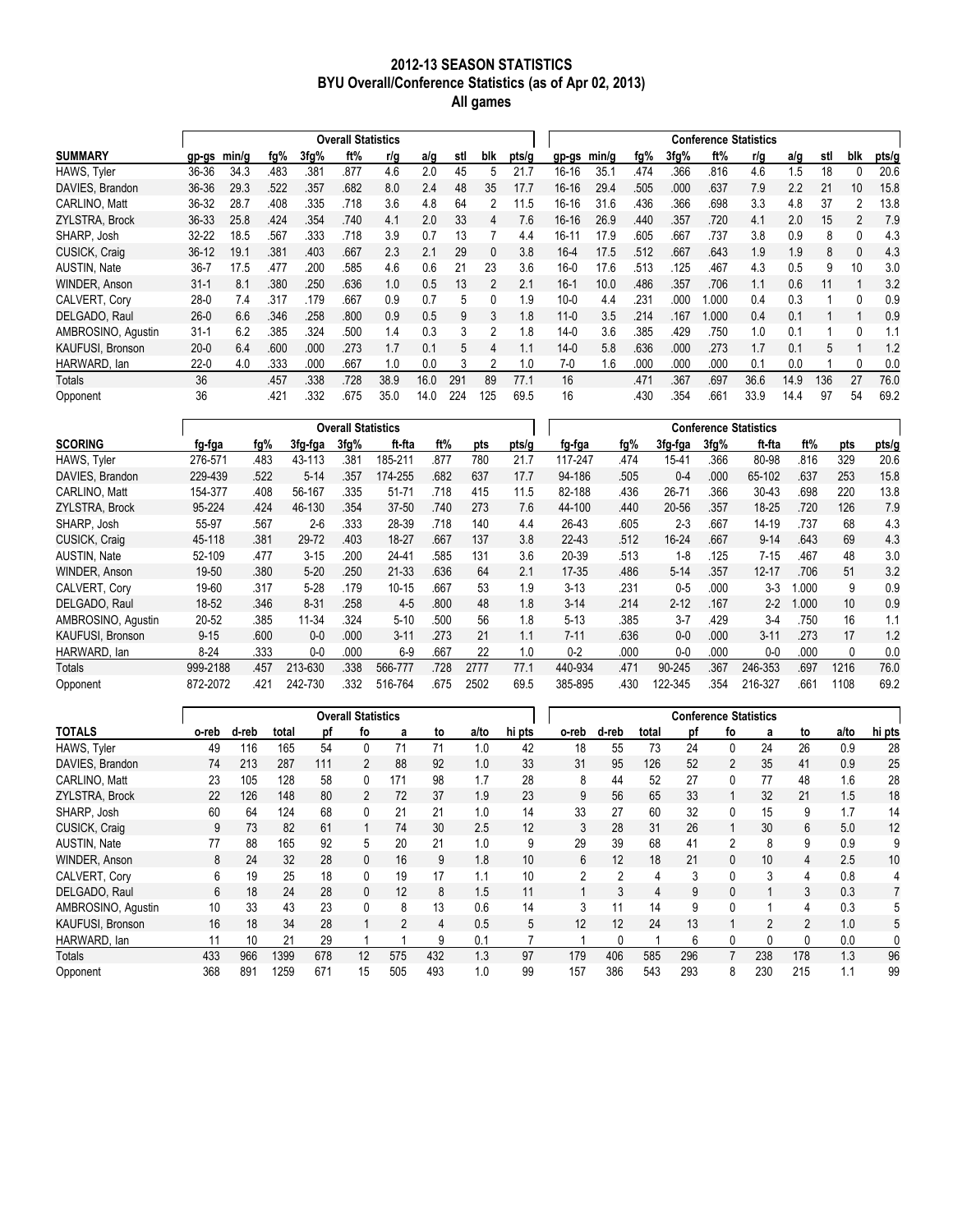### 2012-13 SEASON STATISTICS BYU Team Game-by-Game (as of Apr 02, 2013) All games

#### TEAM STATISTICS

|                            |          |              |   | Total    |      | 3-Pointers |      | <b>Free throws</b> |      |                | <b>Rebounds</b> |      |      |    |                     |                |                |                |      |      |
|----------------------------|----------|--------------|---|----------|------|------------|------|--------------------|------|----------------|-----------------|------|------|----|---------------------|----------------|----------------|----------------|------|------|
| Opponent                   | Date     | <b>Score</b> |   | fg-fga   | pctl | 3fg-fga    | pct  | ft-fta             | pct  | off            | def             | tot  | avg  | pf | a                   | t/o            | blk            | stl            | pts  | avg  |
| TENNESSEE STATE            | 11/09/12 | 81-66        | W | 30-55    | .545 | $5 - 14$   | .357 | 16-25              | .640 | 3              | 37              | 40   | 40.0 | 19 | 20                  | 17             | 8              | $\overline{4}$ | 81   | 81.0 |
| <b>GEORGIA STATE</b>       | 11/13/12 | 80-62        | W | 31-60    | .517 | $8 - 20$   | .400 | $10 - 12$          | .833 | 8              | 33              | 41   | 40.5 | 15 | 21                  | 16             | 6              | 12             | 80   | 80.5 |
| vs Florida State           | 11/16/12 | 70-88        | L | 25-75    | .333 | $6 - 25$   | .240 | 14-19              | .737 | 22             | 18              | 40   | 40.3 | 26 | 18                  | 12             | 5              | 10             | 70   | 77.0 |
| vs Notre Dame              | 11/17/12 | 68-78        | L | 24-63    | .381 | 3-14       | .214 | $17 - 22$          | .773 | 16             | 21              | 37   | 39.5 | 22 | 16                  | 9              | 0              | 5              | 68   | 74.8 |
| UTSA                       | 11/21/12 | 81-62        | W | 31-60    | .517 | $6 - 14$   | .429 | $13 - 14$          | .929 | 12             | 36              | 48   | 41.2 | 15 | 19                  | 18             | 2              | 4              | 81   | 76.0 |
| <b>CAL STATE NORTHRIDG</b> | 11/24/12 | 87-75        | W | 30-64    | .469 | 5-16       | .313 | $22 - 27$          | .815 | 12             | 27              | 39   | 40.8 | 19 | 18                  | 12             | 5              | 5              | 87   | 77.8 |
| vs Montana                 | 11/28/12 | 85-60        | W | 30-58    | .517 | $9 - 21$   | .429 | 16-27              | .593 | 12             | 23              | 35   | 40.0 | 17 | 18                  | 7              | 4              | 11             | 85   | 78.9 |
| at Iowa State              | 12/01/12 | 62-83        | L | 24-65    | .369 | $4 - 20$   | .200 | $10 - 17$          | .588 | 15             | 22              | 37   | 39.6 | 17 | 15                  | 18             | $\overline{2}$ | 10             | 62   | 76.8 |
| <b>UTAH</b>                | 12/08/12 | 61-58        | W | 19-61    | .311 | $7 - 26$   | .269 | 16-23              | .696 | 16             | 26              | 42   | 39.9 | 16 | 9                   | 11             | 3              | 10             | 61   | 75.0 |
| at Weber State             | 12/15/12 | 78-68        | W | 29-54    | .537 | $2 - 10$   | .200 | 18-20              | .900 | 9              | 27              | 36   | 39.5 | 20 | 10                  | 13             | 2              | 6              | 78   | 75.3 |
| EASTERN NEW MEXICO         | 12/18/12 | 95-62        | W | 38-71    | .535 | 10-24      | .417 | $9 - 14$           | .643 | 10             | 34              | 44   | 39.9 | 14 | 27                  | 11             | 4              | 12             | 95   | 77.1 |
| at Baylor                  | 12/21/12 | 64-79        | L | 24-62    | .387 | $2 - 12$   | .167 | 14-18              | .778 | 12             | 28              | 40   | 39.9 | 22 | 11                  | -14            | 3              | 8              | 64   | 76.0 |
| NORTHERN ARIZONA           | 12/27/12 | 84-54        | W | 32-69    | .464 | $8 - 25$   | .320 | 12-19              | .632 | 11             | 32              | 43   | 40.2 | 12 | 20                  | 13             | 4              | 15             | 84   | 76.6 |
| vs Virginia Tech           | 12/29/12 | $97 - 71$    | W | 33-71    | .465 | $7 - 19$   | .368 | 24-29              | .828 | 20             | 28              | 48   | 40.7 | 25 | 18                  | 17             | 0              | 6              | 97   | 78.1 |
| LOYOLA MARYMOUNT           | 01/03/13 | 92-51        | W | 32-64    | .500 | $10 - 23$  | .435 | 18-24              | .750 | 18             | 37              | 55   | 41.7 | 13 | 16                  | 14             | 1              | 13             | 92   | 79.0 |
| at San Francisco Dons      | 01/05/13 | 80-76        | W | 31-63    | .492 | $7 - 18$   | .389 | $11 - 20$          | .550 | 10             | 28              | 38   | 41.4 | 16 | 10                  | 9              | $\mathbf{1}$   | $\overline{7}$ | 80   | 79.1 |
| <b>PEPPERDINE</b>          | 01/10/13 | 76-51        | W | 27-63    | .429 | $5 - 17$   | .294 | $17 - 22$          | .773 | 14             | 25              | 39   | 41.3 | 14 | 18                  | 6              | 1              | 13             | 76   | 78.9 |
| at Santa Clara             | 01/12/13 | 82-64        | W | 30-56    | .536 | $6 - 12$   | .500 | 16-22              | .727 | 12             | 25              | 37   | 41.1 | 15 | 18                  | 11             | $\overline{2}$ | 12             | 82   | 79.1 |
| <b>SAINT MARY'S</b>        | 01/16/13 | 69-70        | L | 27-51    | .529 | $6 - 13$   | .462 | $9 - 12$           | .750 | 5              | 24              | 29   | 40.4 | 14 | 18                  | 11             | 3              | $\overline{2}$ | 69   | 78.5 |
| SAN DIEGO                  | 01/19/13 | 74-57        | W | 28-62    | .452 | $3 - 14$   | .214 | 15-19              | .789 | 11             | 33              | 44   | 40.6 | 18 | 16                  | 10             | 2              | 9              | 74   | 78.3 |
| at GONZAGA BULLDOGS        | 01/24/13 | 63-83        | L | 21-59    | .356 | 4-17       | .235 | 17-22              | .773 | 14             | 15              | 29   | 40.0 | 20 | 9                   | 14             | 4              | 14             | 63   | 77.6 |
| at Portland                | 01/26/13 | 85-67        | W | 31-60    | .517 | $6 - 12$   | .500 | $17 - 27$          | .630 | 10             | 20              | 30   | 39.6 | 24 | 16                  | 11             | 3              | 12             | 85   | 77.9 |
| at Pepperdine              | 01/31/13 | 63-61        | W | 25-60    | .417 | $6 - 16$   | .375 | $7 - 11$           | .636 | 11             | 25              | 36   | 39.4 | 16 | 14                  | 11             | $\mathbf{1}$   | $\overline{7}$ | 63   | 77.3 |
| <b>SANTA CLARA</b>         | 02/02/13 | 96-79        | W | 35-60    | .583 | 5-11       | .455 | 21-32              | .656 | 10             | 31              | 41   | 39.5 | 20 | 19                  | 10             | 3              | 8              | 96   | 78.0 |
| at San Diego               | 02/07/13 | 68-74        | L | 26-62    | .419 | $5 - 18$   | .278 | $11 - 22$          | .500 | 12             | 22              | 34   | 39.3 | 19 | 10                  | 15             | 1              | 12             | 68   | 77.6 |
| <b>SAN FRANCISCO</b>       | 02/09/13 | 87-99        | L | 28-66    | .424 | $6 - 19$   | .316 | 25-29              | .862 | 10             | 20              | 30   | 38.9 | 23 | 16                  | $\overline{7}$ | 0              | 8              | 87   | 78.0 |
| <b>PORTLAND</b>            | 02/16/13 | 86-72        | W | 34-57    | .596 | $6 - 13$   | .462 | $12 - 16$          | .750 | $\overline{7}$ | 24              | 31   | 38.6 | 14 | 26                  | 8              | 4              | 5              | 86   | 78.3 |
| <b>UTAH STATE</b>          | 02/19/13 | 70-68        | W | 19-54    | .352 | $4 - 21$   | .190 | 28-33              | .848 | 12             | 21              | 33   | 38.4 | 27 | 10                  | 12             | 2              | 14             | 70   | 78.0 |
| at Saint Mary's (CA)       | 2/21/13  | 57-64        | L | 21-41    | .512 | $3-9$      | .333 | $12 - 19$          | .632 | 5              | 21              | 26   | 38.0 | 23 | 9                   | 14             | 1              | 4              | 57   | 77.3 |
| <b>GONZAGA</b>             | 02/28/13 | 65-70        | L | 23-63    | .365 | $6 - 17$   | .353 | 13-22              | .591 | 16             | 27              | 43   | 38.2 | 23 | 13                  | 8              | 0              | $\overline{4}$ | 65   | 76.9 |
| at Loyola Marymount        | 03/02/13 | 73-70        | W | 21-47    | .447 | $6 - 16$   | .375 | 25-34              | .735 | 14             | 29              | 43   | 38.3 | 24 | 10                  | 19             | 0              | 6              | 73   | 76.7 |
| vs San Diego               | 03/08/13 | 69-72        | L | 26-58    | .448 | $4 - 11$   | .364 | $13 - 19$          | .684 | 9              | 29              | 38   | 38.3 | 21 | 12                  | 13             | 0              | 4              | 69   | 76.5 |
| <b>WASHINGTON</b>          | 03/19/13 | 90-79        | W | 31-66    | .470 | $7 - 22$   | .318 | $21 - 23$          | .913 | 12             | 31              | 43   | 38.5 | 17 | 21                  | 12             | 5              | 8              | 90   | 76.9 |
| <b>MERCER</b>              | 03/25/13 | 90-71        | W | 29-63    | .460 | $10 - 24$  | .417 | 22-29              | .759 | 17             | 26              | 43   | 38.6 | 15 | 21                  | 8              | 2              | 5              | 90   | 77.3 |
| at Southern Miss           | 3/27/13  | 79-62        | W | 29-65    | .446 | $11 - 27$  | .407 | $10 - 14$          | .714 | 13             | 34              | 47   | 38.8 | 21 | 24                  | 10             | 1              | 3              | 79   | 77.3 |
| vs BAYLOR                  | 4/2/2013 | 70-76        | I | 25-60    | .417 | $5 - 20$   | .250 | $15 - 20$          | .750 | 13             | 27              | 40   | 38.9 | 22 | 9                   | 11             | 4              | 3              | 70   | 77.1 |
| BYU                        |          | 2777         |   | 999-2188 | .457 | 213-630    | .338 | 566-777            | .728 | 433            | 966             | 1399 | 38.9 |    | 678 575 432         |                | 89             | 291            | 2777 | 77.1 |
| Opponents                  |          | 2502         |   | 872-2072 | .421 | 242-730    | .332 | 516-764            | 675  | 368            | 891             | 1259 | 35.0 |    | 671 505 493 125 224 |                |                |                | 2502 | 69.5 |

Games played: 36 Points/game: 77.1 FG Pct: 45.7 3FG Pct: 33.8 FT Pct: 72.8

Rebounds/game: 38.9 Assists/game: 16.0 Turnovers/game: 12.0 Assist/turnover ratio: 1.3 Steals/game: 8.1 Blocks/game: 2.5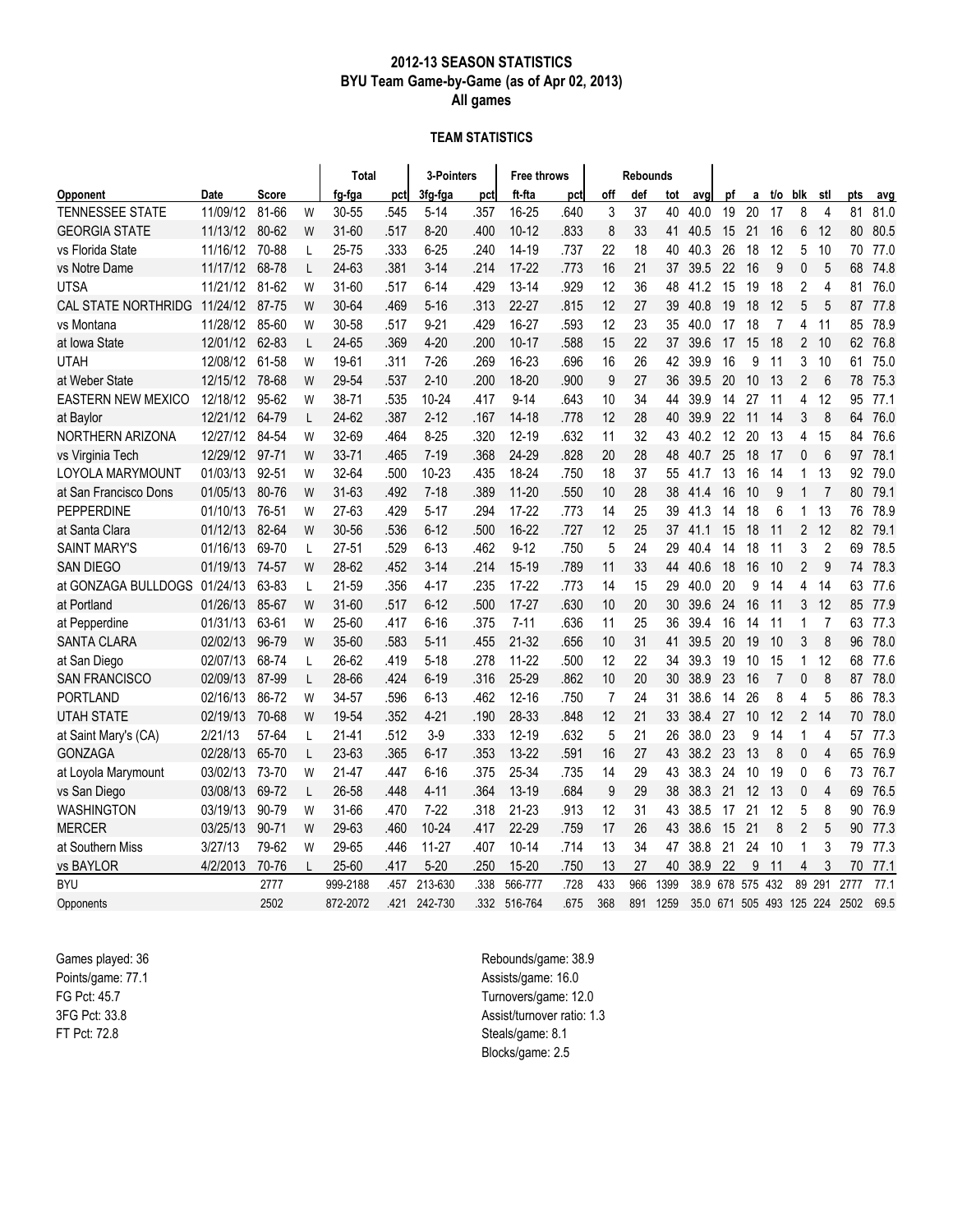### 2012-13 SEASON STATISTICS BYU Opponent Game-by-Game (as of Apr 02, 2013) All games

#### OPPONENT STATISTICS

|                            |          |              |   | Total     |      | 3-Pointers |      | Free throws |      |                | <b>Rebounds</b> |      |      |     |             |                |                |                |      |      |
|----------------------------|----------|--------------|---|-----------|------|------------|------|-------------|------|----------------|-----------------|------|------|-----|-------------|----------------|----------------|----------------|------|------|
| <b>Opponent</b>            | Date     | <b>Score</b> |   | fg-fga    | pct  | 3fg-fga    | pct  | ft fta      | pct  | off            | def             | tot  | avg  | рf  | a           | t/o            | blk            | stl            | pts  | avg  |
| TENNESSEE STATE            | 11/09/12 | 81-66        | W | 23-68     | .338 | $6 - 21$   | .286 | 14-23       | .609 | 14             | 26              | 40   | 40.0 | 24  | 15          | 17             | 4              | 8              | 66   | 66.0 |
| <b>GEORGIA STATE</b>       | 11/13/12 | 80-62        | W | 23-65     | .354 | $3 - 22$   | .136 | $13 - 15$   | .867 | 11             | 22              | 33   | 36.5 | 14  | 9           | 14             | 3              | 13             | 62   | 64.0 |
| vs Florida State           | 11/16/12 | 70-88        | L | 29-50     | .580 | $11 - 20$  | .550 | 19-27       | .704 | 8              | 33              | 41   | 38.0 | 23  | 20          | 20             | 8              | 4              | 88   | 72.0 |
| vs Notre Dame              | 11/17/12 | 68-78        | L | 25-48     | .521 | $6 - 13$   | .462 | 22-28       | .786 | $\overline{7}$ | 27              | 34   | 37.0 | 16  | 14          | 13             | 7              | 4              | 78   | 73.5 |
| UTSA                       | 11/21/12 | 81-62        | W | 24-61     | .393 | $4 - 15$   | .267 | 10-13       | .769 | 3              | 18              | 21   | 33.8 | 16  | 10          | 11             | 0              | 9              | 62   | 71.2 |
| <b>CAL STATE NORTHRIDG</b> | 11/24/12 | 87-75        | W | 27-64     | .422 | $5 - 13$   | .385 | 16-22       | .727 | 13             | 24              | 37   | 34.3 | 23  | 15          | 13             | 0              | 5              | 75   | 71.8 |
| vs Montana                 | 11/28/12 | 85-60        | W | 19-49     | .388 | $6 - 16$   | .375 | 16-21       | .762 | 9              | 21              | 30   | 33.7 | 22  | 8           | 17             | 2              | 4              | 60   | 70.1 |
| at Iowa State              | 12/01/12 | 62-83        | L | 28-58     | .483 | $7 - 22$   | .318 | $20 - 25$   | .800 | 10             | 30              | 40   | 34.5 | 13  | 16          | 15             | 3              | 12             | 83   | 71.8 |
| <b>UTAH</b>                | 12/08/12 | 61-58        | W | 19-52     | .365 | $6 - 23$   | .261 | 14-18       | .778 | 9              | 31              | 40   | 35.1 | 21  | 12          | 15             | 4              | 3              | 58   | 70.2 |
| at Weber State             | 12/15/12 | 78-68        | W | 25-56     | .446 | $4 - 19$   | .211 | $14 - 25$   | .560 | 11             | 17              | 28   | 34.4 | 19  | 11          | 11             | 1              | 4              | 68   | 70.0 |
| <b>EASTERN NEW MEXICO</b>  | 12/18/12 | 95-62        | W | 24-66     | .364 | $8 - 27$   | .296 | $6 - 10$    | .600 | 11             | 26              | 37   | 34.6 | 19  | 15          | 15             | 0              | 4              | 62   | 69.3 |
| at Baylor                  | 12/21/12 | 64-79        | L | $27 - 60$ | .450 | $9 - 18$   | .500 | 16-25       | .640 | 13             | 29              | 42   | 35.2 | 15  | 19          | 11             | 6              | 9              | 79   | 70.1 |
| NORTHERN ARIZONA           | 12/27/12 | 84-54        | W | 22-60     | .367 | 4-18       | .222 | $6 - 10$    | .600 | 9              | 32              | 41   | 35.7 | 15  | 10          | 24             | 2              | 10             | 54   | 68.8 |
| vs Virginia Tech           | 12/29/12 | 97-71        | W | 24-63     | .381 | $2 - 20$   | .100 | 21-38       | .553 | 17             | 22              | 39   | 35.9 | 19  | 11          | 15             | 4              | 6              | 71   | 69.0 |
| LOYOLA MARYMOUNT           | 01/03/13 | 92-51        | W | 20-65     | .308 | $6 - 22$   | .273 | $5 - 7$     | .714 | 10             | 18              | 28   | 35.4 | 15  | 10          | 16             | 4              | 4              | 51   | 67.8 |
| at San Francisco Dons      | 01/05/13 | 80-76        | W | 28-56     | .500 | $11 - 24$  | .458 | $9 - 15$    | .600 | $\overline{4}$ | 30              | 34   | 35.3 | 19  | 15          | 14             | 0              | 3              | 76   | 68.3 |
| <b>PEPPERDINE</b>          | 01/10/13 | 76-51        | W | 19-48     | .396 | $6 - 17$   | .353 | $7-12$      | .583 | $\overline{7}$ | 26              | 33   | 35.2 | 18  | 7           | 16             | 1              | 3              | 51   | 67.3 |
| at Santa Clara             | 01/12/13 | 82-64        | W | 25-65     | .385 | $7 - 22$   | .318 | $7 - 15$    | .467 | 19             | 19              | 38   | 35.3 | 20  | 15          | 15             | $\overline{7}$ | 9              | 64   | 67.1 |
| <b>SAINT MARY'S</b>        | 01/16/13 | 69-70        | L | 25-60     | .417 | $10 - 25$  | .400 | $10 - 15$   | .667 | 14             | 22              | 36   | 35.4 | 17  | 15          | 10             | 3              | 6              | 70   | 67.3 |
| <b>SAN DIEGO</b>           | 01/19/13 | 74-57        | W | 18-49     | .367 | $7 - 20$   | .350 | $14 - 23$   | .609 | 3              | 26              | 29   | 35.0 | 18  | 12          | 13             | 6              | 3              | 57   | 66.8 |
| at GONZAGA BULLDOGS        | 01/24/13 | 63-83        | L | 29-51     | .569 | $6 - 18$   | .333 | 19-23       | .826 | 10             | 27              | 37   | 35.1 | 18  | 17          | 19             | 5              | 9              | 83   | 67.5 |
| at Portland                | 01/26/13 | 85-67        | W | 23-49     | .469 | $4 - 12$   | .333 | $17 - 30$   | .567 | 10             | 26              | 36   | 35.2 | 19  | 15          | 17             | 5              | 8              | 67   | 67.5 |
| at Pepperdine              | 01/31/13 | 63-61        | W | 22-52     | .423 | $6 - 20$   | .300 | $11 - 15$   | .733 | 7              | 26              | 33   | 35.1 | 15  | 15          | 14             | 3              | 8              | 61   | 67.2 |
| <b>SANTA CLARA</b>         | 02/02/13 | 96-79        | W | 24-63     | .381 | $9 - 24$   | .375 | $22 - 29$   | .759 | 12             | 21              | 33   | 35.0 | 23  | 14          | 11             | 1              | 6              | 79   | 67.7 |
| at San Diego               | 02/07/13 | 68-74        | L | 28-56     | .500 | $6 - 17$   | .353 | $12 - 16$   | .750 | 9              | 32              | 41   | 35.2 | 17  | 16          | 20             | 5              | 4              | 74   | 68.0 |
| <b>SAN FRANCISCO</b>       | 02/09/13 | 87-99        | L | 32-56     | .571 | 14-23      | .609 | 21-34       | .618 | 8              | 30              | 38   | 35.3 | 22  | 21          | 12             | $\overline{2}$ | $\overline{4}$ | 99   | 69.2 |
| <b>PORTLAND</b>            | 02/16/13 | 86-72        | W | 28-60     | .467 | $9 - 22$   | .409 | $7 - 14$    | .500 | 10             | 18              | 28   | 35.1 | 13  | 22          | 12             | 1              | 7              | 72   | 69.3 |
| <b>UTAH STATE</b>          | 02/19/13 | 70-68        | W | 23-52     | .442 | $5 - 21$   | .238 | $17 - 27$   | .630 | 13             | 26              | 39   | 35.2 | 24  | 14          | 18             | 8              | 5              | 68   | 69.2 |
| at Saint Mary's (CA)       | 2/21/13  | 57-64        | L | 18-50     | .360 | $6 - 24$   | .250 | 22-26       | .846 | 13             | 20              | 33   | 35.1 | 15  | 9           | 10             | 2              | 8              | 64   | 69.0 |
| <b>GONZAGA</b>             | 02/28/13 | 65-70        | L | 22-53     | .415 | $6 - 30$   | .200 | 20-34       | .588 | 10             | 29              | 39   | 35.3 | 18  | 15          | $\overline{7}$ | $\overline{2}$ | 5              | 70   | 69.1 |
| at Loyola Marymount        | 03/02/13 | 73-70        | W | 24-62     | .387 | $9 - 25$   | .360 | 13-19       | .684 | 11             | 16              | 27   | 35.0 | 26  | 12          | 9              | 7              | 10             | 70   | 69.1 |
| vs San Diego               | 03/08/13 | 69-72        | L | 23-53     | .434 | $8 - 21$   | 381  | 18-28       | .643 | 8              | 27              | 35   | 35.0 | 18  | 14          | 12             | 4              | $\overline{7}$ | 72   | 69.2 |
| WASHINGTON                 | 03/19/13 | 90-79        | W | 28-67     | .418 | $8 - 22$   | .364 | $15 - 17$   | .882 | 9              | 25              | 34   | 35.0 | 18  | 18          | 10             | 5              | 8              | 79   | 69.5 |
| <b>MERCER</b>              | 03/25/13 | 90-71        | W | $27 - 62$ | .435 | $9 - 22$   | .409 | $8 - 14$    | .571 | 11             | 20              | 31   | 34.9 | 22  | 19          | 12             | 5              | 3              | 71   | 69.5 |
| at Southern Miss           | 3/27/13  | 79-62        | W | 21-63     | .333 | $4 - 17$   | .235 | 16-27       | .593 | 15             | 26              | 41   | 35.0 | 18  | 9           | 8              | 5              | 6              | 62   | 69.3 |
| vs BAYLOR                  | 4/2/2013 | 70-76        | L | 26-60     | .433 | $5 - 15$   | .333 | 19-24       | .792 | 10             | 23              | 33   | 35.0 | 19  | 16          | 7              | 0              | 3              | 76   | 69.5 |
| Opponents                  |          | 2502         |   | 872-2072  | 421  | 242-730    | .332 | 516-764     | .675 | 368            | 891             | 1259 | 35.0 | 671 | 505 493     |                | 125            | 224            | 2502 | 69.5 |
| <b>BYU</b>                 |          | 2777         |   | 999-2188  | 457  | 213-630    | .338 | 566-777     | .728 | 433            | 966             | 1399 | 38.9 |     | 678 575 432 |                |                | 89 291         | 2777 | 77.1 |

Games played: 36 Points/game: 69.5 FG Pct: 42.1 3FG Pct: 33.2 FT Pct: 67.5

Rebounds/game: 35.0 Assists/game: 14.0 Turnovers/game: 13.7 Assist/turnover ratio: 1.0 Steals/game: 6.2 Blocks/game: 3.5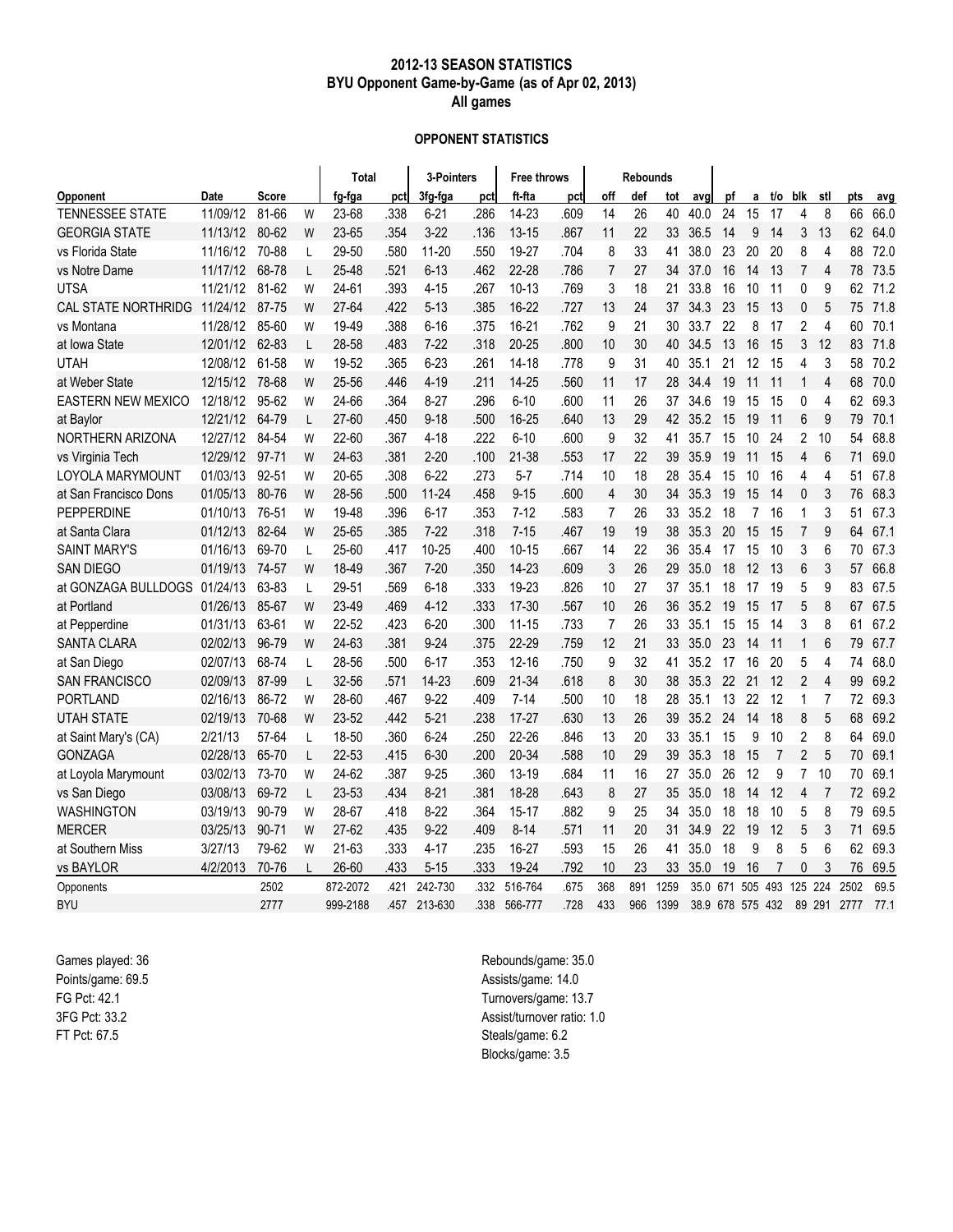#### 2012-13 SEASON STATISTICS BYU Team Game-by-Game Comparison (as of Apr 02, 2013) All games

| Opponent                    | 1st         | 2nd   | <b>Score</b> | Mar   | <b>Total FG</b> | <b>FG Pct</b> | 3-Pointers      | 3FG Pct   | <b>Free Throws</b> | FT Pct    | <b>Rebounds</b> |       | A.             |
|-----------------------------|-------------|-------|--------------|-------|-----------------|---------------|-----------------|-----------|--------------------|-----------|-----------------|-------|----------------|
| <b>TENNESSEE STATE</b>      | 34/28       | 47/38 | 81-66        | $+15$ | 30-55/23-68     | .545/.338     | 5-14/6-21       | .357/.286 | 16-25/14-23        | .640/.609 | 40/40           |       | $\overline{c}$ |
| <b>GEORGIA STATE</b>        | 44/26       | 36/36 | 80-62        | $+18$ | 31-60/23-65     | .517/.354     | 8-20/3-22       | .400/.136 | 10-12/13-15        | .833/.867 | 41/33           | $+8$  |                |
| <b>Florida State</b>        | 35/44       | 35/44 | 70-88        | (18)  | 25-75/29-50     | .333/.580     | 6-25/11-20      | .240/.550 | 14-19/19-27        | .737/.704 | 40/41           | (1)   | 1              |
| Notre Dame                  | 32/31       | 36/47 | 68-78        | (10)  | 24-63/25-48     | .381/.521     | $3-14/6-13$     | .214/.462 | 17-22/22-28        | .773/.786 | 37/34           | $+3$  | 1              |
| <b>UTSA</b>                 | 48/28       | 33/34 | 81-62        | $+19$ | 31-60/24-61     | .517/.393     | $6 - 14/4 - 15$ | .429/.267 | 13-14/10-13        | .929/.769 | 48/21           | $+27$ | $\mathbf{1}$   |
| <b>CAL STATE NORTHRIDGE</b> | 46/40       | 41/35 | 87-75        | $+12$ | 30-64/27-64     | .469/.422     | $5 - 16/5 - 13$ | .313/.385 | 22-27/16-22        | .815/.727 | 39/37           | $+2$  |                |
| Montana                     | 42/31       | 43/29 | 85-60        | $+25$ | 30-58/19-49     | .517/.388     | $9 - 21/6 - 16$ | .429/.375 | 16-27/16-21        | .593/.762 | 35/30           | $+5$  |                |
| <b>lowa State</b>           | 37/48       | 25/35 | 62-83        | (21)  | 24-65/28-58     | .369/.483     | 4-20/7-22       | .200/.318 | 10-17/20-25        | .588/.800 | 37/40           | (3)   | 1              |
| <b>UTAH</b>                 | 26/35       | 35/23 | 61-58        | $+3$  | 19-61/19-52     | .311/.365     | 7-26/6-23       | .269/.261 | 16-23/14-18        | .696/.778 | 42/40           | $+2$  |                |
| <b>Weber State</b>          | 36/26       | 42/42 | 78-68        | $+10$ | 29-54/25-56     | .537/.446     | $2 - 10/4 - 19$ | .200/.211 | 18-20/14-25        | .900/.560 | 36/28           | $+8$  | 1              |
| <b>EASTERN NEW MEXICO</b>   | 44/29       | 51/33 | 95-62        | $+33$ | 38-71/24-66     | .535/.364     | 10-24/8-27      | .417/.296 | $9 - 14/6 - 10$    | .643/.600 | 44/37           | $+7$  | $\overline{a}$ |
| Baylor                      | 31/40       | 33/39 | 64-79        | (15)  | 24-62/27-60     | .387/.450     | $2 - 12/9 - 18$ | .167/.500 | 14-18/16-25        | .778/.640 | 40/42           | (2)   | $\mathbf{1}$   |
| NORTHERN ARIZONA            | 48/23       | 36/31 | 84-54        | $+30$ | 32-69/22-60     | .464/.367     | 8-25/4-18       | .320/.222 | 12-19/6-10         | .632/.600 | 43/41           | $+2$  | $\overline{c}$ |
| Virginia Tech               | 56/31       | 41/40 | 97-71        | $+26$ | 33-71/24-63     | .465/.381     | 7-19/2-20       | .368/.100 | 24-29/21-38        | .828/.553 | 48/39           | $+9$  |                |
| LOYOLA MARYMOUNT            | 35/20       | 57/31 | 92-51        | $+41$ | 32-64/20-65     | .500/.308     | 10-23/6-22      | .435/.273 | 18-24/5-7          | .750/.714 | 55/28           | $+27$ | 1              |
| San Francisco Dons          | 37/46       | 43/30 | 80-76        | $+4$  | 31-63/28-56     | .492/.500     | 7-18/11-24      | .389/.458 | 11-20/9-15         | .550/.600 | 38/34           | $+4$  |                |
| PEPPERDINE                  | 30/35       | 46/16 | 76-51        | $+25$ | 27-63/19-48     | .429/.396     | 5-17/6-17       | .294/.353 | 17-22/7-12         | .773/.583 | 39/33           | $+6$  |                |
| Santa Clara                 | 41/32 41/32 |       | 82-64        | $+18$ | 30-56/25-65     | .536/.385     | $6 - 12/7 - 22$ | .500/.318 | 16-22/7-15         | .727/.467 | 37/38           | (1)   | $\mathbf{1}$   |
| <b>SAINT MARY'S</b>         | 34/27       | 35/43 | 69-70        | (1)   | 27-51/25-60     | .529/.417     | 6-13/10-25      | .462/.400 | $9-12/10-15$       | .750/.667 | 29/36           | (7)   |                |
| <b>SAN DIEGO</b>            | 43/31       | 31/26 | 74-57        | $+17$ | 28-62/18-49     | .452/.367     | $3-14/7-20$     | .214/.350 | 15-19/14-23        | .789/.609 | 44/29           | $+15$ |                |
| <b>GONZAGA BULLDOGS</b>     | 21/40       | 42/43 | 63-83        | (20)  | 21-59/29-51     | .356/.569     | 4-17/6-18       | .235/.333 | 17-22/19-23        | .773/.826 | 29/37           | (8)   |                |
| Portland                    | 39/29       | 46/38 | 85-67        | $+18$ | 31-60/23-49     | .517/.469     | $6 - 12/4 - 12$ | .500/.333 | 17-27/17-30        | .630/.567 | 30/36           | (6)   | 1              |
| Pepperdine                  | 20/31       | 43/30 | 63-61        | $+2$  | 25-60/22-52     | .417/.423     | 6-16/6-20       | .375/.300 | 7-11/11-15         | .636/.733 | 36/33           | $+3$  | $\mathbf 1$    |
| <b>SANTA CLARA</b>          | 47/46       | 49/33 | 96-79        | $+17$ | 35-60/24-63     | .583/.381     | $5 - 11/9 - 24$ | .455/.375 | 21-32/22-29        | .656/.759 | 41/33           | $+8$  | $\mathbf{1}$   |
| San Diego                   | 36/40       | 32/34 | 68-74        | (6)   | 26-62/28-56     | .419/.500     | 5-18/6-17       | .278/.353 | 11-22/12-16        | .500/.750 | 34/41           | (7)   | $\mathbf{1}$   |
| <b>SAN FRANCISCO</b>        | 48/39       | 39/60 | 87-99        | (12)  | 28-66/32-56     | .424/.571     | 6-19/14-23      | .316/.609 | 25-29/21-34        | .862/.618 | 30/38           | (8)   | $\mathbf{1}$   |
| <b>PORTLAND</b>             | 46/25       | 40/47 | 86-72        | $+14$ | 34-57/28-60     | .596/.467     | 6-13/9-22       | .462/.409 | 12-16/7-14         | .750/.500 | 31/28           | $+3$  | $\overline{c}$ |
| <b>UTAH STATE</b>           | 41/32       | 29/36 | 70-68        | $+2$  | 19-54/23-52     | .352/.442     | 4-21/5-21       | .190/.238 | 28-33/17-27        | .848/.630 | 33/39           | (6)   | $\mathbf{1}$   |
| Saint Mary's (CA)           | 32/28       | 25/36 | 57-64        | (7)   | 21-41/18-50     | .512/.360     | $3-9/6-24$      | .333/.250 | 12-19/22-26        | .632/.846 | 26/33           | (7)   |                |
| <b>GONZAGA</b>              | 31/35       | 34/35 | 65-70        | (5)   | 23-63/22-53     | .365/.415     | 6-17/6-30       | .353/.200 | 13-22/20-34        | .591/.588 | 43/39           | $+4$  | 1              |
| Loyola Marymount            | 34/28       | 39/42 | 73-70        | $+3$  | 21-47/24-62     | .447/.387     | 6-16/9-25       | .375/.360 | 25-34/13-19        | .735/.684 | 43/27           | $+16$ | $\mathbf 1$    |
| San Diego                   | 28/35       | 41/37 | 69-72        | (3)   | 26-58/23-53     | .448/.434     | 4-11/8-21       | .364/.381 | 13-19/18-28        | .684/.643 | 38/35           | $+3$  | 1              |
| <b>WASHINGTON</b>           | 33/35       | 57/44 | 90-79        | $+11$ | 31-66/28-67     | .470/.418     | 7-22/8-22       | .318/.364 | 21-23/15-17        | .913/.882 | 43/34           | $+9$  | $\overline{c}$ |
| <b>MERCER</b>               |             |       | $90 - 71$    | $+19$ | 29-63/27-62     | .460/.435     | 10-24/9-22      | .417/.409 | 22-29/8-14         | .759/.571 | 43/31           | $+12$ | $\overline{c}$ |
|                             | 44/35       | 46/36 |              |       |                 |               |                 |           |                    |           |                 |       |                |
| Southern Miss               | 40/29       | 39/33 | 79-62        | $+17$ | 29-65/21-63     | .446/.333     | 11-27/4-17      | .407/.235 | 10-14/16-27        | .714/.593 | 47/41           | $+6$  |                |

Note: Game totals are displayed in the format TEAM/OPPONENT for each category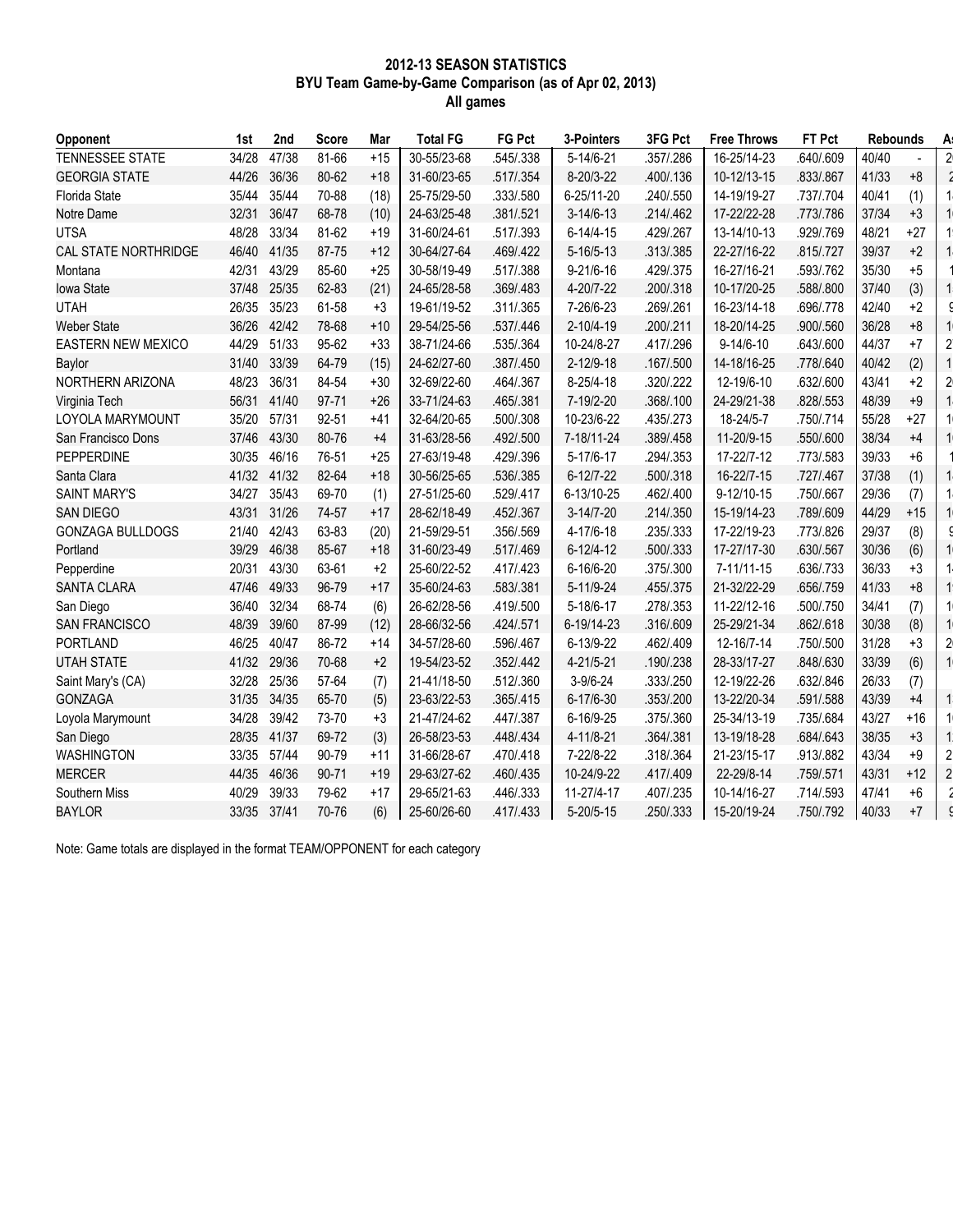### 2012-13 SEASON STATISTICS BYU Points-Rebounds-Assists (as of Apr 02, 2013) All games

|                               |             |              |              | 00                 | 01          | 02                | 03                 | 05           | 10                 | 12           |
|-------------------------------|-------------|--------------|--------------|--------------------|-------------|-------------------|--------------------|--------------|--------------------|--------------|
| Opponent                      | <b>Date</b> | <b>Score</b> |              | <b>DAVIES, BRA</b> | DELGADO,RA  | <b>CUSICK,CRA</b> | <b>HAWS, TYLER</b> | AMBROSINO,   | <b>CARLINO, MA</b> | SHARP, JOSH  |
| TENNESSEE STATE               | 11/09/12    | 81-66        | W            | $16 - 7 - 3$       | $0 - 0 - 0$ | $6 - 4 - 4$       | $22 - 4 - 1$       | $3 - 0 - 0$  | $9 - 5 - 10$       | $7 - 3 - 1$  |
| <b>GEORGIA STATE</b>          | 11/13/12    | 80-62        | W            | $28-9-3$           | $0 - 4 - 1$ | $3 - 1 - 2$       | $22 - 7 - 5$       | $0 - 0 - 0$  | $11-4-7$           | $4 - 6 - 0$  |
| vs Florida State              | 11/16/12    | 70-88        | $\mathsf L$  | $19 - 5 - 1$       | $0 - 0 - 1$ | $10 - 2 - 3$      | $23 - 9 - 5$       | $0 - 1 - 0$  | $0 - 3 - 2$        | $0 - 0 - 0$  |
| vs Notre Dame                 | 11/17/12    | 68-78        | $\mathsf{L}$ | $12 - 5 - 3$       | <b>DNP</b>  | $5 - 1 - 2$       | $21 - 8 - 4$       | $0 - 2 - 0$  | $2 - 2 - 3$        | $7 - 10 - 1$ |
| <b>UTSA</b>                   | 11/21/12    | 81-62        | W            | $22 - 10 - 3$      | $2 - 0 - 1$ | $7 - 8 - 4$       | $20 - 6 - 3$       | $6 - 3 - 2$  | $2 - 2 - 3$        | $8 - 6 - 0$  |
| CAL STATE NORTHRIDGE 11/24/12 |             | 87-75        | W            | $12 - 8 - 3$       | <b>DNP</b>  | $5 - 3 - 2$       | $32 - 6 - 1$       | $2 - 1 - 0$  | $8 - 2 - 6$        | $9 - 3 - 1$  |
| vs Montana                    | 11/28/12    | 85-60        | W            | $21 - 10 - 6$      | $5 - 0 - 1$ | $6 - 3 - 2$       | $18 - 2 - 3$       | $6 - 1 - 0$  | $6 - 2 - 2$        | $13 - 8 - 0$ |
| at Iowa State                 | 12/01/12    | 62-83        | $\mathsf{L}$ | $20 - 6 - 3$       | $2 - 2 - 0$ | $0 - 3 - 3$       | $9 - 2 - 3$        | $0 - 0 - 0$  | $12 - 3 - 3$       | $0 - 2 - 0$  |
| <b>UTAH</b>                   | 12/08/12    | 61-58        | W            | $11-6-0$           | $0 - 1 - 0$ | $8 - 0 - 2$       | $14 - 6 - 1$       | <b>DNP</b>   | $19 - 3 - 5$       | $2 - 9 - 0$  |
| at Weber State                | 12/15/12    | 78-68        | W            | $33 - 8 - 1$       | $2 - 2 - 2$ | $2 - 4 - 1$       | $23 - 6 - 3$       | $0 - 0 - 0$  | $6 - 4 - 2$        | $0 - 2 - 1$  |
| <b>EASTERN NEW MEXICO</b>     | 12/18/12    | 95-62        | W            | $17 - 6 - 3$       | $4 - 6 - 3$ | $8 - 5 - 6$       | $19 - 5 - 1$       | $14 - 8 - 2$ | $3 - 2 - 3$        | $6 - 3 - 0$  |
| at Baylor                     | 12/21/12    | 64-79        | $\mathsf{L}$ | $26 - 17 - 3$      | $7 - 2 - 0$ | $0 - 3 - 2$       | $13 - 4 - 3$       | $0 - 3 - 1$  | $8 - 3 - 1$        | $0 - 2 - 0$  |
| NORTHERN ARIZONA              | 12/27/12    | 84-54        | W            | $27 - 10 - 1$      | $11-0-2$    | $0 - 2 - 0$       | $15 - 4 - 4$       | $8-4-2$      | $6 - 2 - 6$        | $2 - 4 - 1$  |
| vs Virginia Tech              | 12/29/12    | $97 - 71$    | W            | $17 - 4 - 4$       | $5 - 3 - 0$ | $0 - 2 - 3$       | $42 - 3 - 1$       | $0 - 1 - 0$  | $9 - 4 - 2$        | $10-3-1$     |
| <b>LOYOLA MARYMOUNT</b>       | 01/03/13    | 92-51        | W            | $12 - 9 - 3$       | $7 - 1 - 0$ | $6 - 4 - 2$       | $20 - 9 - 1$       | $5 - 4 - 1$  | $21 - 5 - 5$       | $7-12-2$     |
| at San Francisco Dons         | 01/05/13    | 80-76        | W            | $6 - 2 - 3$        | $0 - 0 - 1$ | $4 - 4 - 0$       | $22 - 4 - 1$       | <b>DNP</b>   | $22 - 7 - 4$       | $6 - 10 - 0$ |
| <b>PEPPERDINE</b>             | 01/10/13    | 76-51        | W            | 19-9-2             | $0 - 0 - 0$ | $8-2-2$           | $24 - 2 - 1$       | $3 - 5 - 0$  | $13 - 4 - 4$       | $0 - 5 - 0$  |
| at Santa Clara                | 01/12/13    | 82-64        | W            | $13 - 8 - 2$       | $0 - 0 - 0$ | $0 - 1 - 0$       | $24 - 5 - 1$       | $0 - 0 - 0$  | $13 - 5 - 8$       | $5 - 5 - 2$  |
| <b>SAINT MARY'S</b>           | 01/16/13    | 69-70        | $\mathsf{L}$ | $12 - 0 - 2$       | <b>DNP</b>  | $0 - 1 - 3$       | $23 - 7 - 1$       | $0 - 0 - 0$  | $16 - 4 - 5$       | $3-2-2$      |
| <b>SAN DIEGO</b>              | 01/19/13    | 74-57        | W            | $17 - 7 - 0$       | $0 - 0 - 0$ | $2 - 1 - 3$       | $25 - 2 - 1$       | $0 - 2 - 0$  | $11 - 3 - 6$       | $3 - 1 - 1$  |
| at GONZAGA BULLDOGS           | 01/24/13    | 63-83        | $\mathsf{L}$ | $14 - 6 - 0$       | $0 - 0 - 0$ | $2 - 0 - 2$       | $1 - 4 - 0$        | $0 - 0 - 0$  | $11 - 1 - 4$       | $14 - 1 - 0$ |
| at Portland                   | 01/26/13    | 85-67        | W            | $20 - 11 - 1$      | <b>DNP</b>  | $3 - 1 - 1$       | $19-3-2$           | $0 - 0 - 0$  | $24 - 2 - 6$       | $6 - 5 - 2$  |
| at Pepperdine                 | 01/31/13    | 63-61        | W            | $20 - 12 - 3$      | <b>DNP</b>  | $0 - 0 - 1$       | $21 - 2 - 3$       | $0 - 0 - 0$  | $12 - 5 - 4$       | $0 - 2 - 0$  |
| <b>SANTA CLARA</b>            | 02/02/13    | 96-79        | W            | $16 - 11 - 2$      | $0 - 0 - 0$ | $3 - 0 - 2$       | $24 - 2 - 5$       | $2 - 0 - 0$  | $28 - 3 - 6$       | $14 - 6 - 1$ |
| at San Diego                  | 02/07/13    | 68-74        | L            | $20 - 10 - 2$      | <b>DNP</b>  | $3 - 1 - 0$       | $27 - 3 - 0$       | $3 - 0 - 0$  | $9 - 3 - 4$        | $0 - 0 - 2$  |
| <b>SAN FRANCISCO</b>          | 02/09/13    | 87-99        | L            | $13 - 9 - 3$       | <b>DNP</b>  | $12 - 3 - 3$      | $16 - 4 - 4$       | $0 - 0 - 0$  | $10 - 0 - 3$       | $6 - 6 - 1$  |
| <b>PORTLAND</b>               | 02/16/13    | 86-72        | W            | $23 - 4 - 5$       | $0 - 0 - 0$ | $10-3-7$          | $28 - 8 - 3$       | $0 - 0 - 0$  | $10 - 2 - 7$       | $0 - 1 - 1$  |
| <b>UTAH STATE</b>             | 02/19/13    | 70-68        | W            | $10 - 4 - 1$       | $0 - 0 - 0$ | $4 - 5 - 2$       | $27 - 2 - 0$       | $0 - 0 - 0$  | $9 - 3 - 5$        | $2 - 2 - 0$  |
| at Saint Mary's (CA)          | 2/21/13     | 57-64        | $\mathsf{L}$ | $25 - 9 - 4$       | $3 - 1 - 0$ | $3 - 1 - 0$       | $12 - 6 - 1$       | <b>DNP</b>   | $2 - 1 - 2$        | $0 - 0 - 0$  |
| <b>GONZAGA</b>                | 02/28/13    | 65-70        | L            | $12 - 11 - 3$      | $0 - 2 - 0$ | $10-4-3$          | $19 - 6 - 0$       | $0 - 0 - 0$  | $7-4-2$            | $0 - 0 - 0$  |
| at Loyola Marymount           | 03/02/13    | 73-70        | W            | $11 - 8 - 0$       | $0 - 0 - 0$ | $3 - 5 - 1$       | $24 - 6 - 0$       | $3 - 3 - 0$  | $11-3-7$           | $4 - 4 - 1$  |
| vs San Diego                  | 03/08/13    | 69-72        | $\mathsf{L}$ | $20 - 9 - 8$       | $0 - 0 - 0$ | $4 - 1 - 1$       | $20 - 1 - 0$       | $0 - 2 - 0$  | $13 - 7 - 2$       | $2 - 1 - 0$  |
| <b>WASHINGTON</b>             | 03/19/13    | 90-79        | W            | $22 - 9 - 0$       | <b>DNP</b>  | $0 - 1 - 1$       | $37 - 6 - 3$       | $0 - 1 - 0$  | $20 - 7 - 9$       | <b>DNP</b>   |
| <b>MERCER</b>                 | 03/25/13    | $90 - 71$    | W            | $26 - 10 - 3$      | $0 - 0 - 0$ | $0 - 1 - 3$       | $24 - 2 - 2$       | $1 - 2 - 0$  | $18-6-9$           | <b>DNP</b>   |
| at Southern Miss              | 3/27/13     | 79-62        | W            | $12 - 13 - 3$      | <b>DNP</b>  | $0 - 1 - 1$       | $25 - 5 - 4$       | <b>DNP</b>   | $15 - 6 - 9$       | <b>DNP</b>   |
| vs BAYLOR                     | 4/2/2013    | 70-76        | $\mathbf{I}$ | $13 - 5 - 1$       | <b>DNP</b>  | $0 - 1 - 0$       | $25 - 4 - 0$       | <b>DNP</b>   | $19-6-5$           | <b>DNP</b>   |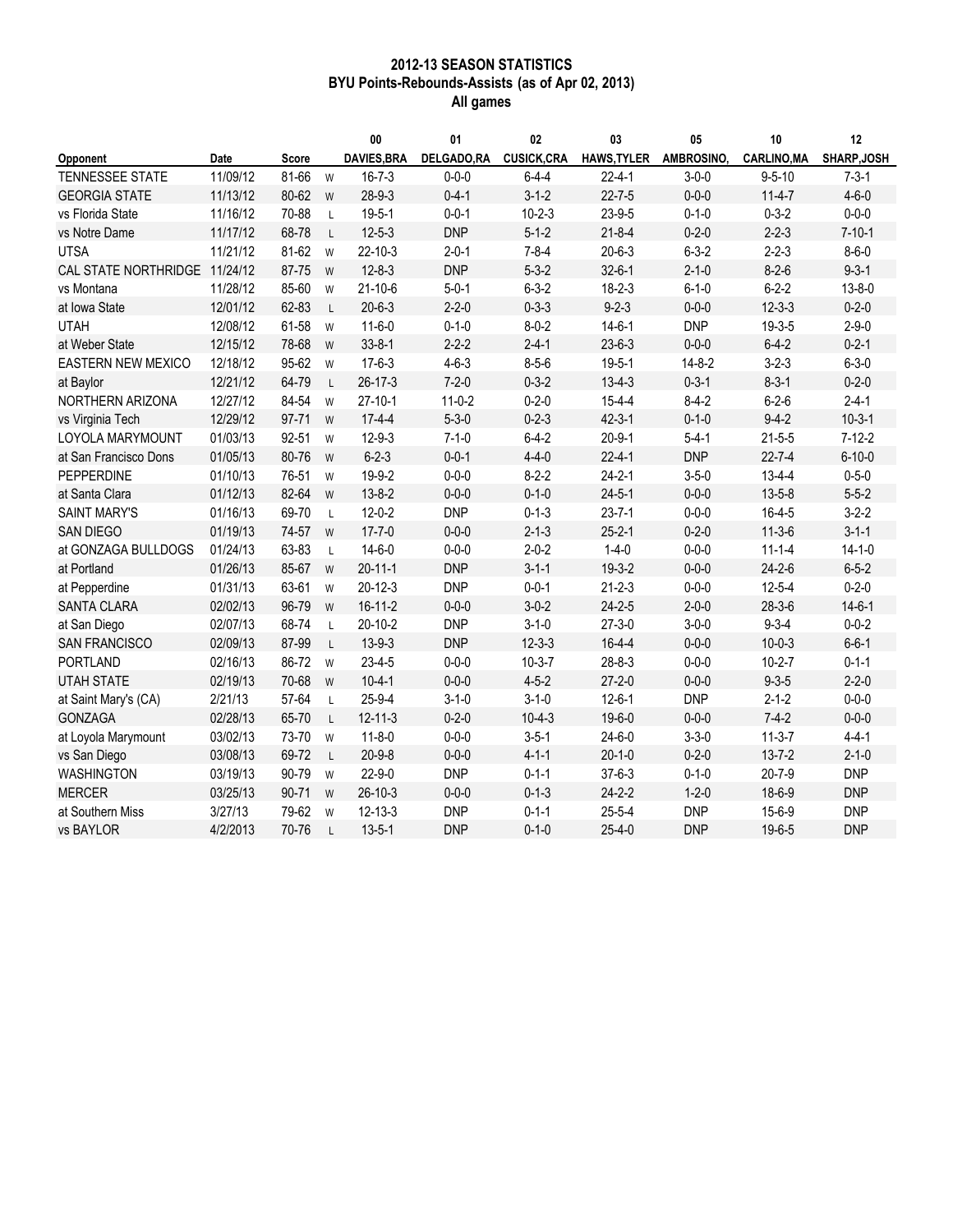## 2012-13 SEASON STATISTICS BYU Points-Rebounds-Assists (as of Apr 02, 2013) All games

|                               |          |           |              | 13                | 20                 | 23           | 33                 | 42                 | 44                |
|-------------------------------|----------|-----------|--------------|-------------------|--------------------|--------------|--------------------|--------------------|-------------------|
| Opponent                      | Date     | Score     |              | <b>ZYLSTRA,BR</b> | <b>WINDER, ANS</b> | CALVERT,CO   | <b>AUSTIN, NAT</b> | <b>HARWARD, IA</b> | <b>KAUFUSI,BR</b> |
| TENNESSEE STATE               | 11/09/12 | 81-66     | W            | $11 - 4 - 1$      | <b>DNP</b>         | $3 - 1 - 0$  | $4 - 7 - 0$        | $0 - 0 - 0$        | <b>DNP</b>        |
| <b>GEORGIA STATE</b>          | 11/13/12 | 80-62     | W            | $8 - 2 - 1$       | <b>DNP</b>         | $0 - 0 - 0$  | $4 - 4 - 2$        | $0 - 1 - 0$        | <b>DNP</b>        |
| vs Florida State              | 11/16/12 | 70-88     | L            | $10-3-4$          | $0 - 0 - 0$        | $4 - 0 - 2$  | $4 - 8 - 0$        | $0 - 1 - 0$        | <b>DNP</b>        |
| vs Notre Dame                 | 11/17/12 | 68-78     | $\mathsf{L}$ | $10-4-3$          | <b>DNP</b>         | $0 - 0 - 0$  | $4 - 2 - 0$        | $7 - 0 - 0$        | <b>DNP</b>        |
| <b>UTSA</b>                   | 11/21/12 | 81-62     | W            | $5 - 5 - 3$       | $1 - 0 - 0$        | $2 - 1 - 0$  | $2 - 2 - 0$        | $4 - 3 - 0$        | <b>DNP</b>        |
| CAL STATE NORTHRIDGE 11/24/12 |          | 87-75     | W            | $14 - 7 - 5$      | $0 - 0 - 0$        | <b>DNP</b>   | $3 - 5 - 0$        | $2 - 1 - 0$        | <b>DNP</b>        |
| vs Montana                    | 11/28/12 | 85-60     | W            | $8 - 5 - 2$       | $0 - 0 - 0$        | $0 - 0 - 1$  | $0 - 0 - 0$        | $2 - 4 - 1$        | <b>DNP</b>        |
| at Iowa State                 | 12/01/12 | 62-83     | $\mathsf{L}$ | $8-3-2$           | $0 - 2 - 0$        | $0 - 1 - 0$  | $8 - 5 - 1$        | $3 - 1 - 0$        | <b>DNP</b>        |
| <b>UTAH</b>                   | 12/08/12 | 61-58     | W            | $0 - 5 - 1$       | $3 - 1 - 0$        | <b>DNP</b>   | $2 - 3 - 0$        | $2 - 2 - 0$        | <b>DNP</b>        |
| at Weber State                | 12/15/12 | 78-68     | W            | $0 - 2 - 0$       | <b>DNP</b>         | $9 - 1 - 0$  | $3 - 6 - 0$        | $0 - 1 - 0$        | <b>DNP</b>        |
| EASTERN NEW MEXICO            | 12/18/12 | 95-62     | W            | $6 - 2 - 0$       | $3 - 1 - 3$        | $10 - 2 - 2$ | $5 - 3 - 4$        | $0 - 0 - 0$        | <b>DNP</b>        |
| at Baylor                     | 12/21/12 | 64-79     | L            | $2 - 0 - 0$       | $0 - 0 - 0$        | $0 - 2 - 1$  | $8 - 2 - 0$        | $0 - 0 - 0$        | <b>DNP</b>        |
| NORTHERN ARIZONA              | 12/27/12 | 84-54     | W            | $6 - 4 - 2$       | $1 - 3 - 2$        | $3 - 1 - 0$  | $5-4-0$            | $0 - 1 - 0$        | <b>DNP</b>        |
| vs Virginia Tech              | 12/29/12 | 97-71     | W            | $2 - 4 - 4$       | $0 - 1 - 1$        | $4 - 3 - 2$  | $6 - 8 - 0$        | $2 - 5 - 0$        | <b>DNP</b>        |
| LOYOLA MARYMOUNT              | 01/03/13 | 92-51     | W            | $4 - 3 - 0$       | $4 - 0 - 0$        | $2 - 0 - 1$  | $2 - 7 - 1$        | $0 - 0 - 0$        | $2 - 0 - 0$       |
| at San Francisco Dons         | 01/05/13 | 80-76     | W            | $16 - 7 - 1$      | $0 - 1 - 0$        | <b>DNP</b>   | $2 - 2 - 0$        | $0 - 0 - 0$        | $2 - 1 - 0$       |
| <b>PEPPERDINE</b>             | 01/10/13 | 76-51     | W            | $5-4-6$           | $2 - 0 - 0$        | $0 - 1 - 1$  | $2 - 6 - 2$        | <b>DNP</b>         | $0 - 0 - 0$       |
| at Santa Clara                | 01/12/13 | 82-64     | W            | $15 - 2 - 3$      | $10 - 4 - 0$       | <b>DNP</b>   | $2 - 4 - 2$        | $0 - 0 - 0$        | $0 - 0 - 0$       |
| <b>SAINT MARY'S</b>           | 01/16/13 | 69-70     | L            | $6 - 4 - 3$       | $3-4-1$            | <b>DNP</b>   | $6 - 4 - 1$        | <b>DNP</b>         | <b>DNP</b>        |
| <b>SAN DIEGO</b>              | 01/19/13 | 74-57     | W            | $10 - 7 - 4$      | $6 - 2 - 0$        | $0 - 0 - 0$  | $0 - 9 - 1$        | $0 - 0 - 0$        | $0 - 5 - 0$       |
| at GONZAGA BULLDOGS           | 01/24/13 | 63-83     | L            | $6 - 4 - 1$       | $6 - 1 - 2$        | <b>DNP</b>   | $9 - 5 - 0$        | <b>DNP</b>         | $0 - 1 - 0$       |
| at Portland                   | 01/26/13 | 85-67     | W            | $5 - 3 - 3$       | $6 - 3 - 1$        | <b>DNP</b>   | $2 - 2 - 0$        | <b>DNP</b>         | <b>DNP</b>        |
| at Pepperdine                 | 01/31/13 | 63-61     | W            | $0 - 2 - 1$       | $6 - 1 - 1$        | $0 - 1 - 0$  | $4 - 6 - 0$        | <b>DNP</b>         | $0 - 3 - 1$       |
| <b>SANTA CLARA</b>            | 02/02/13 | 96-79     | W            | $8 - 8 - 3$       | $0 - 0 - 0$        | $0 - 0 - 0$  | $1 - 5 - 0$        | $0 - 0 - 0$        | $0 - 1 - 0$       |
| at San Diego                  | 02/07/13 | 68-74     | L            | $0 - 6 - 2$       | $2 - 1 - 0$        | <b>DNP</b>   | $3 - 8 - 0$        | $0 - 0 - 0$        | $1 - 1 - 0$       |
| <b>SAN FRANCISCO</b>          | 02/09/13 | 87-99     | L            | $18 - 3 - 1$      | $2 - 0 - 0$        | $3 - 0 - 1$  | $2 - 1 - 0$        | <b>DNP</b>         | $5 - 1 - 0$       |
| <b>PORTLAND</b>               | 02/16/13 | 86-72     | W            | $9 - 6 - 0$       | $2 - 0 - 3$        | $0 - 0 - 0$  | $2 - 2 - 0$        | <b>DNP</b>         | $2 - 1 - 0$       |
| <b>UTAH STATE</b>             | 02/19/13 | 70-68     | W            | $10-3-1$          | $4 - 4 - 0$        | $2 - 0 - 1$  | $0 - 3 - 0$        | <b>DNP</b>         | $2 - 3 - 0$       |
| at Saint Mary's (CA)          | 2/21/13  | 57-64     | L            | $6 - 0 - 1$       | $0 - 0 - 0$        | $0 - 0 - 0$  | $6 - 2 - 1$        | <b>DNP</b>         | $0 - 2 - 0$       |
| <b>GONZAGA</b>                | 02/28/13 | 65-70     | L            | $10 - 5 - 2$      | $2 - 1 - 2$        | $0 - 0 - 0$  | $2 - 3 - 0$        | $0 - 1 - 0$        | $3 - 2 - 1$       |
| at Loyola Marymount           | 03/02/13 | 73-70     | W            | $8 - 1 - 1$       | $0 - 0 - 0$        | $4 - 2 - 0$  | $3 - 2 - 0$        | <b>DNP</b>         | $2 - 6 - 0$       |
| vs San Diego                  | 03/08/13 | 69-72     | L            | $4 - 4 - 1$       | $0 - 1 - 0$        | $0 - 1 - 0$  | $6 - 4 - 0$        | <b>DNP</b>         | $0 - 1 - 0$       |
| WASHINGTON                    | 03/19/13 | 90-79     | W            | $4 - 4 - 3$       | $0 - 0 - 0$        | $5-4-3$      | $2 - 5 - 2$        | <b>DNP</b>         | $0 - 0 - 0$       |
| <b>MERCER</b>                 | 03/25/13 | $90 - 71$ | W            | $14-6-2$          | $1 - 1 - 0$        | $0 - 1 - 1$  | $4 - 7 - 1$        | $0 - 0 - 0$        | $2 - 3 - 0$       |
| at Southern Miss              | 3/27/13  | 79-62     | W            | 23-10-4           | $0 - 0 - 0$        | $0 - 1 - 2$  | $4 - 8 - 1$        | <b>DNP</b>         | $0 - 2 - 0$       |
| vs BAYLOR                     | 4/2/2013 | 70-76     | $\mathbf{I}$ | $2 - 6 - 1$       | <b>DNP</b>         | $2 - 2 - 1$  | $9 - 11 - 1$       | <b>DNP</b>         | $0 - 1 - 0$       |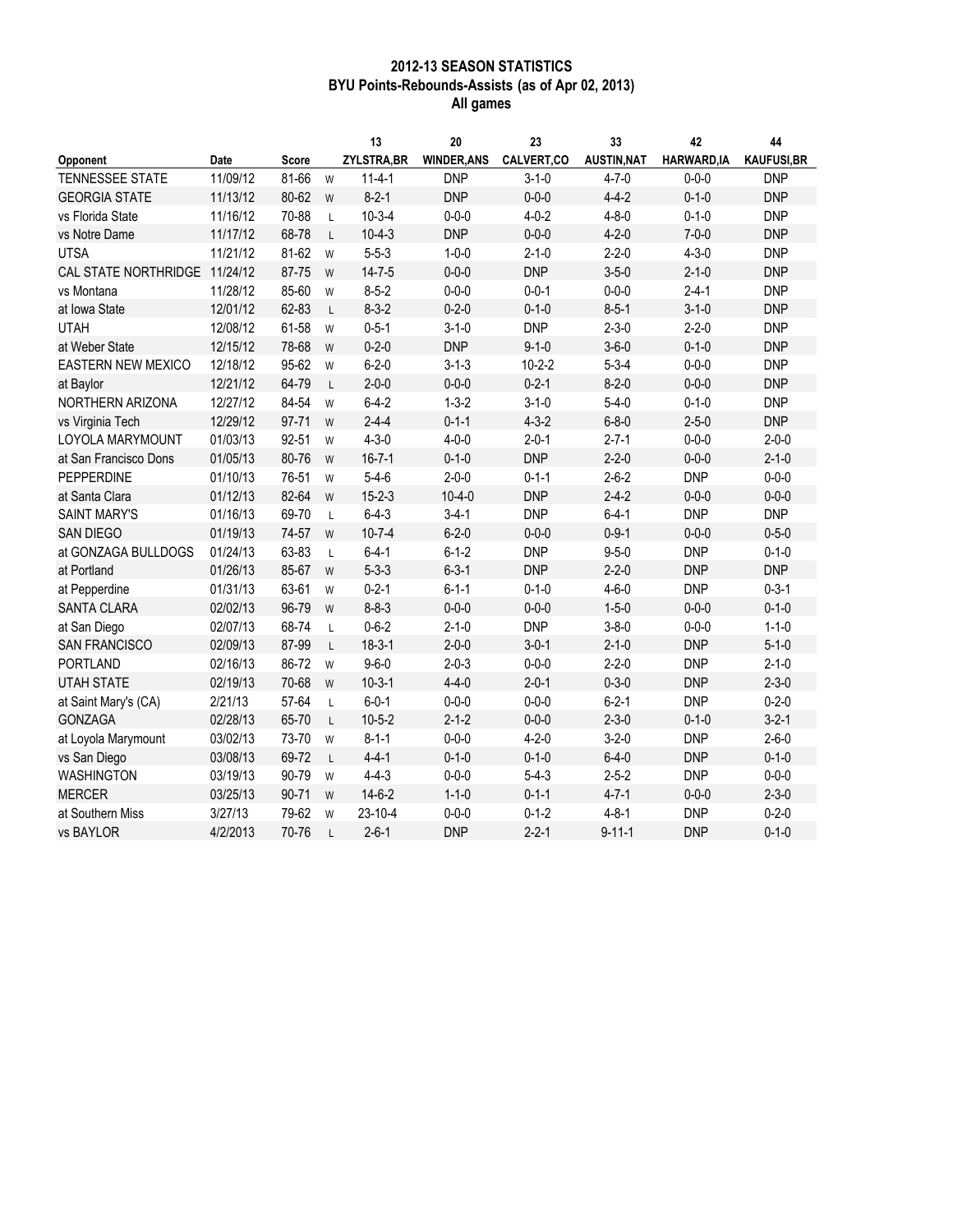## 2012-13 SEASON STATISTICS BYU Game-by-Game Highs (as of Apr 02, 2013) All games

| Opponent                      | Date     |       | <b>Score Points</b>                     | <b>Rebounds</b>                   | <b>Assists</b>                                                     | <b>Steals</b>                                                     | <b>Blocked shots</b>                                |
|-------------------------------|----------|-------|-----------------------------------------|-----------------------------------|--------------------------------------------------------------------|-------------------------------------------------------------------|-----------------------------------------------------|
| TENNESSEE STATE               | 11/09/12 | 81-66 | 22-HAWS, Tyler                          | 7-DAVIES, Brandon<br>AUSTIN, Nate | 10-CARLINO, Matt                                                   | 2-DAVIES, Brandon                                                 | 4-DAVIES, Brandon                                   |
| <b>GEORGIA STATE</b>          | 11/13/12 | 80-62 | 28-DAVIES, Brandon                      | 9-DAVIES, Brandon                 | 7-CARLINO, Matt                                                    | 4-CARLINO, Matt                                                   | 3-DAVIES, Brandon                                   |
| vs Florida State              | 11/16/12 | 70-88 | 23-HAWS, Tyler                          | 9-HAWS, Tyler                     | 5-HAWS, Tyler                                                      | 4-ZYLSTRA, Brock                                                  | 2-DAVIES, Brandon                                   |
| vs Notre Dame                 | 11/17/12 | 68-78 | 21-HAWS, Tyler                          | 10-SHARP, Josh                    | 4-HAWS, Tyler                                                      | 2-CARLINO, Matt<br>HAWS, Tyler                                    | None                                                |
| <b>UTSA</b>                   | 11/21/12 |       | 81-62 22-DAVIES, Brandon                | 10-DAVIES, Brandon                | 4-CUSICK, Craig                                                    | 1-CUSICK, Craig<br>ZYLSTRA, Brock<br>SHARP, Josh<br>CALVERT, Cory | 1-SHARP, Josh<br>DAVIES, Brandon                    |
| CAL STATE NORTHRIDGE 11/24/12 |          | 87-75 | 32-HAWS, Tyler                          | 8-DAVIES, Brandon                 | 6-CARLINO, Matt                                                    | 2-ZYLSTRA, Brock                                                  | 2-SHARP, Josh                                       |
| vs Montana                    | 11/28/12 | 85-60 | 21-DAVIES, Brandon                      | 10-DAVIES, Brandon                | 6-DAVIES, Brandon                                                  | 4-DAVIES, Brandon                                                 | 2-DAVIES, Brandon                                   |
| at Iowa State                 | 12/01/12 | 62-83 | 20-DAVIES, Brandon                      | 6-DAVIES, Brandon                 | 3-CUSICK, Craig<br>DAVIES, Brandon<br>HAWS, Tyler<br>CARLINO, Matt | 3-AUSTIN, Nate                                                    | 1-SHARP, Josh<br>DAVIES, Brandon                    |
| <b>UTAH</b>                   | 12/08/12 | 61-58 | 19-CARLINO, Matt                        | 9-SHARP, Josh                     | 5-CARLINO, Matt                                                    | 3-CARLINO, Matt                                                   | 3-DAVIES, Brandon                                   |
| at Weber State                | 12/15/12 | 78-68 | 33-DAVIES, Brandon                      | 8-DAVIES, Brandon                 | 3-HAWS, Tyler                                                      | 2-DELGADO, Raul<br>HAWS, Tyler                                    | 1-HAWS, Tyler<br>DAVIES, Brandon                    |
| <b>EASTERN NEW MEXICO</b>     | 12/18/12 | 95-62 | 19-HAWS, Tyler                          | 8-AMBROSINO, Agu                  | 6-CUSICK, Craig                                                    | 3-CARLINO, Matt                                                   | 2-DAVIES, Brandon                                   |
| at Baylor                     | 12/21/12 | 64-79 | 26-DAVIES, Brandon                      | 17-DAVIES, Brandon                | 3-DAVIES, Brandon<br>HAWS, Tyler                                   | 3-DAVIES, Brandon                                                 | 1-DAVIES, Brandon<br>AUSTIN, Nate<br>HARWARD, lan   |
| NORTHERN ARIZONA              | 12/27/12 | 84-54 | 27-DAVIES, Brandon                      | 10-DAVIES, Brandon                | 6-CARLINO, Matt                                                    | 3-DAVIES, Brandon<br>ZYLSTRA, Brock                               | 2-DELGADO, Raul                                     |
| vs Virginia Tech              | 12/29/12 | 97-71 | 42-HAWS, Tyler                          | 8-AUSTIN, Nate                    | 4-DAVIES, Brandon<br>ZYLSTRA, Brock                                | 2-HAWS, Tyler                                                     | None                                                |
| <b>LOYOLA MARYMOUNT</b>       | 01/03/13 | 92-51 | 21-CARLINO, Matt                        | 12-SHARP, Josh                    | 5-CARLINO, Matt                                                    | 4-CARLINO, Matt                                                   | 1-DAVIES, Brandon                                   |
| at San Francisco Dons         | 01/05/13 | 80-76 | 22-CARLINO, Matt<br>HAWS, Tyler         | 10-SHARP, Josh                    | 4-CARLINO, Matt                                                    | 5-CARLINO, Matt                                                   | 1-ZYLSTRA, Brock                                    |
| <b>PEPPERDINE</b>             | 01/10/13 | 76-51 | 24-HAWS, Tyler                          | 9-DAVIES, Brandon                 | 6-ZYLSTRA, Brock                                                   | 3-ZYLSTRA, Brock                                                  | 1-DAVIES, Brandon                                   |
| at Santa Clara                | 01/12/13 | 82-64 | 24-HAWS, Tyler                          | 8-DAVIES, Brandon                 | 8-CARLINO, Matt                                                    | 3-CARLINO, Matt<br>HAWS, Tyler                                    | 1-WINDER, Anson<br>DAVIES, Brandon                  |
| <b>SAINT MARY'S</b>           | 01/16/13 | 69-70 | 23-HAWS, Tyler                          | 7-HAWS, Tyler                     | 5-CARLINO, Matt                                                    | 1-SHARP, Josh<br>HAWS, Tyler                                      | 1-AUSTIN, Nate<br>DAVIES, Brandon<br>ZYLSTRA, Brock |
| SAN DIEGO                     | 01/19/13 |       | 74-57 25-HAWS, Tyler                    | 9-AUSTIN, Nate                    | 6-CARLINO, Matt                                                    | 3-CARLINO, Matt                                                   | 2-AUSTIN, Nate                                      |
| at GONZAGA BULLDOGS           | 01/24/13 |       | 63-83 14-SHARP, Josh<br>DAVIES, Brandon | 6-DAVIES, Brandon                 | 4-CARLINO, Matt                                                    | 4-CARLINO, Matt                                                   | 3-AUSTIN, Nate                                      |
| at Portland                   | 01/26/13 | 85-67 | 24-CARLINO, Matt                        | 11-DAVIES, Brandon                | 6-CARLINO, Matt                                                    | 4-CARLINO, Matt                                                   | 2-AUSTIN, Nate                                      |
| at Pepperdine                 | 01/31/13 | 63-61 | 21-HAWS, Tyler                          | 12-DAVIES, Brandon                | 4-CARLINO, Matt                                                    | 3-WINDER, Anson<br>CARLINO, Matt                                  | 1-DAVIES, Brandon                                   |
| SANTA CLARA                   | 02/02/13 | 96-79 | 28-CARLINO, Matt                        | 11-DAVIES, Brandon                | 6-CARLINO, Matt                                                    | 2-CARLINO, Matt<br>DAVIES, Brandon<br>ZYLSTRA, Brock              | 1-DAVIES, Brandon<br>DELGADO, Raul<br>CARLINO, Matt |
| at San Diego                  | 02/07/13 | 68-74 | 27-HAWS, Tyler                          | 10-DAVIES, Brandon                | 4-CARLINO, Matt                                                    | 4-CARLINO, Matt                                                   | 1-AUSTIN, Nate                                      |
| SAN FRANCISCO                 | 02/09/13 | 87-99 | 18-ZYLSTRA, Brock                       | 9-DAVIES, Brandon                 | 4-HAWS, Tyler                                                      | 4-CUSICK, Craig                                                   | None                                                |
| PORTLAND                      | 02/16/13 |       | 86-72 28-HAWS, Tyler                    | 8-HAWS, Tyler                     | 7-CUSICK, Craig<br>CARLINO, Matt                                   | 2-HAWS, Tyler<br>CARLINO, Matt                                    | 3-DAVIES, Brandon                                   |
| UTAH STATE                    | 02/19/13 |       | 70-68 27-HAWS, Tyler                    | 5-CUSICK, Craig                   | 5-CARLINO, Matt                                                    | 3-DAVIES, Brandon<br>HAWS, Tyler<br>CUSICK, Craig                 | 2-KAUFUSI, Bronson                                  |
| at Saint Mary's (CA)          | 2/21/13  | 57-64 | 25-DAVIES, Brandon                      | 9-DAVIES, Brandon                 | 4-DAVIES, Brandon                                                  | 1-AUSTIN, Nate                                                    | 1-AUSTIN, Nate                                      |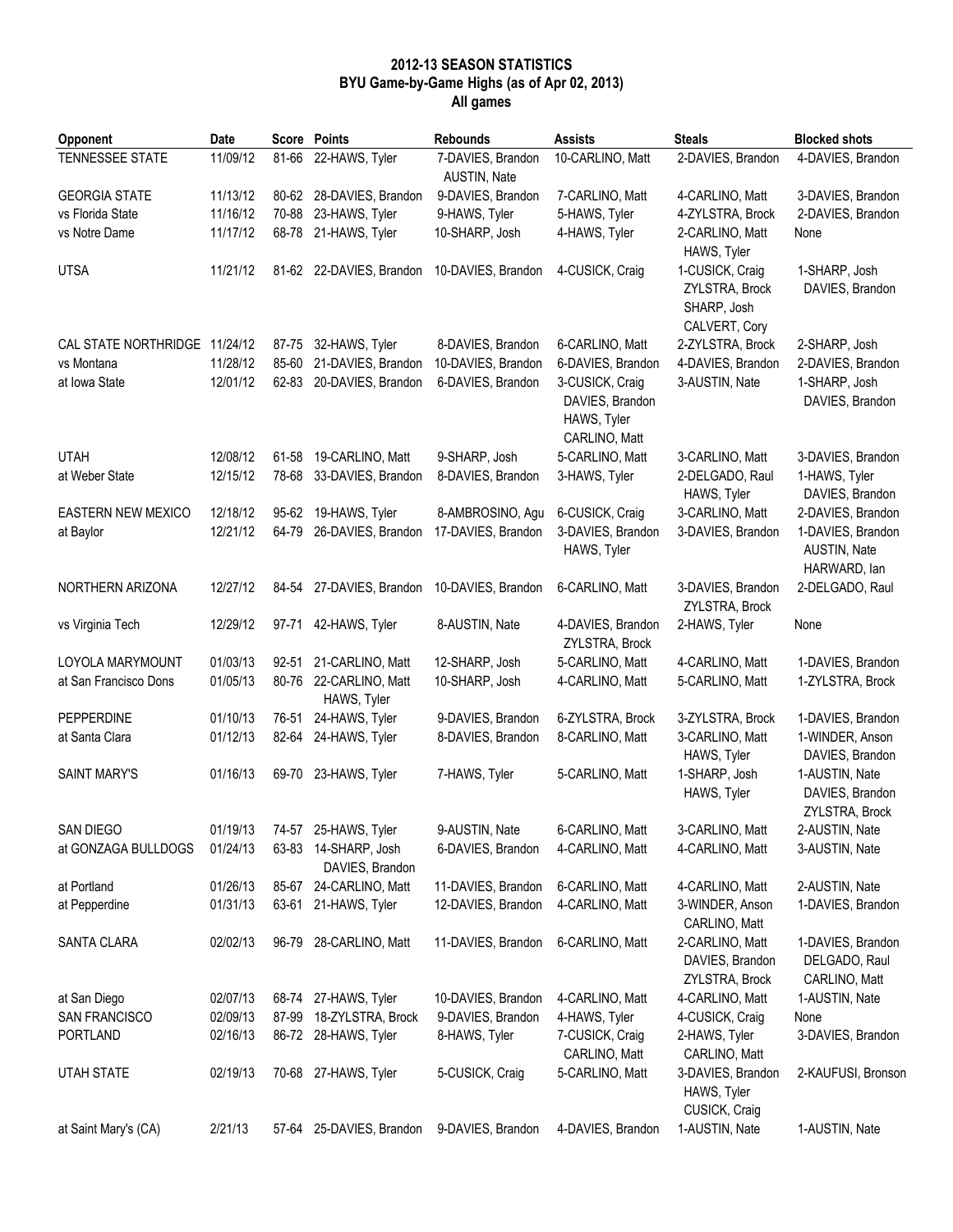## 2012-13 SEASON STATISTICS BYU Game-by-Game Highs (as of Apr 02, 2013) All games

| Opponent            | Date     |       | Score Points                      | <b>Rebounds</b>    | <b>Assists</b>                     | <b>Steals</b>                                                        | <b>Blocked shots</b>          |
|---------------------|----------|-------|-----------------------------------|--------------------|------------------------------------|----------------------------------------------------------------------|-------------------------------|
|                     |          |       |                                   |                    |                                    | DAVIES, Brandon<br>ZYLSTRA, Brock<br>HAWS, Tyler                     |                               |
| <b>GONZAGA</b>      | 02/28/13 | 65-70 | 19-HAWS, Tyler                    | 11-DAVIES, Brandon | 3-CUSICK, Craig<br>DAVIES, Brandon | 1-CARLINO, Matt<br>AUSTIN, Nate<br>CALVERT, Cory<br>KAUFUSI, Bronson | None                          |
| at Loyola Marymount | 03/02/13 | 73-70 | 24-HAWS, Tyler                    | 8-DAVIES, Brandon  | 7-CARLINO, Matt                    | 3-DAVIES, Brandon                                                    | None                          |
| vs San Diego        | 03/08/13 | 69-72 | 20-HAWS, Tyler<br>DAVIES, Brandon | 9-DAVIES, Brandon  | 8-DAVIES, Brandon                  | 2-HAWS, Tyler                                                        | None                          |
| WASHINGTON          | 03/19/13 | 90-79 | 37-HAWS, Tyler                    | 9-DAVIES, Brandon  | 9-CARLINO, Matt                    | 2-AUSTIN, Nate<br>ZYLSTRA, Brock<br>CARLINO, Matt                    | 3-AUSTIN, Nate                |
| <b>MERCER</b>       | 03/25/13 | 90-71 | 26-DAVIES, Brandon                | 10-DAVIES, Brandon | 9-CARLINO, Matt                    | 2-CARLINO, Matt<br>DAVIES, Brandon                                   | 1-AUSTIN, Nate<br>HAWS, Tyler |
| at Southern Miss    | 3/27/13  | 79-62 | 25-HAWS, Tyler                    | 13-DAVIES, Brandon | 9-CARLINO, Matt                    | 1-CARLINO, Matt<br>HAWS, Tyler<br>CUSICK, Craig                      | 1-KAUFUSI, Bronson            |
| vs BAYLOR           | 4/2/2013 | 70-76 | 25-HAWS, Tyler                    | 11-AUSTIN, Nate    | 5-CARLINO, Matt                    | 2-AUSTIN, Nate                                                       | 2-AUSTIN, Nate                |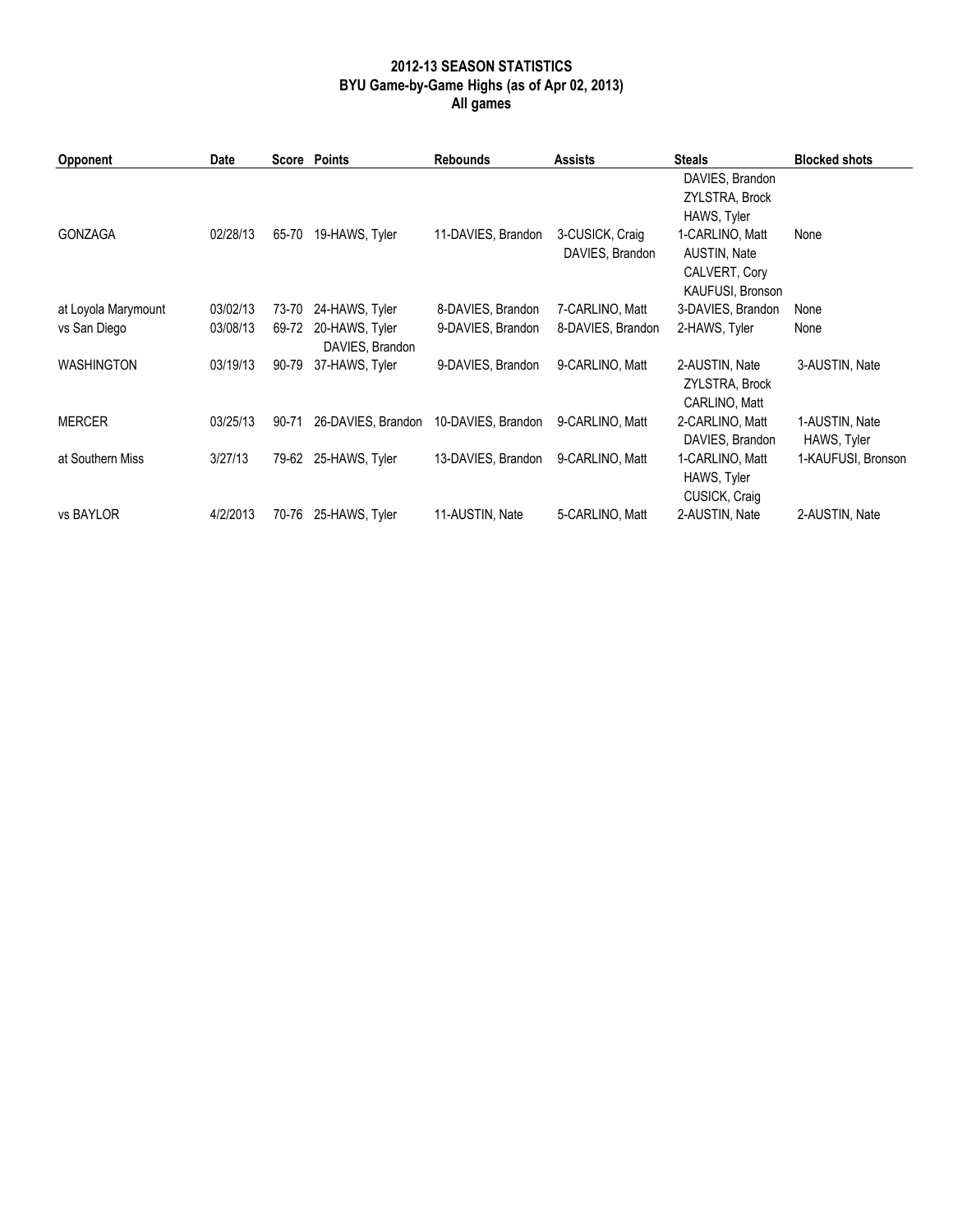## 2012-13 SEASON STATISTICS BYU Team High/Low Analysis (as of Apr 02, 2013) All games

# BYU - TEAM GAME HIGHS

| <b>POINTS</b>              | 97    |           | vs Virginia Tech (12/29/12)    |
|----------------------------|-------|-----------|--------------------------------|
|                            | 96    |           | SANTA CLARA (02/02/13)         |
|                            | 95    |           | EASTERN NEW MEXICO (12/18/12)  |
|                            | 92    |           | LOYOLA MARYMOUNT (01/03/13)    |
|                            | 90    |           | MERCER (03/25/13)              |
|                            | 90    |           | <b>WASHINGTON (03/19/13)</b>   |
| FIELD GOALS MADE           | 38    |           | EASTERN NEW MEXICO (12/18/12)  |
|                            | 35    |           | SANTA CLARA (02/02/13)         |
| FIELD GOAL ATTEMPTS        | 75    |           | vs Florida State (11/16/12)    |
|                            | 71    |           | vs Virginia Tech (12/29/12)    |
|                            | 71    |           | EASTERN NEW MEXICO (12/18/12)  |
| FIELD GOAL PERCENTAGE      | .596  | $(34-57)$ | PORTLAND (02/16/13)            |
|                            | .583  | $(35-60)$ | SANTA CLARA (02/02/13)         |
| 3 PT FIELD GOALS MADE      | 11    |           | at Southern Miss (3/27/13)     |
|                            | 10    |           | MERCER (03/25/13)              |
|                            | 10    |           | LOYOLA MARYMOUNT (01/03/13)    |
|                            | 10    |           | EASTERN NEW MEXICO (12/18/12)  |
| 3 PT FG ATTEMPTS           | 27    |           | at Southern Miss (3/27/13)     |
|                            | 26    |           | UTAH (12/08/12)                |
| 3 PT FG PERCENTAGE         | .500  | $(6-12)$  | at Portland (01/26/13)         |
|                            | .500  | $(6-12)$  | at Santa Clara (01/12/13)      |
| <b>FREE THROWS MADE</b>    | 28    |           | <b>UTAH STATE (02/19/13)</b>   |
|                            | 25    |           | at Loyola Marymount (03/02/13) |
|                            | 25    |           | SAN FRANCISCO (02/09/13)       |
| <b>FREE THROW ATTEMPTS</b> | 34    |           | at Loyola Marymount (03/02/13) |
|                            | 33    |           | <b>UTAH STATE (02/19/13)</b>   |
| FREE THROW PERCENTAGE      | .929  | $(13-14)$ | UTSA (11/21/12)                |
|                            | .913  | $(21-23)$ | <b>WASHINGTON (03/19/13)</b>   |
| <b>REBOUNDS</b>            | 55    |           | LOYOLA MARYMOUNT (01/03/13)    |
|                            | 48    |           | vs Virginia Tech (12/29/12)    |
|                            | 48    |           | UTSA (11/21/12)                |
| <b>ASSISTS</b>             | 27    |           | EASTERN NEW MEXICO (12/18/12)  |
|                            | 26    |           | PORTLAND (02/16/13)            |
| <b>STEALS</b>              | 15    |           | NORTHERN ARIZONA (12/27/12)    |
|                            | 14    |           | <b>UTAH STATE (02/19/13)</b>   |
|                            | 14    |           | at GONZAGA BULLDOGS (01/24/13) |
| <b>BLOCKED SHOTS</b>       | 8     |           | TENNESSEE STATE (11/09/12)     |
|                            | $6\,$ |           | GEORGIA STATE (11/13/12)       |
| <b>TURNOVERS</b>           | 19    |           | at Loyola Marymount (03/02/13) |
|                            | 18    |           | at Iowa State (12/01/12)       |
|                            | 18    |           | UTSA (11/21/12)                |
| <b>FOULS</b>               | 27    |           | <b>UTAH STATE (02/19/13)</b>   |
|                            | 26    |           | vs Florida State (11/16/12)    |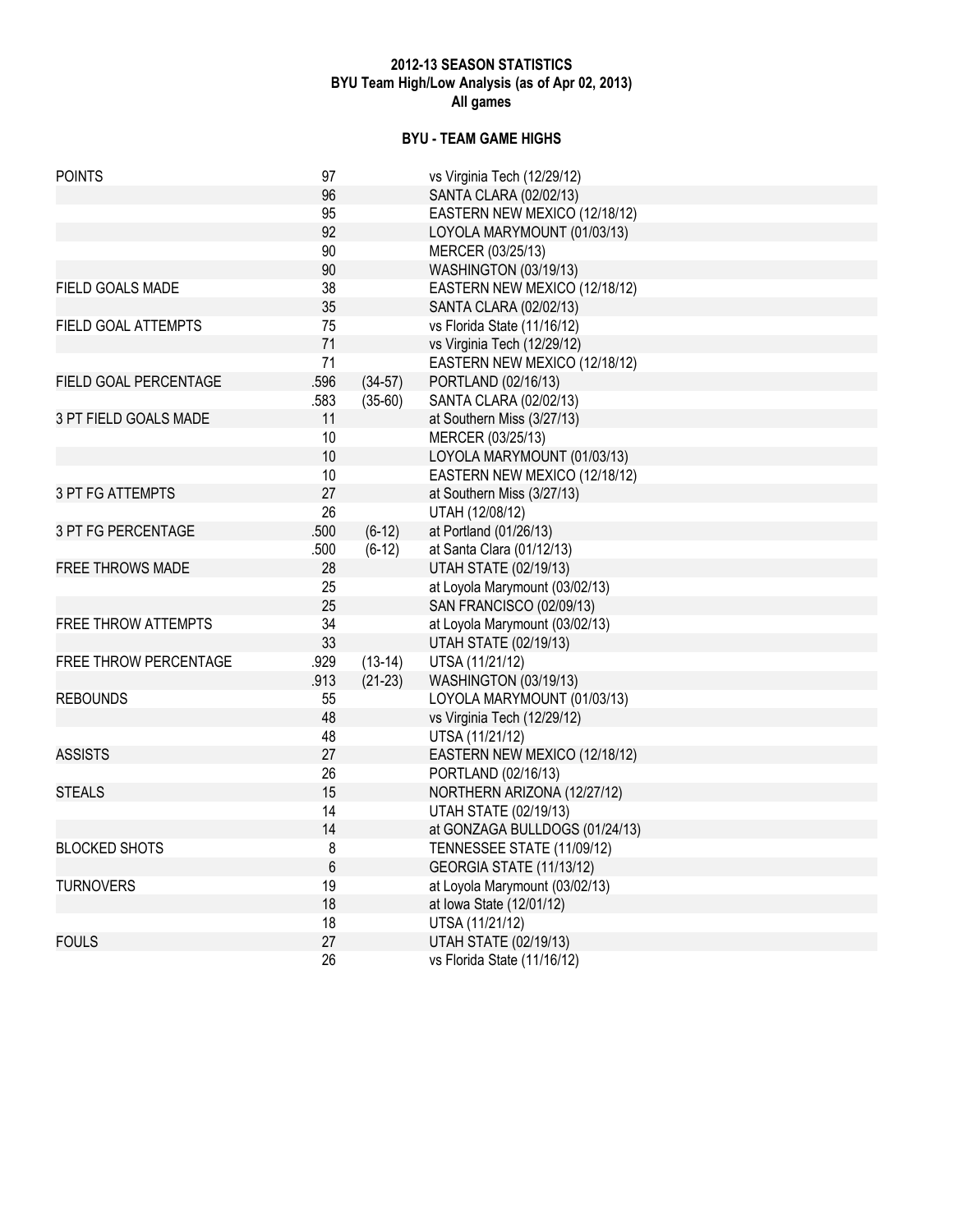# 2012-13 SEASON STATISTICS BYU High/Low Analysis (as of Apr 02, 2013) All games

# Opponent - GAME HIGHS

| <b>POINTS</b>           | 99      |           | SAN FRANCISCO (02/09/13)         |
|-------------------------|---------|-----------|----------------------------------|
|                         | 88      |           | vs Florida State (11/16/12)      |
|                         | 83      |           | at GONZAGA BULLDOGS (01/24/13)   |
|                         | 83      |           | at Iowa State (12/01/12)         |
|                         | 79      |           | <b>WASHINGTON (03/19/13)</b>     |
|                         | 79      |           | SANTA CLARA (02/02/13)           |
|                         | 79      |           | at Baylor (12/21/12)             |
| FIELD GOALS MADE        | 32      |           | SAN FRANCISCO (02/09/13)         |
|                         | 29      |           | at GONZAGA BULLDOGS (01/24/13)   |
|                         | 29      |           | vs Florida State (11/16/12)      |
| FIELD GOAL ATTEMPTS     | 68      |           | TENNESSEE STATE (11/09/12)       |
|                         | 67      |           | WASHINGTON (03/19/13)            |
| FIELD GOAL PERCENTAGE   | .580    | $(29-50)$ | vs Florida State (11/16/12)      |
|                         | .571    | $(32-56)$ | SAN FRANCISCO (02/09/13)         |
| 3 PT FIELD GOALS MADE   | 14      |           | SAN FRANCISCO (02/09/13)         |
|                         | 11      |           | at San Francisco Dons (01/05/13) |
|                         | 11      |           | vs Florida State (11/16/12)      |
| <b>3 PT FG ATTEMPTS</b> | 30      |           | GONZAGA (02/28/13)               |
|                         | 27      |           | EASTERN NEW MEXICO (12/18/12)    |
| 3 PT FG PERCENTAGE      | .609    | $(14-23)$ | SAN FRANCISCO (02/09/13)         |
|                         | .550    | $(11-20)$ | vs Florida State (11/16/12)      |
| <b>FREE THROWS MADE</b> | 22      |           | at Saint Mary's (CA) (2/21/13)   |
|                         | 22      |           | SANTA CLARA (02/02/13)           |
|                         | 22      |           | vs Notre Dame (11/17/12)         |
| FREE THROW ATTEMPTS     | 38      |           | vs Virginia Tech (12/29/12)      |
|                         | 34      |           | GONZAGA (02/28/13)               |
|                         | 34      |           | SAN FRANCISCO (02/09/13)         |
| FREE THROW PERCENTAGE   | .882    | $(15-17)$ | <b>WASHINGTON (03/19/13)</b>     |
|                         | .867    | $(13-15)$ | GEORGIA STATE (11/13/12)         |
| <b>REBOUNDS</b>         | 42      |           | at Baylor (12/21/12)             |
|                         | 41      |           | at Southern Miss (3/27/13)       |
|                         | 41      |           | at San Diego (02/07/13)          |
|                         | 41      |           | NORTHERN ARIZONA (12/27/12)      |
|                         | 41      |           | vs Florida State (11/16/12)      |
| <b>ASSISTS</b>          | 22      |           | PORTLAND (02/16/13)              |
|                         | 21      |           | SAN FRANCISCO (02/09/13)         |
| <b>STEALS</b>           | 13      |           | GEORGIA STATE (11/13/12)         |
|                         | 12      |           | at Iowa State (12/01/12)         |
| <b>BLOCKED SHOTS</b>    | 8       |           | <b>UTAH STATE (02/19/13)</b>     |
|                         | $\bf 8$ |           | vs Florida State (11/16/12)      |
| <b>TURNOVERS</b>        | 24      |           | NORTHERN ARIZONA (12/27/12)      |
|                         | 20      |           | at San Diego (02/07/13)          |
|                         | 20      |           | vs Florida State (11/16/12)      |
| <b>FOULS</b>            | 26      |           | at Loyola Marymount (03/02/13)   |
|                         | 24      |           | <b>UTAH STATE (02/19/13)</b>     |
|                         | 24      |           | TENNESSEE STATE (11/09/12)       |
|                         |         |           |                                  |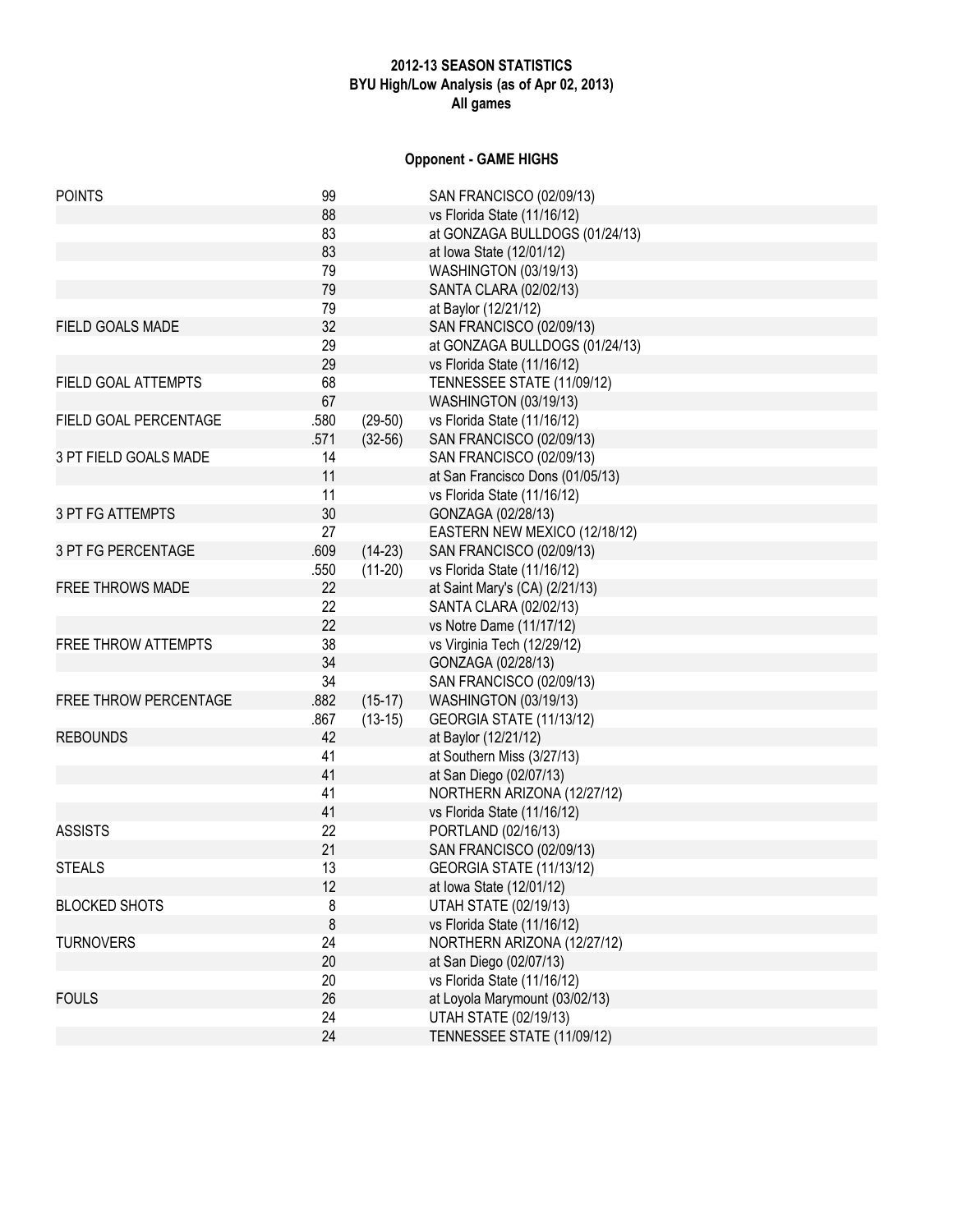# 2012-13 SEASON STATISTICS BYU High/Low Analysis (as of Apr 02, 2013) All games

#### BYU - GAME LOWS

| <b>POINTS</b>           | 57                      |           | at Saint Mary's (CA) (2/21/13)   |
|-------------------------|-------------------------|-----------|----------------------------------|
|                         | 61                      |           | UTAH (12/08/12)                  |
|                         | 62                      |           | at Iowa State (12/01/12)         |
|                         | 63                      |           | at GONZAGA BULLDOGS (01/24/13)   |
|                         | 63                      |           | at Pepperdine (01/31/13)         |
| FIELD GOALS MADE        | 19                      |           | UTAH (12/08/12)                  |
|                         | 19                      |           | <b>UTAH STATE (02/19/13)</b>     |
| FIELD GOAL ATTEMPTS     | 41                      |           | at Saint Mary's (CA) (2/21/13)   |
|                         | 47                      |           | at Loyola Marymount (03/02/13)   |
| FIELD GOAL PERCENTAGE   | .311                    | $(19-61)$ | UTAH (12/08/12)                  |
|                         | .333                    | $(25-75)$ | vs Florida State (11/16/12)      |
| 3 PT FIELD GOALS MADE   | $\overline{2}$          |           | at Weber State (12/15/12)        |
|                         | $\overline{\mathbf{c}}$ |           | at Baylor (12/21/12)             |
| <b>3 PT FG ATTEMPTS</b> | $\boldsymbol{9}$        |           | at Saint Mary's (CA) (2/21/13)   |
|                         | 10                      |           | at Weber State (12/15/12)        |
| 3 PT FG PERCENTAGE      | .167                    | $(2-12)$  | at Baylor (12/21/12)             |
|                         | .190                    | $(4-21)$  | <b>UTAH STATE (02/19/13)</b>     |
| <b>FREE THROWS MADE</b> | 7                       |           | at Pepperdine (01/31/13)         |
|                         | 9                       |           | EASTERN NEW MEXICO (12/18/12)    |
|                         | 9                       |           | SAINT MARY'S (01/16/13)          |
| FREE THROW ATTEMPTS     | 11                      |           | at Pepperdine (01/31/13)         |
|                         | 12                      |           | GEORGIA STATE (11/13/12)         |
|                         | 12                      |           | SAINT MARY'S (01/16/13)          |
| FREE THROW PERCENTAGE   | .500                    | $(11-22)$ | at San Diego (02/07/13)          |
|                         | .550                    | $(11-20)$ | at San Francisco Dons (01/05/13) |
| <b>REBOUNDS</b>         | 26                      |           | at Saint Mary's (CA) (2/21/13)   |
|                         | 29                      |           | SAINT MARY'S (01/16/13)          |
|                         | 29                      |           | at GONZAGA BULLDOGS (01/24/13)   |
| <b>ASSISTS</b>          | 9                       |           | UTAH (12/08/12)                  |
|                         | 9                       |           | at GONZAGA BULLDOGS (01/24/13)   |
|                         | 9                       |           | at Saint Mary's (CA) (2/21/13)   |
|                         | 9                       |           | vs BAYLOR (4/2/2013)             |
| <b>STEALS</b>           | $\overline{\mathbf{c}}$ |           | SAINT MARY'S (01/16/13)          |
|                         | 3                       |           | at Southern Miss (3/27/13)       |
|                         | 3                       |           | vs BAYLOR (4/2/2013)             |
| <b>BLOCKED SHOTS</b>    | $\boldsymbol{0}$        |           | vs Notre Dame (11/17/12)         |
|                         | 0                       |           | vs Virginia Tech (12/29/12)      |
|                         | 0                       |           | SAN FRANCISCO (02/09/13)         |
|                         | 0                       |           | GONZAGA (02/28/13)               |
|                         | 0                       |           | at Loyola Marymount (03/02/13)   |
|                         | 0                       |           | vs San Diego (03/08/13)          |
| <b>TURNOVERS</b>        | 6                       |           | PEPPERDINE (01/10/13)            |
|                         | 7                       |           | vs Montana (11/28/12)            |
|                         | $\overline{7}$          |           | SAN FRANCISCO (02/09/13)         |
| <b>FOULS</b>            | 12                      |           | NORTHERN ARIZONA (12/27/12)      |
|                         | 13                      |           | LOYOLA MARYMOUNT (01/03/13)      |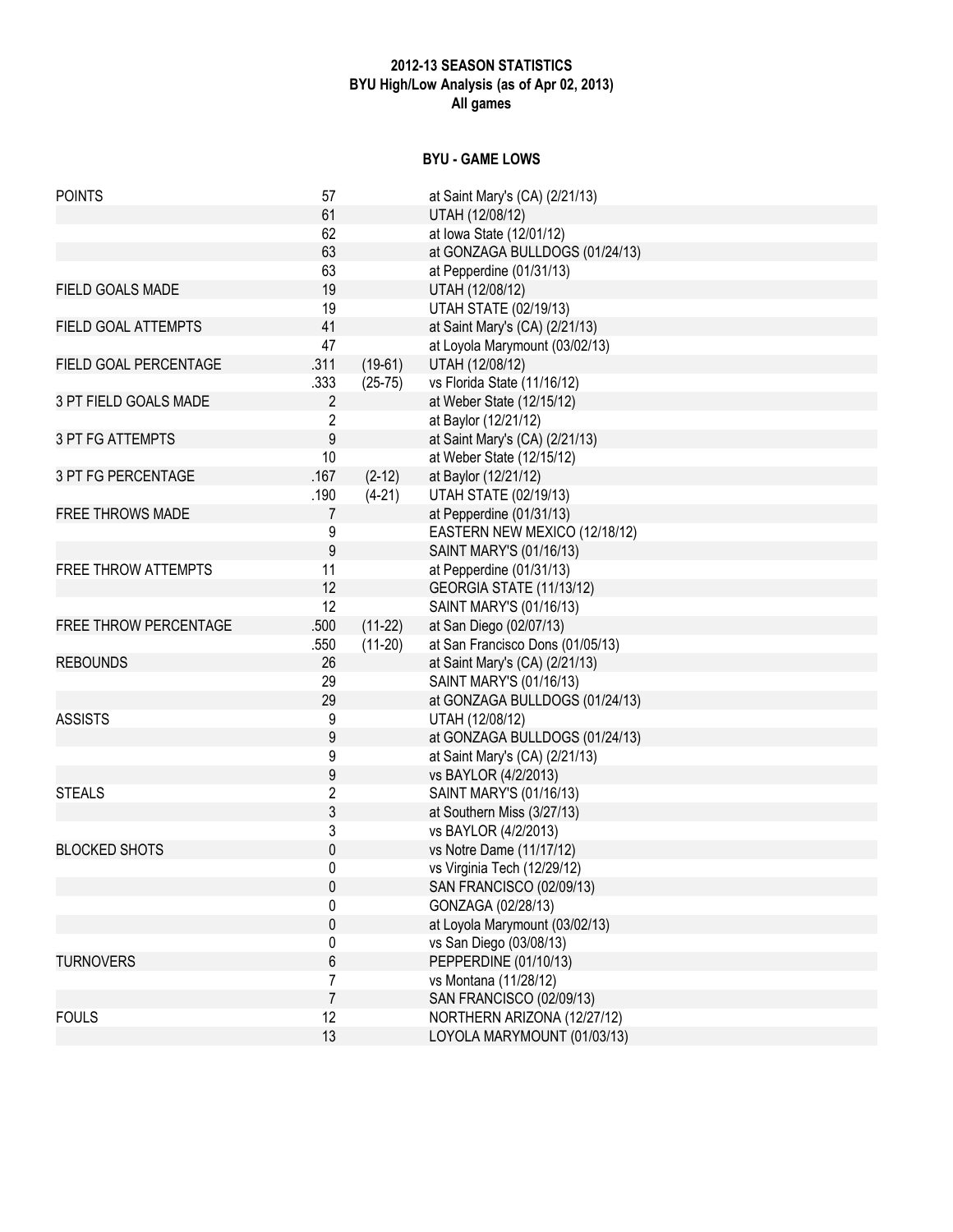# 2012-13 SEASON STATISTICS BYU High/Low Analysis (as of Apr 02, 2013) All games

# Opponent - GAME LOWS

| <b>POINTS</b>              | 51             |           | LOYOLA MARYMOUNT (01/03/13)      |
|----------------------------|----------------|-----------|----------------------------------|
|                            | 51             |           | PEPPERDINE (01/10/13)            |
|                            | 54             |           | NORTHERN ARIZONA (12/27/12)      |
|                            | 57             |           | SAN DIEGO (01/19/13)             |
|                            | 58             |           | UTAH (12/08/12)                  |
| FIELD GOALS MADE           | 18             |           | SAN DIEGO (01/19/13)             |
|                            | 18             |           | at Saint Mary's (CA) (2/21/13)   |
| FIELD GOAL ATTEMPTS        | 48             |           | vs Notre Dame (11/17/12)         |
|                            | 48             |           | PEPPERDINE (01/10/13)            |
| FIELD GOAL PERCENTAGE      | .308           | $(20-65)$ | LOYOLA MARYMOUNT (01/03/13)      |
|                            | .333           | $(21-63)$ | at Southern Miss (3/27/13)       |
| 3 PT FIELD GOALS MADE      | $\overline{2}$ |           | vs Virginia Tech (12/29/12)      |
|                            | 3              |           | GEORGIA STATE (11/13/12)         |
| <b>3 PT FG ATTEMPTS</b>    | 12             |           | at Portland (01/26/13)           |
|                            | 13             |           | vs Notre Dame (11/17/12)         |
|                            | 13             |           | CAL STATE NORTHRIDGE (11/24/12)  |
| 3 PT FG PERCENTAGE         | .100           | $(2-20)$  | vs Virginia Tech (12/29/12)      |
|                            | .136           | $(3-22)$  | GEORGIA STATE (11/13/12)         |
| FREE THROWS MADE           | 5              |           | LOYOLA MARYMOUNT (01/03/13)      |
|                            | 6              |           | EASTERN NEW MEXICO (12/18/12)    |
|                            | 6              |           | NORTHERN ARIZONA (12/27/12)      |
| <b>FREE THROW ATTEMPTS</b> | $\overline{7}$ |           | LOYOLA MARYMOUNT (01/03/13)      |
|                            | 10             |           | EASTERN NEW MEXICO (12/18/12)    |
|                            | 10             |           | NORTHERN ARIZONA (12/27/12)      |
| FREE THROW PERCENTAGE      | .467           | $(7-15)$  | at Santa Clara (01/12/13)        |
|                            | .500           | $(7-14)$  | PORTLAND (02/16/13)              |
| <b>REBOUNDS</b>            | 21             |           | UTSA (11/21/12)                  |
|                            | 27             |           | at Loyola Marymount (03/02/13)   |
| <b>ASSISTS</b>             | 7              |           | PEPPERDINE (01/10/13)            |
|                            | 8              |           | vs Montana (11/28/12)            |
| <b>STEALS</b>              | 3              |           | UTAH (12/08/12)                  |
|                            | 3              |           | at San Francisco Dons (01/05/13) |
|                            | 3              |           | PEPPERDINE (01/10/13)            |
|                            | 3              |           | SAN DIEGO (01/19/13)             |
|                            | 3              |           | MERCER (03/25/13)                |
|                            | 3              |           | vs BAYLOR (4/2/2013)             |
| <b>BLOCKED SHOTS</b>       | 0              |           | UTSA (11/21/12)                  |
|                            | 0              |           | CAL STATE NORTHRIDGE (11/24/12)  |
|                            | 0              |           | EASTERN NEW MEXICO (12/18/12)    |
|                            | 0              |           | at San Francisco Dons (01/05/13) |
|                            | 0              |           | vs BAYLOR (4/2/2013)             |
| <b>TURNOVERS</b>           | $\overline{7}$ |           | GONZAGA (02/28/13)               |
|                            | 7              |           | vs BAYLOR (4/2/2013)             |
| <b>FOULS</b>               | 13             |           | at Iowa State (12/01/12)         |
|                            | 13             |           | PORTLAND (02/16/13)              |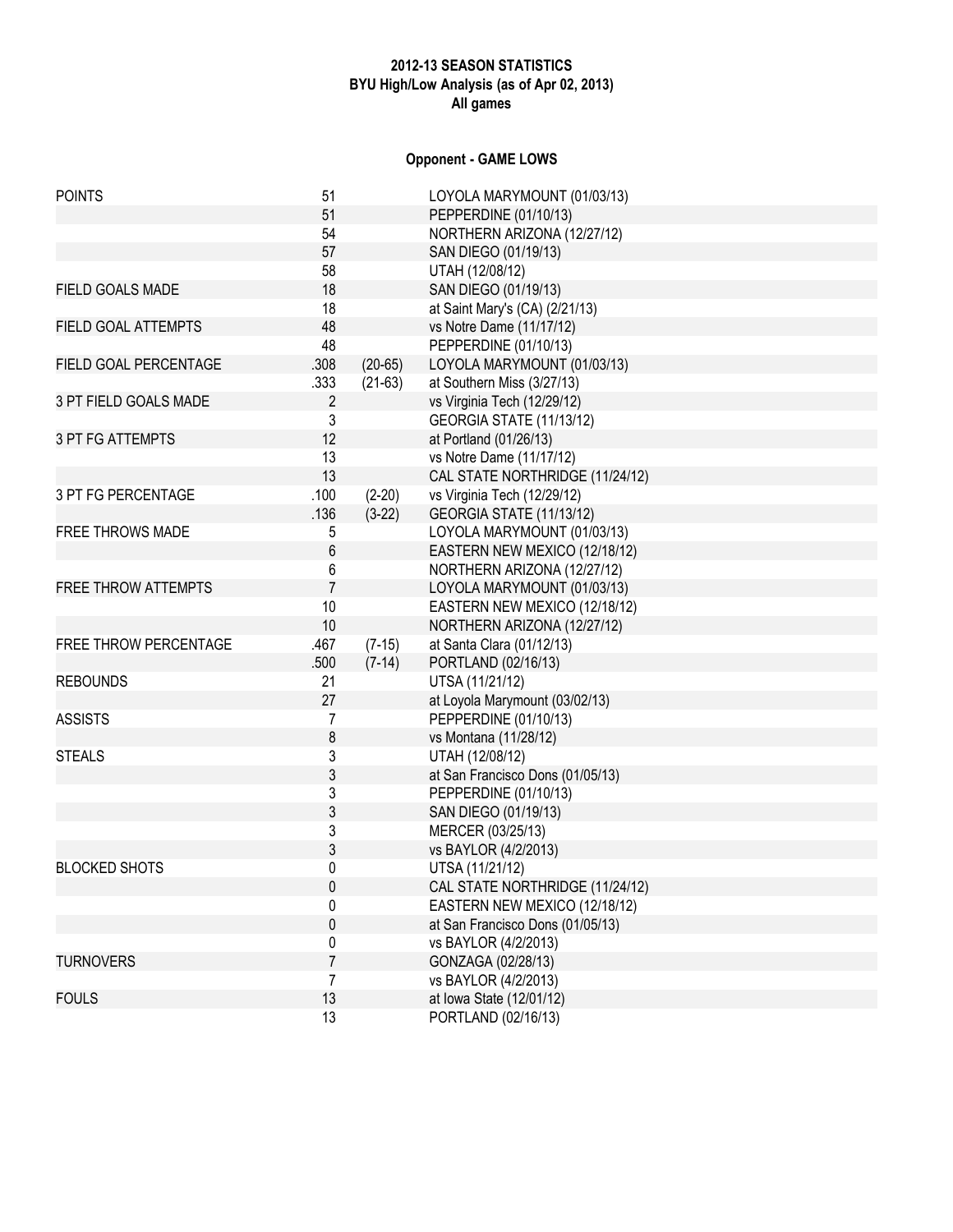# 2012-13 SEASON STATISTICS BYU Player High/Low Analysis (as of Apr 02, 2013) All games

# BYU - INDIVIDUAL GAME HIGHS

| 37<br>HAWS, Tyler vs Washington (03/19/13)<br>33<br>DAVIES, Brandon at Weber State (12/15/12)<br>32<br>HAWS, Tyler vs Cal State Northridge (11/24/12)<br>28<br>HAWS, Tyler vs Portland (02/16/13)<br>28<br>CARLINO, Matt vs Santa Clara (02/02/13)<br>28<br>DAVIES, Brandon vs Georgia State (11/13/12)<br><b>Field Goals Made</b><br>15<br>HAWS, Tyler vs Washington (03/19/13)<br>14<br>HAWS, Tyler vs Virginia Tech (12/29/12)<br>14<br>DAVIES, Brandon at Weber State (12/15/12)<br>Field Goal Att.<br>25<br>HAWS, Tyler vs Virginia Tech (12/29/12)<br>24<br>HAWS, Tyler vs Washington (03/19/13)<br>.833<br>SHARP, Josh at GONZAGA BULLDOGS (01/24/13)<br>FG Pct (min 5 made)<br>$(5-6)$<br>.824<br>$(14-17)$<br>DAVIES, Brandon at Weber State (12/15/12)<br>3-Point FG Made<br>6<br>HAWS, Tyler vs Virginia Tech (12/29/12)<br>5<br>CARLINO, Matt vs BAYLOR (4/2/2013)<br>5<br>ZYLSTRA, Brock at Southern Miss (3/27/13)<br>5<br>CARLINO, Matt vs Mercer (03/25/13)<br>5<br>CARLINO, Matt vs UTAH (12/08/12)<br>3-Point FG Att.<br>14<br>CARLINO, Matt vs BAYLOR (4/2/2013) |  |
|-------------------------------------------------------------------------------------------------------------------------------------------------------------------------------------------------------------------------------------------------------------------------------------------------------------------------------------------------------------------------------------------------------------------------------------------------------------------------------------------------------------------------------------------------------------------------------------------------------------------------------------------------------------------------------------------------------------------------------------------------------------------------------------------------------------------------------------------------------------------------------------------------------------------------------------------------------------------------------------------------------------------------------------------------------------------------------------|--|
|                                                                                                                                                                                                                                                                                                                                                                                                                                                                                                                                                                                                                                                                                                                                                                                                                                                                                                                                                                                                                                                                                     |  |
|                                                                                                                                                                                                                                                                                                                                                                                                                                                                                                                                                                                                                                                                                                                                                                                                                                                                                                                                                                                                                                                                                     |  |
|                                                                                                                                                                                                                                                                                                                                                                                                                                                                                                                                                                                                                                                                                                                                                                                                                                                                                                                                                                                                                                                                                     |  |
|                                                                                                                                                                                                                                                                                                                                                                                                                                                                                                                                                                                                                                                                                                                                                                                                                                                                                                                                                                                                                                                                                     |  |
|                                                                                                                                                                                                                                                                                                                                                                                                                                                                                                                                                                                                                                                                                                                                                                                                                                                                                                                                                                                                                                                                                     |  |
|                                                                                                                                                                                                                                                                                                                                                                                                                                                                                                                                                                                                                                                                                                                                                                                                                                                                                                                                                                                                                                                                                     |  |
|                                                                                                                                                                                                                                                                                                                                                                                                                                                                                                                                                                                                                                                                                                                                                                                                                                                                                                                                                                                                                                                                                     |  |
|                                                                                                                                                                                                                                                                                                                                                                                                                                                                                                                                                                                                                                                                                                                                                                                                                                                                                                                                                                                                                                                                                     |  |
|                                                                                                                                                                                                                                                                                                                                                                                                                                                                                                                                                                                                                                                                                                                                                                                                                                                                                                                                                                                                                                                                                     |  |
|                                                                                                                                                                                                                                                                                                                                                                                                                                                                                                                                                                                                                                                                                                                                                                                                                                                                                                                                                                                                                                                                                     |  |
|                                                                                                                                                                                                                                                                                                                                                                                                                                                                                                                                                                                                                                                                                                                                                                                                                                                                                                                                                                                                                                                                                     |  |
|                                                                                                                                                                                                                                                                                                                                                                                                                                                                                                                                                                                                                                                                                                                                                                                                                                                                                                                                                                                                                                                                                     |  |
|                                                                                                                                                                                                                                                                                                                                                                                                                                                                                                                                                                                                                                                                                                                                                                                                                                                                                                                                                                                                                                                                                     |  |
|                                                                                                                                                                                                                                                                                                                                                                                                                                                                                                                                                                                                                                                                                                                                                                                                                                                                                                                                                                                                                                                                                     |  |
|                                                                                                                                                                                                                                                                                                                                                                                                                                                                                                                                                                                                                                                                                                                                                                                                                                                                                                                                                                                                                                                                                     |  |
|                                                                                                                                                                                                                                                                                                                                                                                                                                                                                                                                                                                                                                                                                                                                                                                                                                                                                                                                                                                                                                                                                     |  |
|                                                                                                                                                                                                                                                                                                                                                                                                                                                                                                                                                                                                                                                                                                                                                                                                                                                                                                                                                                                                                                                                                     |  |
|                                                                                                                                                                                                                                                                                                                                                                                                                                                                                                                                                                                                                                                                                                                                                                                                                                                                                                                                                                                                                                                                                     |  |
|                                                                                                                                                                                                                                                                                                                                                                                                                                                                                                                                                                                                                                                                                                                                                                                                                                                                                                                                                                                                                                                                                     |  |
| 11<br>CARLINO, Matt at Southern Miss (3/27/13)                                                                                                                                                                                                                                                                                                                                                                                                                                                                                                                                                                                                                                                                                                                                                                                                                                                                                                                                                                                                                                      |  |
| 1.000<br>3-Pt FG Pct (min 2 made)<br>$(3-3)$<br>CUSICK, Craig vs San Francisco (02/09/13)                                                                                                                                                                                                                                                                                                                                                                                                                                                                                                                                                                                                                                                                                                                                                                                                                                                                                                                                                                                           |  |
| 1.000<br>HAWS, Tyler at San Diego (02/07/13)<br>$(2-2)$                                                                                                                                                                                                                                                                                                                                                                                                                                                                                                                                                                                                                                                                                                                                                                                                                                                                                                                                                                                                                             |  |
| 1.000<br>CARLINO, Matt at Portland (01/26/13)<br>$(2-2)$                                                                                                                                                                                                                                                                                                                                                                                                                                                                                                                                                                                                                                                                                                                                                                                                                                                                                                                                                                                                                            |  |
| 1.000<br>$(2-2)$<br>ZYLSTRA, Brock vs Saint Mary's (01/16/13)                                                                                                                                                                                                                                                                                                                                                                                                                                                                                                                                                                                                                                                                                                                                                                                                                                                                                                                                                                                                                       |  |
| 1.000<br>CUSICK, Craig vs Loyola Marymount (01/03/13)<br>$(2-2)$                                                                                                                                                                                                                                                                                                                                                                                                                                                                                                                                                                                                                                                                                                                                                                                                                                                                                                                                                                                                                    |  |
| 1.000<br>$(2-2)$<br>CALVERT, Cory vs Eastern New Mexico (12/18/12)                                                                                                                                                                                                                                                                                                                                                                                                                                                                                                                                                                                                                                                                                                                                                                                                                                                                                                                                                                                                                  |  |
| 1.000<br>AMBROSINO, Agustin vs Montana (11/28/12)<br>$(2-2)$                                                                                                                                                                                                                                                                                                                                                                                                                                                                                                                                                                                                                                                                                                                                                                                                                                                                                                                                                                                                                        |  |
| 1.000<br>$(2-2)$<br>AMBROSINO, Agustin vs UTSA (11/21/12)                                                                                                                                                                                                                                                                                                                                                                                                                                                                                                                                                                                                                                                                                                                                                                                                                                                                                                                                                                                                                           |  |
| Free Throws Made<br>14<br>HAWS, Tyler at Loyola Marymount (03/02/13)                                                                                                                                                                                                                                                                                                                                                                                                                                                                                                                                                                                                                                                                                                                                                                                                                                                                                                                                                                                                                |  |
| 12<br>HAWS, Tyler vs Utah State (02/19/13)                                                                                                                                                                                                                                                                                                                                                                                                                                                                                                                                                                                                                                                                                                                                                                                                                                                                                                                                                                                                                                          |  |
| 12<br>HAWS, Tyler vs Cal State Northridge (11/24/12)                                                                                                                                                                                                                                                                                                                                                                                                                                                                                                                                                                                                                                                                                                                                                                                                                                                                                                                                                                                                                                |  |
| Free Throw Att.<br>17<br>DAVIES, Brandon vs Montana (11/28/12)                                                                                                                                                                                                                                                                                                                                                                                                                                                                                                                                                                                                                                                                                                                                                                                                                                                                                                                                                                                                                      |  |
| 15<br>DAVIES, Brandon at Baylor (12/21/12)                                                                                                                                                                                                                                                                                                                                                                                                                                                                                                                                                                                                                                                                                                                                                                                                                                                                                                                                                                                                                                          |  |
| FT Pct (min 3 made)<br>1.000<br>HAWS, Tyler at Loyola Marymount (03/02/13)<br>$(14-14)$                                                                                                                                                                                                                                                                                                                                                                                                                                                                                                                                                                                                                                                                                                                                                                                                                                                                                                                                                                                             |  |
| 1.000<br>HAWS, Tyler vs Cal State Northridge (11/24/12)<br>$(12-12)$                                                                                                                                                                                                                                                                                                                                                                                                                                                                                                                                                                                                                                                                                                                                                                                                                                                                                                                                                                                                                |  |
| 1.000<br>$(10-10)$<br>HAWS, Tyler at Weber State (12/15/12)                                                                                                                                                                                                                                                                                                                                                                                                                                                                                                                                                                                                                                                                                                                                                                                                                                                                                                                                                                                                                         |  |
| 1.000<br>$(10-10)$<br>HAWS, Tyler vs UTAH (12/08/12)                                                                                                                                                                                                                                                                                                                                                                                                                                                                                                                                                                                                                                                                                                                                                                                                                                                                                                                                                                                                                                |  |
| 1.000<br>$(9-9)$<br>HAWS, Tyler vs San Diego (01/19/13)                                                                                                                                                                                                                                                                                                                                                                                                                                                                                                                                                                                                                                                                                                                                                                                                                                                                                                                                                                                                                             |  |
| 1.000<br>$(8-8)$<br>HAWS, Tyler vs San Francisco (02/09/13)                                                                                                                                                                                                                                                                                                                                                                                                                                                                                                                                                                                                                                                                                                                                                                                                                                                                                                                                                                                                                         |  |
| 1.000<br>$(8-8)$<br>DAVIES, Brandon vs UTSA (11/21/12)                                                                                                                                                                                                                                                                                                                                                                                                                                                                                                                                                                                                                                                                                                                                                                                                                                                                                                                                                                                                                              |  |
| 1.000<br>HAWS, Tyler vs BAYLOR (4/2/2013)<br>$(7-7)$                                                                                                                                                                                                                                                                                                                                                                                                                                                                                                                                                                                                                                                                                                                                                                                                                                                                                                                                                                                                                                |  |
| 1.000<br>HAWS, Tyler vs Mercer (03/25/13)<br>$(7-7)$                                                                                                                                                                                                                                                                                                                                                                                                                                                                                                                                                                                                                                                                                                                                                                                                                                                                                                                                                                                                                                |  |
| 1.000<br>HAWS, Tyler vs Pepperdine (01/10/13)<br>$(7-7)$                                                                                                                                                                                                                                                                                                                                                                                                                                                                                                                                                                                                                                                                                                                                                                                                                                                                                                                                                                                                                            |  |
| HAWS, Tyler vs Washington (03/19/13)<br>1.000<br>$(6-6)$                                                                                                                                                                                                                                                                                                                                                                                                                                                                                                                                                                                                                                                                                                                                                                                                                                                                                                                                                                                                                            |  |
| 1.000<br>CARLINO, Matt vs Washington (03/19/13)<br>$(6-6)$                                                                                                                                                                                                                                                                                                                                                                                                                                                                                                                                                                                                                                                                                                                                                                                                                                                                                                                                                                                                                          |  |
| 1.000<br>$(6-6)$<br>DAVIES, Brandon vs Utah State (02/19/13)                                                                                                                                                                                                                                                                                                                                                                                                                                                                                                                                                                                                                                                                                                                                                                                                                                                                                                                                                                                                                        |  |
|                                                                                                                                                                                                                                                                                                                                                                                                                                                                                                                                                                                                                                                                                                                                                                                                                                                                                                                                                                                                                                                                                     |  |
|                                                                                                                                                                                                                                                                                                                                                                                                                                                                                                                                                                                                                                                                                                                                                                                                                                                                                                                                                                                                                                                                                     |  |
| 1.000<br>HAWS, Tyler vs Loyola Marymount (01/03/13)<br>$(6-6)$                                                                                                                                                                                                                                                                                                                                                                                                                                                                                                                                                                                                                                                                                                                                                                                                                                                                                                                                                                                                                      |  |
| 1.000<br>$(5-5)$<br>CARLINO, Matt vs Santa Clara (02/02/13)                                                                                                                                                                                                                                                                                                                                                                                                                                                                                                                                                                                                                                                                                                                                                                                                                                                                                                                                                                                                                         |  |
| 1.000<br>CARLINO, Matt at Pepperdine (01/31/13)<br>$(5-5)$                                                                                                                                                                                                                                                                                                                                                                                                                                                                                                                                                                                                                                                                                                                                                                                                                                                                                                                                                                                                                          |  |
| DAVIES, Brandon vs Gonzaga (02/28/13)<br>1.000<br>$(4-4)$<br>1.000<br>$(4-4)$<br>HAWS, Tyler at Saint Mary's (CA) (2/21/13)                                                                                                                                                                                                                                                                                                                                                                                                                                                                                                                                                                                                                                                                                                                                                                                                                                                                                                                                                         |  |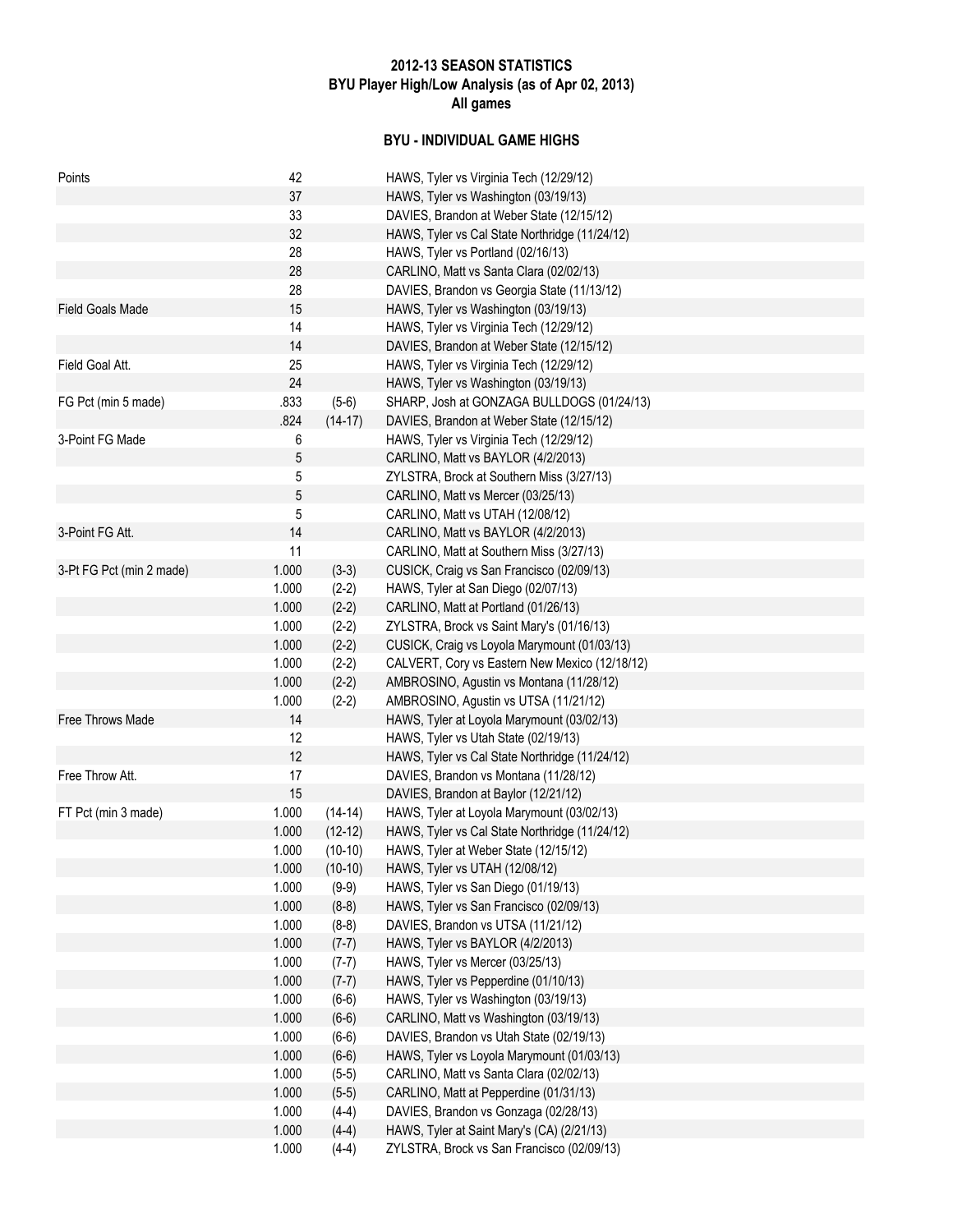|                      | 1.000          | $(4-4)$ | SHARP, Josh vs Santa Clara (02/02/13)            |
|----------------------|----------------|---------|--------------------------------------------------|
|                      | 1.000          | $(3-3)$ | ZYLSTRA, Brock at GONZAGA BULLDOGS (01/24/13)    |
|                      | 1.000          | $(3-3)$ | SHARP, Josh vs Notre Dame (11/17/12)             |
| Rebounds             | 17             |         | DAVIES, Brandon at Baylor (12/21/12)             |
|                      | 13             |         | DAVIES, Brandon at Southern Miss (3/27/13)       |
| Assists              | 10             |         | CARLINO, Matt vs Tennessee State (11/09/12)      |
|                      | 9              |         | CARLINO, Matt at Southern Miss (3/27/13)         |
|                      | 9              |         | CARLINO, Matt vs Mercer (03/25/13)               |
|                      | 9              |         | CARLINO, Matt vs Washington (03/19/13)           |
| <b>Steals</b>        | 5              |         | CARLINO, Matt at San Francisco Dons (01/05/13)   |
|                      | 4              |         | CUSICK, Craig vs San Francisco (02/09/13)        |
|                      | 4              |         | CARLINO, Matt at San Diego (02/07/13)            |
|                      | 4              |         | CARLINO, Matt at Portland (01/26/13)             |
|                      | 4              |         | CARLINO, Matt at GONZAGA BULLDOGS (01/24/13)     |
|                      | 4              |         | CARLINO, Matt vs Loyola Marymount (01/03/13)     |
|                      | 4              |         | DAVIES, Brandon vs Montana (11/28/12)            |
|                      | $\overline{4}$ |         | ZYLSTRA, Brock vs Florida State (11/16/12)       |
|                      | 4              |         | CARLINO, Matt vs Georgia State (11/13/12)        |
| <b>Blocked Shots</b> | 4              |         | DAVIES, Brandon vs Tennessee State (11/09/12)    |
|                      | 3              |         | AUSTIN, Nate vs Washington (03/19/13)            |
|                      | $\sqrt{3}$     |         | DAVIES, Brandon vs Portland (02/16/13)           |
|                      | 3              |         | AUSTIN, Nate at GONZAGA BULLDOGS (01/24/13)      |
|                      | 3              |         | DAVIES, Brandon vs UTAH (12/08/12)               |
|                      | 3              |         | DAVIES, Brandon vs Georgia State (11/13/12)      |
| Turnovers            | 9              |         | CARLINO, Matt at Loyola Marymount (03/02/13)     |
|                      | 7              |         | DAVIES, Brandon at Santa Clara (01/12/13)        |
| Fouls                | 5              |         | ZYLSTRA, Brock vs San Diego (03/08/13)           |
|                      | 5              |         | AUSTIN, Nate vs San Diego (03/08/13)             |
|                      | 5              |         | KAUFUSI, Bronson vs Gonzaga (02/28/13)           |
|                      | 5              |         | AUSTIN, Nate vs Gonzaga (02/28/13)               |
|                      | $\sqrt{5}$     |         | CUSICK, Craig at Saint Mary's (CA) (2/21/13)     |
|                      | 5              |         | ZYLSTRA, Brock at Portland (01/26/13)            |
|                      | $\sqrt{5}$     |         | AUSTIN, Nate at Portland (01/26/13)              |
|                      | 5              |         | DAVIES, Brandon vs Saint Mary's (01/16/13)       |
|                      | $\sqrt{5}$     |         | DAVIES, Brandon at San Francisco Dons (01/05/13) |
|                      | $\mathbf 5$    |         | AUSTIN, Nate vs Virginia Tech (12/29/12)         |
|                      | 5              |         | AUSTIN, Nate at Baylor (12/21/12)                |
|                      | 5              |         | HARWARD, Ian vs Notre Dame (11/17/12)            |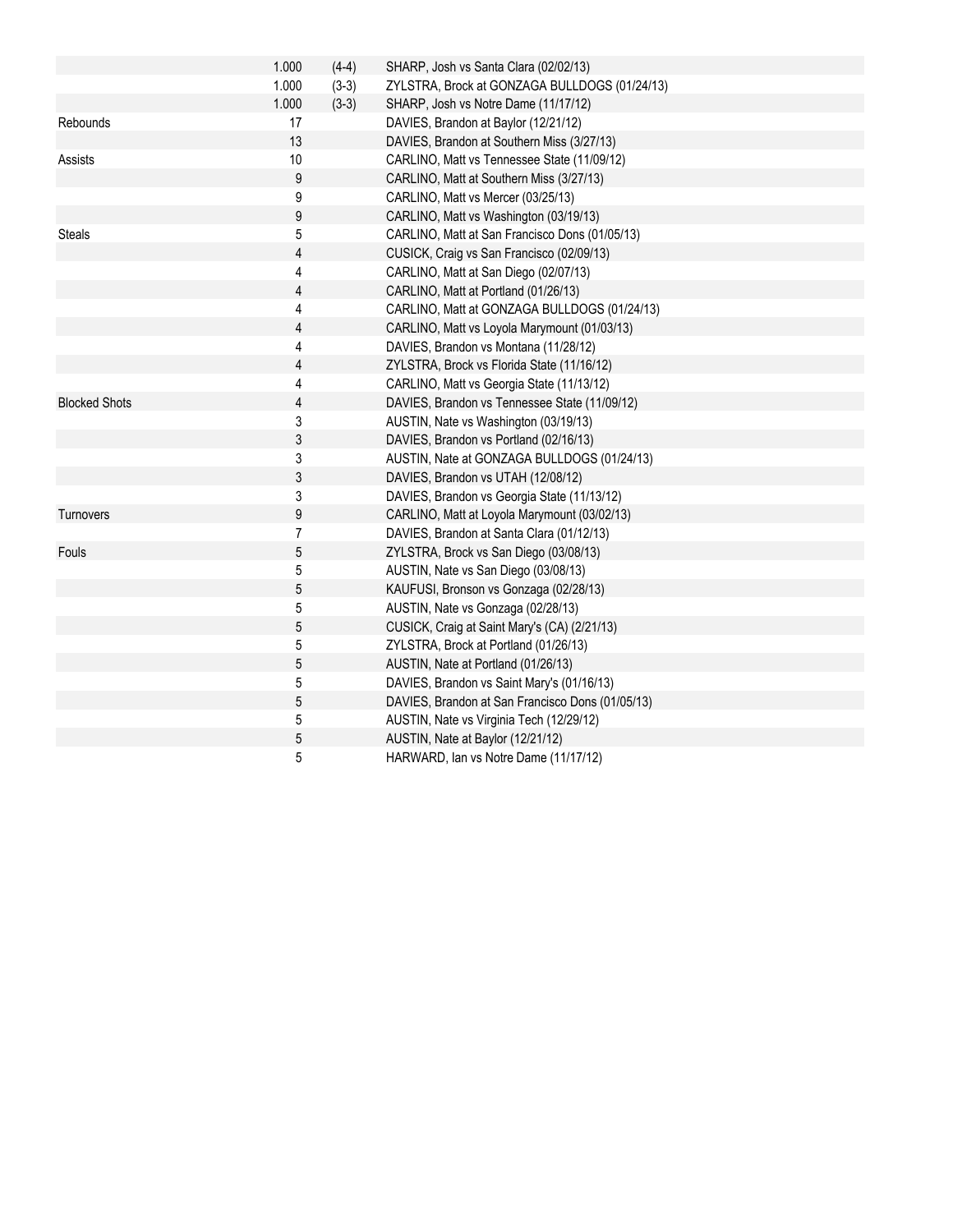# 2012-13 SEASON STATISTICS BYU Opponent High/Low Analysis (as of Apr 02, 2013) All games

# OPPONENT INDIVIDUAL GAME HIGHS

| Points                   | 32    |         | Clyburn, Will at Iowa State (12/01/12)                                                  |
|--------------------------|-------|---------|-----------------------------------------------------------------------------------------|
|                          | 26    |         | OLYNYK, Kelly at GONZAGA BULLDOGS (01/24/13)                                            |
|                          | 25    |         | DEE, Johnny vs San Diego (03/08/13)                                                     |
|                          | 25    |         | HARRIS, Elias at GONZAGA BULLDOGS (01/24/13)                                            |
|                          | 25    |         | BERRY, Davion at Weber State (12/15/12)                                                 |
|                          | 25    |         | Hicks, Stephan vs Cal State Northridge (11/24/12)                                       |
| Field Goals Made         | 10    |         | BERRY, Davion at Weber State (12/15/12)                                                 |
|                          | 9     |         | IRELAND, Anthony at Loyola Marymount (03/02/13)                                         |
|                          | 9     |         | OLYNYK, Kelly at GONZAGA BULLDOGS (01/24/13)                                            |
|                          | 9     |         | FOSTER, Kevin at Santa Clara (01/12/13)                                                 |
|                          | 9     |         | Clyburn, Will at Iowa State (12/01/12)                                                  |
|                          | 9     |         | Burrage, Kannon vs UTSA (11/21/12)                                                      |
|                          | 9     |         | Atkins, Manny vs Georgia State (11/13/12)                                               |
|                          | 9     |         | THORNTON, Kellen vs Tennessee State (11/09/12)                                          |
| Field Goal Att.          | 22    |         | IRELAND, Anthony at Loyola Marymount (03/02/13)                                         |
|                          | 21    |         | Burrage, Kannon vs UTSA (11/21/12)                                                      |
| FG Pct (min 5 made)      | 1.000 | $(9-9)$ | OLYNYK, Kelly at GONZAGA BULLDOGS (01/24/13)                                            |
|                          | .833  | $(5-6)$ | White, Okaro vs Florida State (11/16/12)                                                |
| 3-Point FG Made          | 5     |         | ADAMS, Chris vs San Francisco (02/09/13)                                                |
|                          | 5     |         | DEE, Johnny vs San Diego (01/19/13)                                                     |
|                          | 5     |         | HOLT, Stephen vs Saint Mary's (01/16/13)                                                |
| 3-Point FG Att.          | 12    |         | PANGOS, Kevin vs Gonzaga (02/28/13)                                                     |
|                          | 10    |         | DEE, Johnny vs San Diego (03/08/13)                                                     |
|                          | 10    |         | IRELAND, Anthony at Loyola Marymount (03/02/13)                                         |
|                          | $10$  |         | DEE, Johnny vs San Diego (01/19/13)                                                     |
| 3-Pt FG Pct (min 2 made) | 1.000 | $(3-3)$ | PARKER, De'End vs San Francisco (02/09/13)                                              |
|                          | 1.000 | $(2-2)$ | STOVER, Nick at Loyola Marymount (03/02/13)                                             |
|                          | 1.000 | $(2-2)$ | Hicks, Stephan vs Cal State Northridge (11/24/12)                                       |
| Free Throws Made         | 10    |         | Clyburn, Will at Iowa State (12/01/12)                                                  |
|                          | 9     |         | Jackson, Pierre vs BAYLOR (4/2/2013)                                                    |
|                          | 9     |         | HARRIS, Elias at GONZAGA BULLDOGS (01/24/13)                                            |
|                          |       |         |                                                                                         |
|                          | 9     |         | Hicks, Stephan vs Cal State Northridge (11/24/12)                                       |
| Free Throw Att.          | 13    |         | HARRIS, Elias at GONZAGA BULLDOGS (01/24/13)<br>ANDERSON, Chris vs San Diego (01/19/13) |
| FT Pct (min 3 made)      | 12    |         |                                                                                         |
|                          | 1.000 | $(8-8)$ | OLYNYK, Kelly at GONZAGA BULLDOGS (01/24/13)                                            |
|                          | 1.000 | $(7-7)$ | LEVESQUE, Beau at Saint Mary's (CA) (2/21/13)                                           |
|                          | 1.000 | $(6-6)$ | Jarell Eddie vs Virginia Tech (12/29/12)                                                |
|                          | 1.000 | $(6-6)$ | MARTIN, Andy vs Montana (11/28/12)                                                      |
|                          | 1.000 | $(6-6)$ | GRANT, Jerian vs Notre Dame (11/17/12)                                                  |
|                          | 1.000 | $(5-5)$ | ROQUEMORE, Evan vs Santa Clara (02/02/13)                                               |
|                          | 1.000 | $(5-5)$ | DESHIELDS, Keron vs Montana (11/28/12)                                                  |
|                          | 1.000 | $(5-5)$ | Snaer, Michael vs Florida State (11/16/12)                                              |
|                          | 1.000 | $(4-4)$ | Simmons, Desmond vs Washington (03/19/13)                                               |
|                          | 1.000 | $(4-4)$ | ANDERSON, Chris vs San Diego (03/08/13)                                                 |
|                          | 1.000 | $(4-4)$ | COWELS, Raymond III vs Santa Clara (02/02/13)                                           |
|                          | 1.000 | $(4-4)$ | BAKER, Jordan vs Pepperdine (01/10/13)                                                  |
|                          | 1.000 | $(4-4)$ | WHEELWRIGHT, Gelaun at Weber State (12/15/12)                                           |
|                          | 1.000 | $(4-4)$ | Lucious, Korie at Iowa State (12/01/12)                                                 |
|                          | 1.000 | $(4-4)$ | Burrage, Kannon vs UTSA (11/21/12)                                                      |
|                          | 1.000 | $(4-4)$ | MARTIN, Scott vs Notre Dame (11/17/12)                                                  |
|                          | 1.000 | $(4-4)$ | White, Devonta vs Georgia State (11/13/12)                                              |
|                          | 1.000 | $(4-4)$ | MILLER, Patrick vs Tennessee State (11/09/12)                                           |
|                          | 1.000 | $(3-3)$ | BARHAM, Drew vs Gonzaga (02/28/13)                                                      |